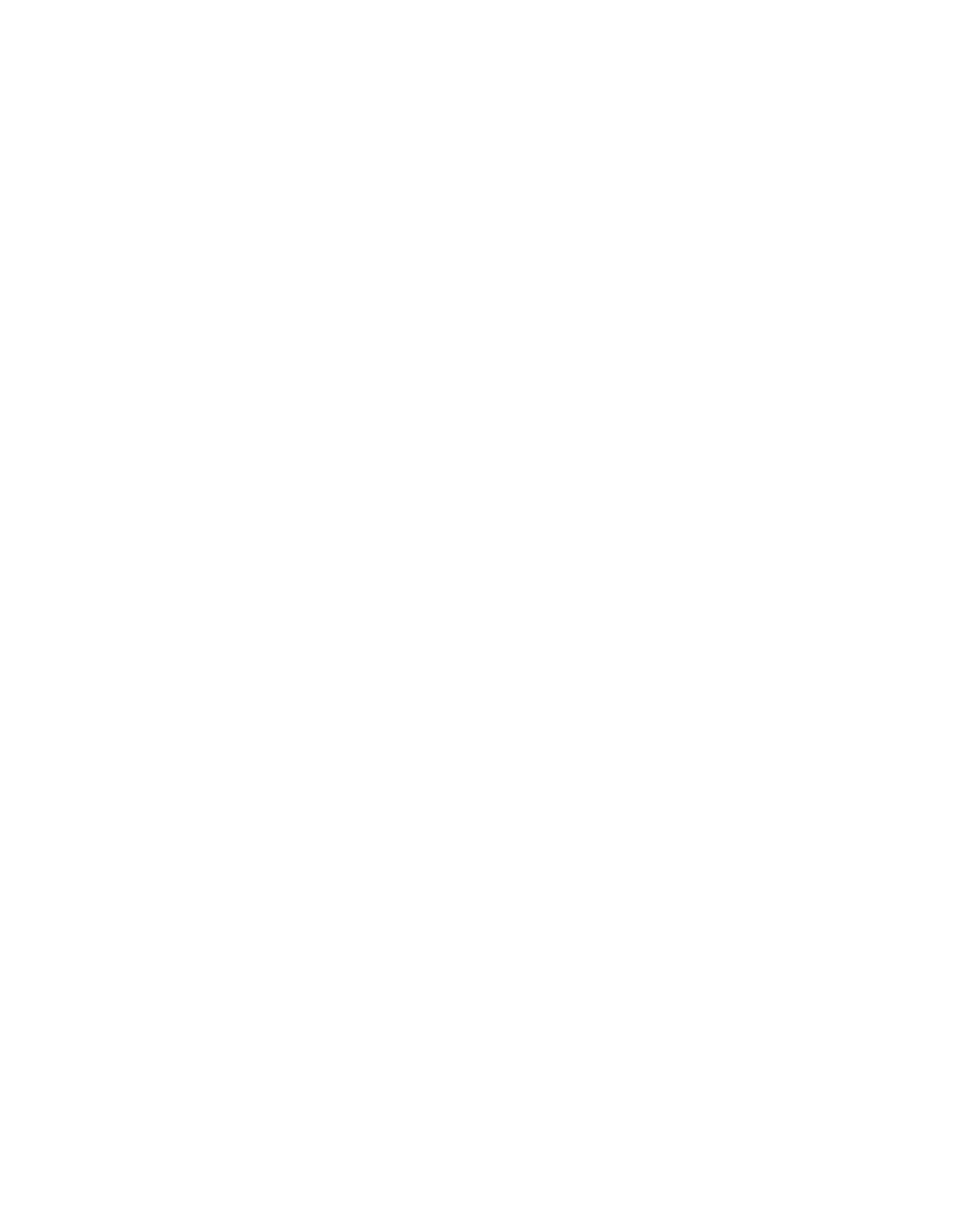## Runtime Verification of Kernel-Level Concurrency Using Compiler-Based Instrumentation

A Dissertation Proposal Presented

by

Justin Seyster

to

The Graduate School

in Partial fulfillment of the

Requirements

for the Degree of

Doctor of Philosophy

in

Computer Science

Stony Brook University

## Technical Report FSL-12-01

January 2012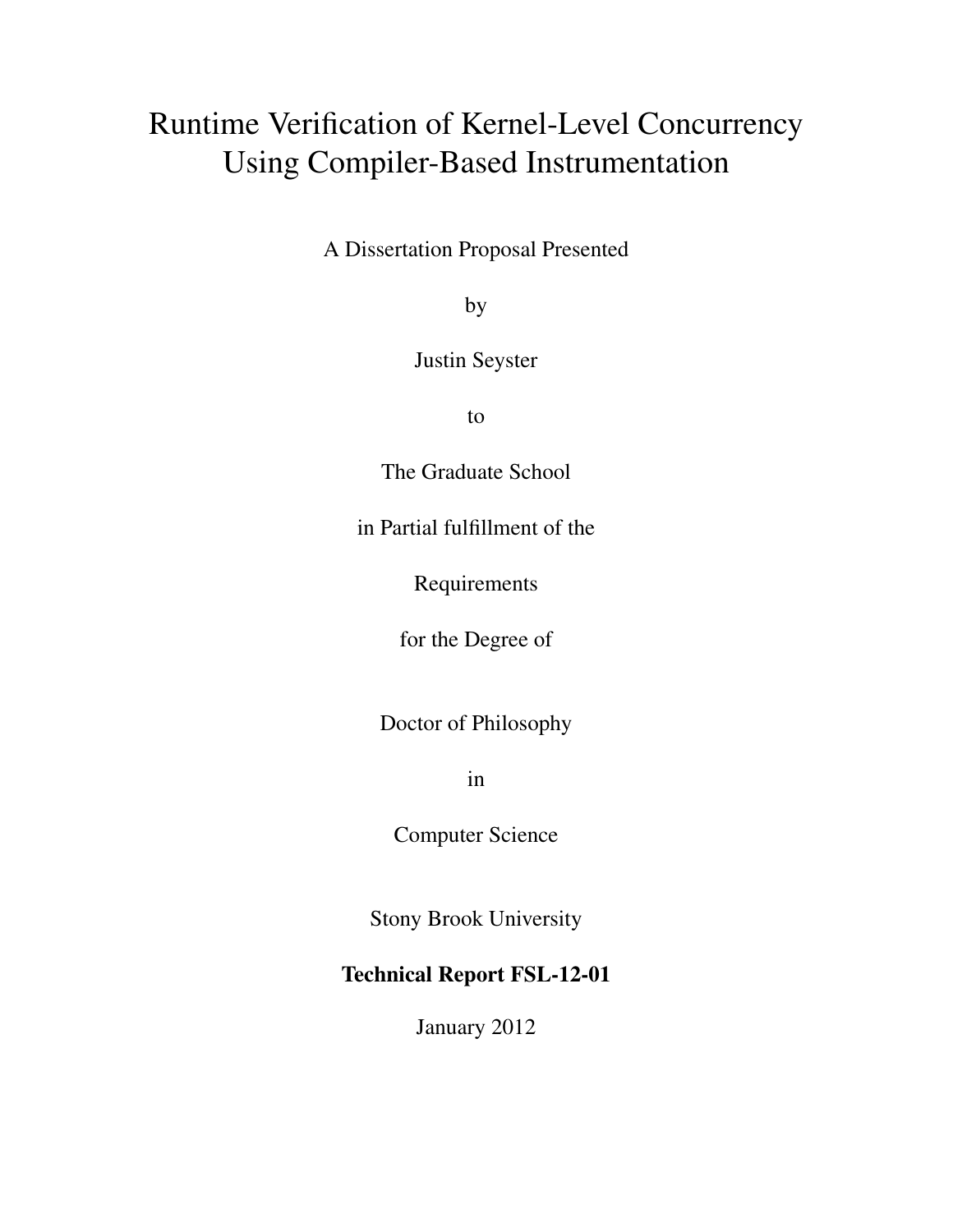© Copyright by Justin Seyster 2012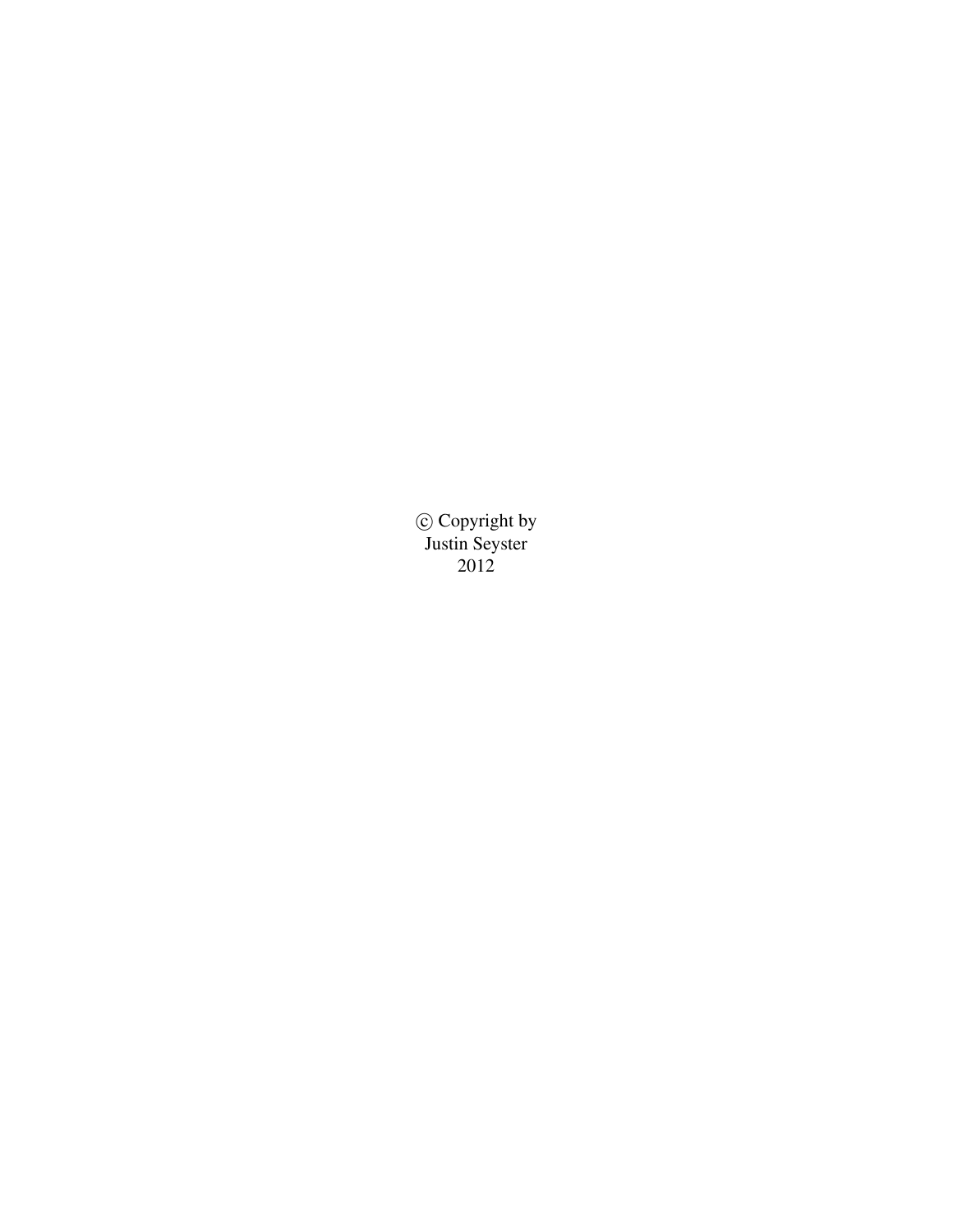### Abstract of the Dissertation Proposal

Runtime Verification of Kernel-Level Concurrency Using Compiler-Based Instrumentation

by

Justin Seyster

Doctor of Philosophy in Computer Science

Stony Brook University

### 2012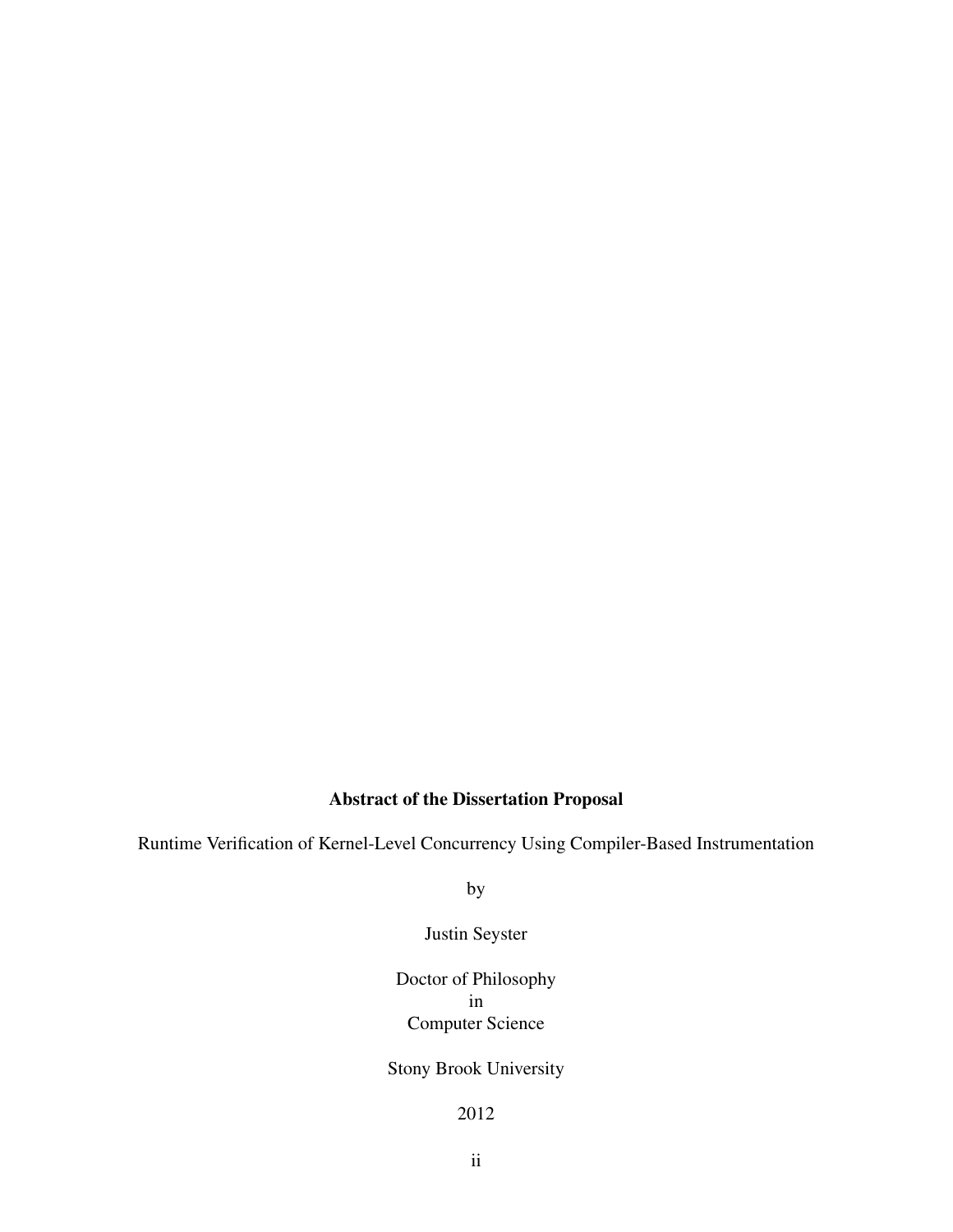To approach the challenge of exploiting the performance potential of multi-core architectures, researchers and developers need systems that provide a reliable multi-threaded environment: every component of the underlying systems software must be designed for concurrent execution. But concurrency errors are difficult to diagnose with traditional debugging tools and, as not all schedules trigger them, can slip past even comprehensive testing.

Runtime verification is a powerful technique for finding concurrency errors. Existing runtime verification tools can check for potent concurrency properties, like atomicity, but have not been applied at the operating system level. This work explores runtime verification in the systems space, addressing the need for efficient instrumentation and overhead control in the kernel, where performance is paramount.

Runtime verification can speculate on alternate schedules to discover potential property violations that do not occur in a test execution. Non-speculative approaches only detect violations that actually occur, but they are less prone to false positives and computationally faster, making them useful for online analysis. Offline monitoring is suited to more types of analysis, because speed is less of a concern, but is limited by the space needs of large execution logs, whereas online monitors, which do not store logs, can monitor longer runs and thus more code. All approaches benefit from the ability to target specific system components, so that developers can focus debugging efforts on their own code. We consider several concurrency properties: data-race freedom, atomicity, and memory model correctness.

Our Redflag logging system uses GCC plug-ins we designed to efficiently log memory accesses and synchronization operations in targeted subsystems. We have developed data race and atomicity checkers for analyzing the resulting logs, and we have tuned them to recognize synchronization patterns found in systems code.

We propose to extend our instrumentation to support online analysis, along with a modified scheduler that yields to threads that are likely to violate concurrency properties, catching infrequent errors sooner. We will also explore bounded-overhead monitoring, which integrates overhead control and state estimation. The overhead controller will enforce an overhead bound by ignoring some events, and state estimation will make it possible to check concurrency properties even though some events go unobserved. Finally, we will develop analyses for memory model errors, which are especially difficult to find in testing because they occur under rare circumstances. This direction is motivated by our thesis that software designed for highly parallel systems will require ever more sophisticated verification to expose its most subtle concurrency errors.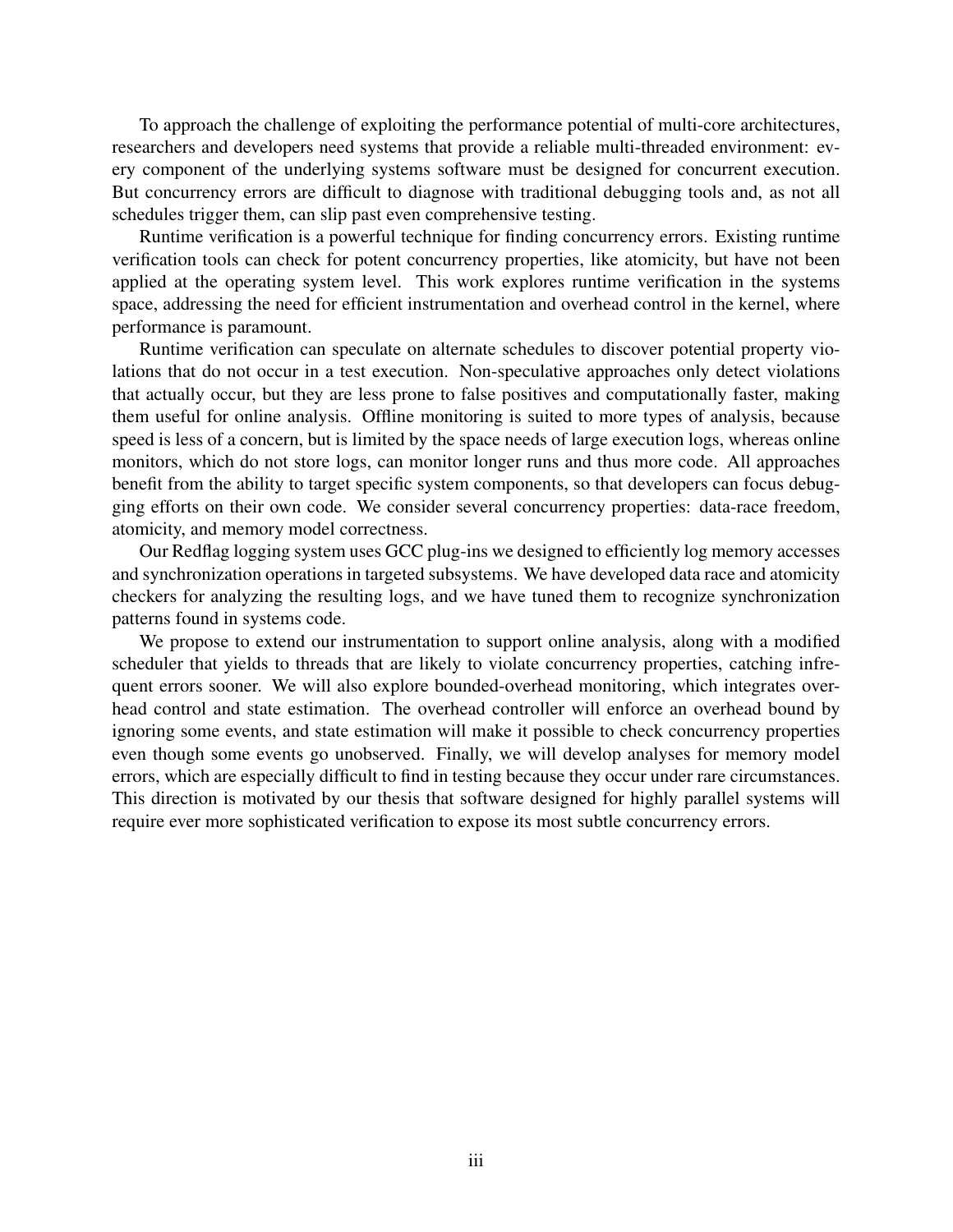To Mom and Dad.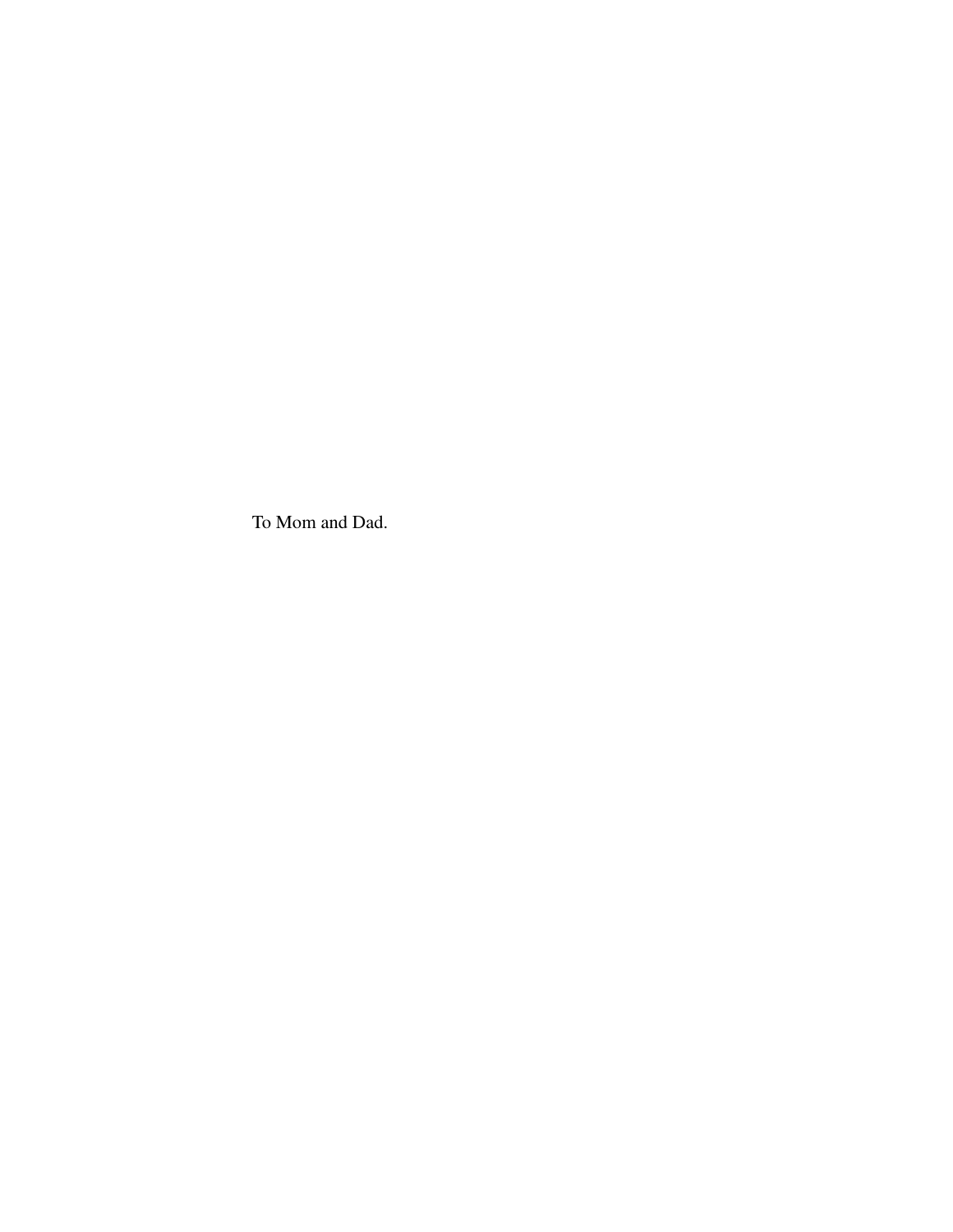# **Contents**

|                | <b>List of Figures</b><br>viii |                        |                                               |                |  |  |  |
|----------------|--------------------------------|------------------------|-----------------------------------------------|----------------|--|--|--|
|                | <b>List of Tables</b>          |                        |                                               | viii           |  |  |  |
|                |                                | <b>Acknowledgments</b> |                                               | $\mathbf X$    |  |  |  |
| 1              |                                | <b>Introduction</b>    |                                               | $\mathbf{1}$   |  |  |  |
|                |                                |                        |                                               | $\mathbf{1}$   |  |  |  |
|                |                                |                        |                                               | $\mathbf{1}$   |  |  |  |
|                |                                |                        |                                               | $\overline{2}$ |  |  |  |
|                |                                |                        |                                               | $\overline{2}$ |  |  |  |
|                |                                |                        |                                               | $\overline{2}$ |  |  |  |
|                |                                |                        |                                               | 3              |  |  |  |
|                |                                |                        |                                               | $\overline{4}$ |  |  |  |
|                |                                |                        |                                               | $\overline{4}$ |  |  |  |
| $\overline{2}$ |                                |                        | <b>Offline Analysis of Kernel Concurrency</b> | 5              |  |  |  |
|                | 2.1                            |                        |                                               | 6              |  |  |  |
|                |                                | 2.1.1                  |                                               | 6              |  |  |  |
|                |                                | 2.1.2                  |                                               | 6              |  |  |  |
|                |                                |                        |                                               | $\overline{7}$ |  |  |  |
|                |                                |                        |                                               | $\overline{7}$ |  |  |  |
|                |                                | 2.1.3                  |                                               | $\overline{7}$ |  |  |  |
|                |                                | 2.1.4                  |                                               | 8              |  |  |  |
|                |                                |                        |                                               | 9              |  |  |  |
|                |                                |                        |                                               | 10             |  |  |  |
|                |                                |                        |                                               | 10             |  |  |  |
|                |                                | 2.1.5                  | Filtering False Positives and Benign Warnings | 11             |  |  |  |
|                |                                |                        |                                               | 11             |  |  |  |
|                |                                |                        |                                               | 12             |  |  |  |
|                |                                |                        |                                               | 12             |  |  |  |
|                | 2.2                            |                        | Evaluation                                    | 12             |  |  |  |
|                |                                |                        |                                               | 12             |  |  |  |
|                |                                |                        |                                               | 13             |  |  |  |
|                |                                |                        |                                               | 14             |  |  |  |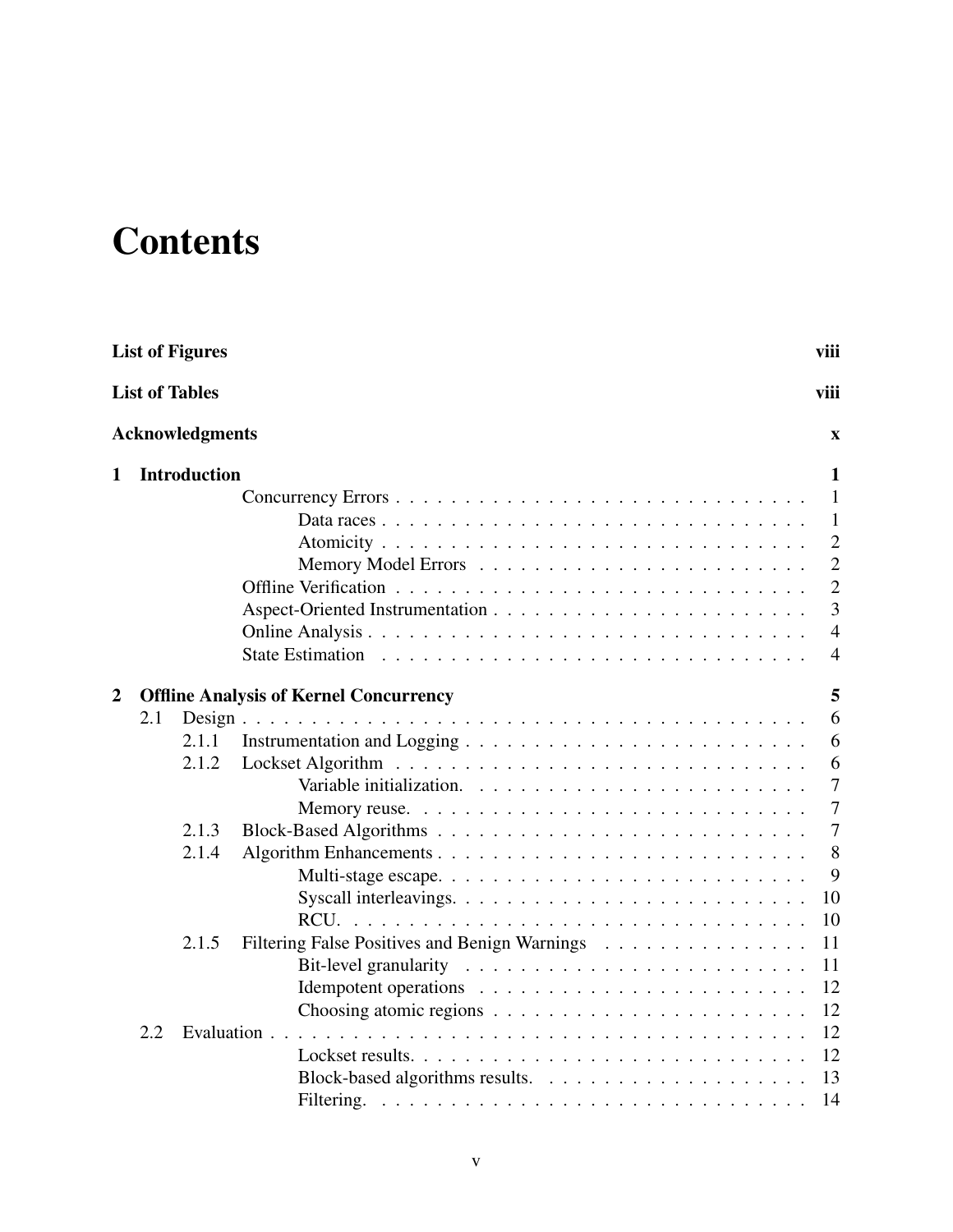|              |     |                      |                                                                                                    | 15 |
|--------------|-----|----------------------|----------------------------------------------------------------------------------------------------|----|
|              |     |                      | Schedule sensitivity of LOA. $\dots \dots \dots \dots \dots \dots \dots \dots$                     | 15 |
|              | 2.3 | <b>Related Work</b>  |                                                                                                    | 16 |
|              |     |                      |                                                                                                    | 16 |
|              |     |                      | Static analysis                                                                                    | 16 |
|              |     |                      | Runtime atomicity checking                                                                         | 16 |
|              |     |                      |                                                                                                    | 17 |
|              | 2.4 |                      |                                                                                                    | 17 |
| $\mathbf{3}$ |     |                      | <b>Compiler-Assisted Instrumentation</b>                                                           | 18 |
|              | 3.1 |                      | Overview of GCC and the INTERASPECT Architecture                                                   | 19 |
|              |     |                      |                                                                                                    | 19 |
|              |     |                      |                                                                                                    | 20 |
|              | 3.2 | The INTERASPECT API  |                                                                                                    | 22 |
|              |     |                      |                                                                                                    | 22 |
|              |     |                      | Instrumenting join points. $\ldots \ldots \ldots \ldots \ldots \ldots \ldots$                      | 23 |
|              |     |                      |                                                                                                    | 24 |
|              | 3.3 |                      |                                                                                                    | 25 |
|              |     | 3.3.1                |                                                                                                    | 25 |
|              |     | 3.3.2                |                                                                                                    | 27 |
|              |     | 3.3.3                |                                                                                                    | 30 |
|              | 3.4 | Tracecuts            |                                                                                                    | 30 |
|              |     | 3.4.1                | Tracecut API $\ldots \ldots \ldots \ldots \ldots \ldots \ldots \ldots \ldots \ldots \ldots \ldots$ | 31 |
|              |     |                      |                                                                                                    | 31 |
|              |     |                      |                                                                                                    | 32 |
|              |     |                      |                                                                                                    | 32 |
|              |     | 3.4.2                |                                                                                                    | 32 |
|              |     | 3.4.3                |                                                                                                    | 34 |
|              |     | 3.4.4                |                                                                                                    | 34 |
|              | 3.5 |                      |                                                                                                    | 35 |
|              | 3.6 |                      |                                                                                                    | 36 |
| 4            |     | <b>Proposed Work</b> |                                                                                                    | 38 |
|              | 4.1 |                      |                                                                                                    | 38 |
|              | 4.2 |                      |                                                                                                    | 41 |
|              | 4.3 |                      |                                                                                                    | 42 |
|              |     | 4.3.1                |                                                                                                    | 43 |
|              |     | 4.3.2                |                                                                                                    | 43 |
|              |     | 4.3.3                |                                                                                                    | 44 |
|              |     | 4.3.4                |                                                                                                    | 45 |
|              |     | 4.3.5                |                                                                                                    | 45 |
|              |     |                      |                                                                                                    | 46 |
|              |     |                      |                                                                                                    | 46 |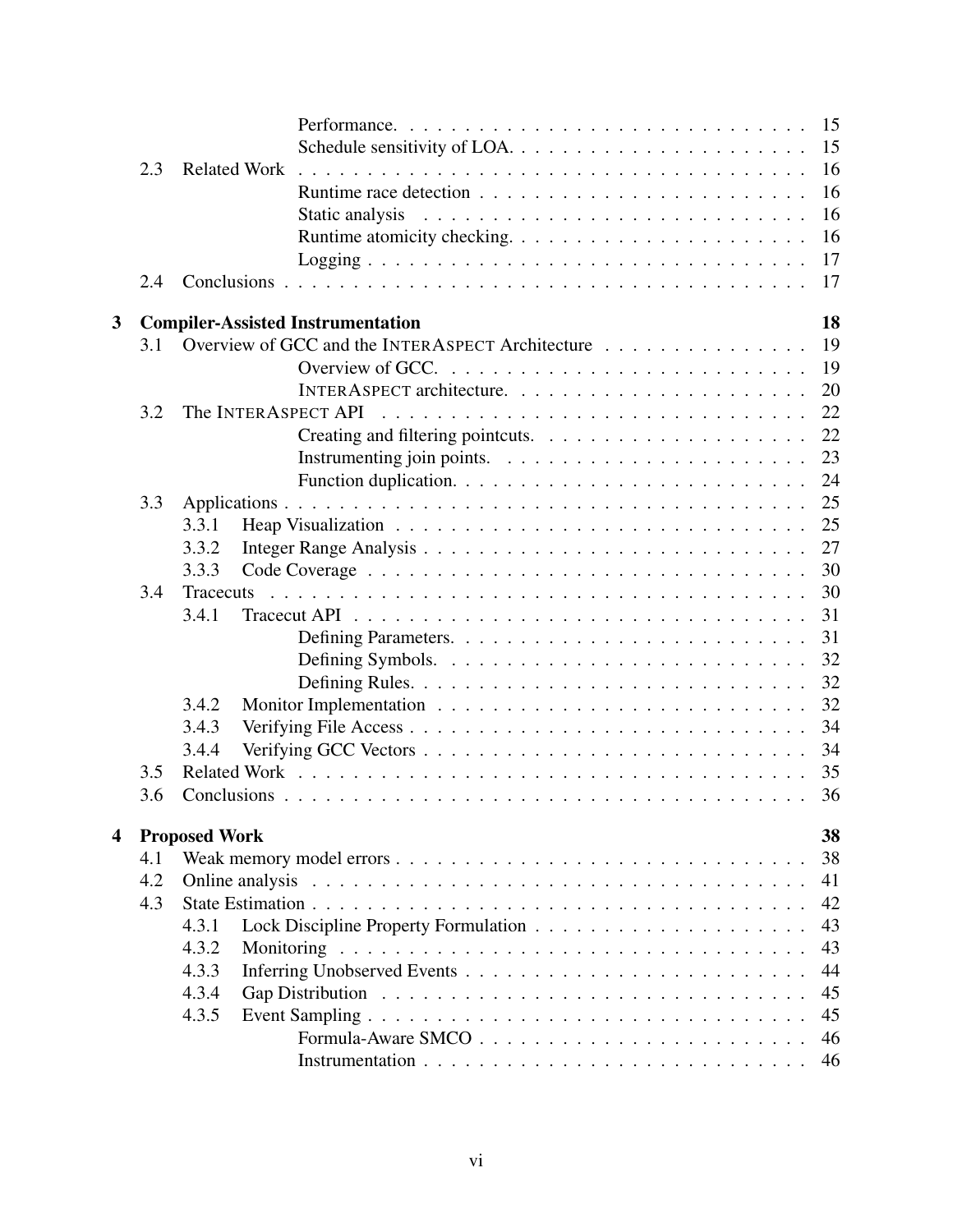|  | 5 Conclusion |  |
|--|--------------|--|
|  |              |  |
|  |              |  |
|  |              |  |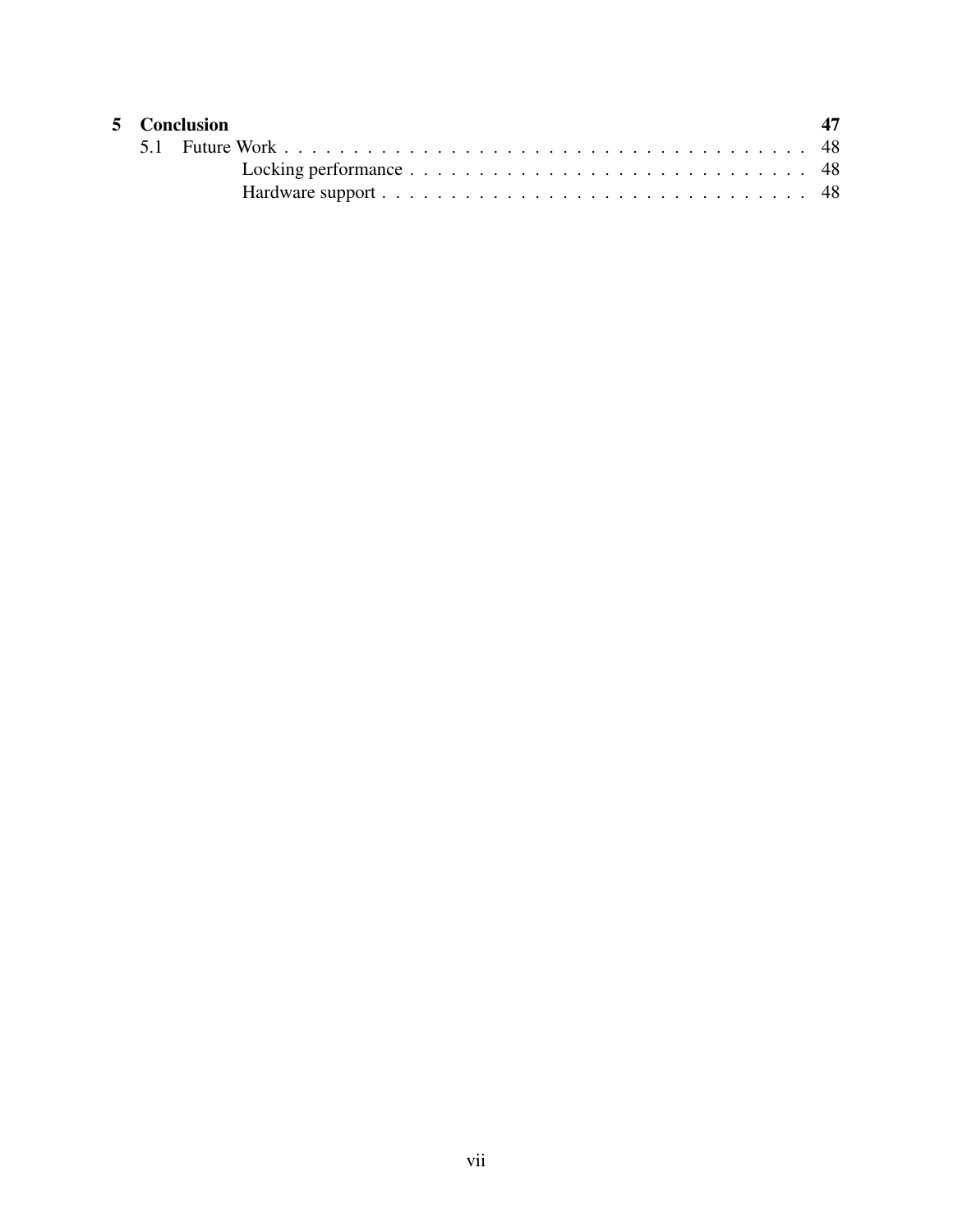# List of Figures

| 2.1  | Illegal interleavings in the single- and double-variable block-based algorithms         | 8  |
|------|-----------------------------------------------------------------------------------------|----|
| 2.2  |                                                                                         | 11 |
| 3.1  |                                                                                         | 20 |
| 3.2  | Sample C program (left) and corresponding GIMPLE representation (right)                 | 20 |
| 3.3  | Architecture of the INTERASPECT framework with its tracecut extension                   | 21 |
| 3.4  |                                                                                         | 22 |
| 3.5  |                                                                                         | 23 |
| 3.6  |                                                                                         | 23 |
| 3.7  |                                                                                         | 24 |
| 3.8  |                                                                                         | 24 |
| 3.9  | <i>Insert function</i> for instrumenting a join point with a call to an advice function | 25 |
| 3.10 | Visualization of the heap during a bubble-sort operation on a linked list $\dots \dots$ | 26 |
| 3.11 |                                                                                         | 27 |
|      |                                                                                         | 28 |
|      |                                                                                         | 29 |
|      | 3.14 Instrumenting function entry and exit for code coverage                            | 30 |
|      |                                                                                         | 31 |
|      |                                                                                         | 32 |
|      | 3.17 An example of how the tracecut API translates a tracecut symbol into a pointcut    | 33 |
|      |                                                                                         | 33 |
|      |                                                                                         | 34 |
|      | 3.20 Standard pattern for iterating over elements in a GCC vector of GIMPLE statements  | 35 |
|      | 3.21 A tracecut to monitor vectors of GIMPLE objects in GCC                             | 35 |
| 4.1  |                                                                                         | 39 |
| 4.2  | A DFA corresponding to the lock-discipline property in Formula 4.1                      | 44 |
| 4.3  | Manually-generated HMM for correct thread behavior                                      | 45 |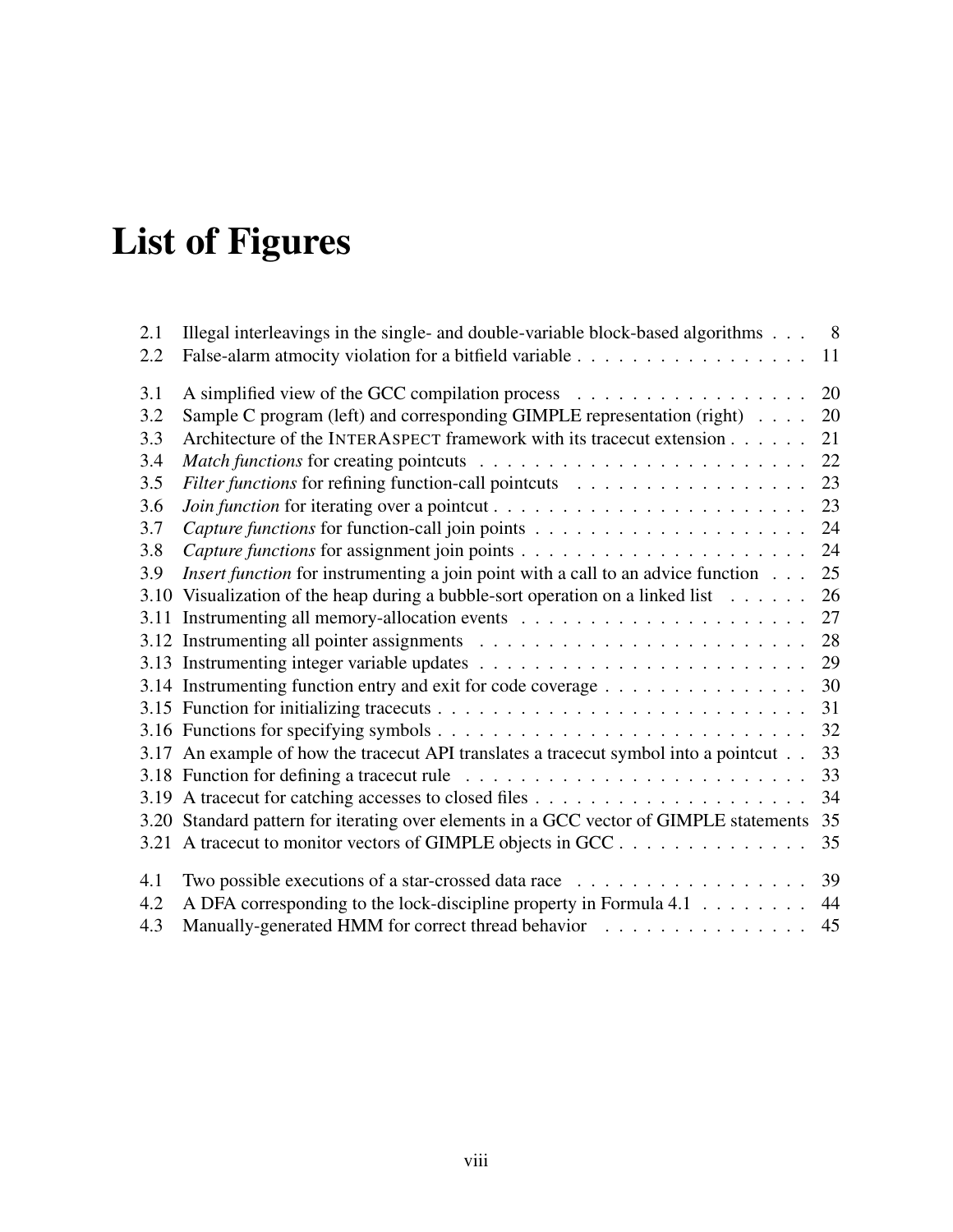# List of Tables

| 2.2 Number of false positives filtered out by various techniques 14 |  |
|---------------------------------------------------------------------|--|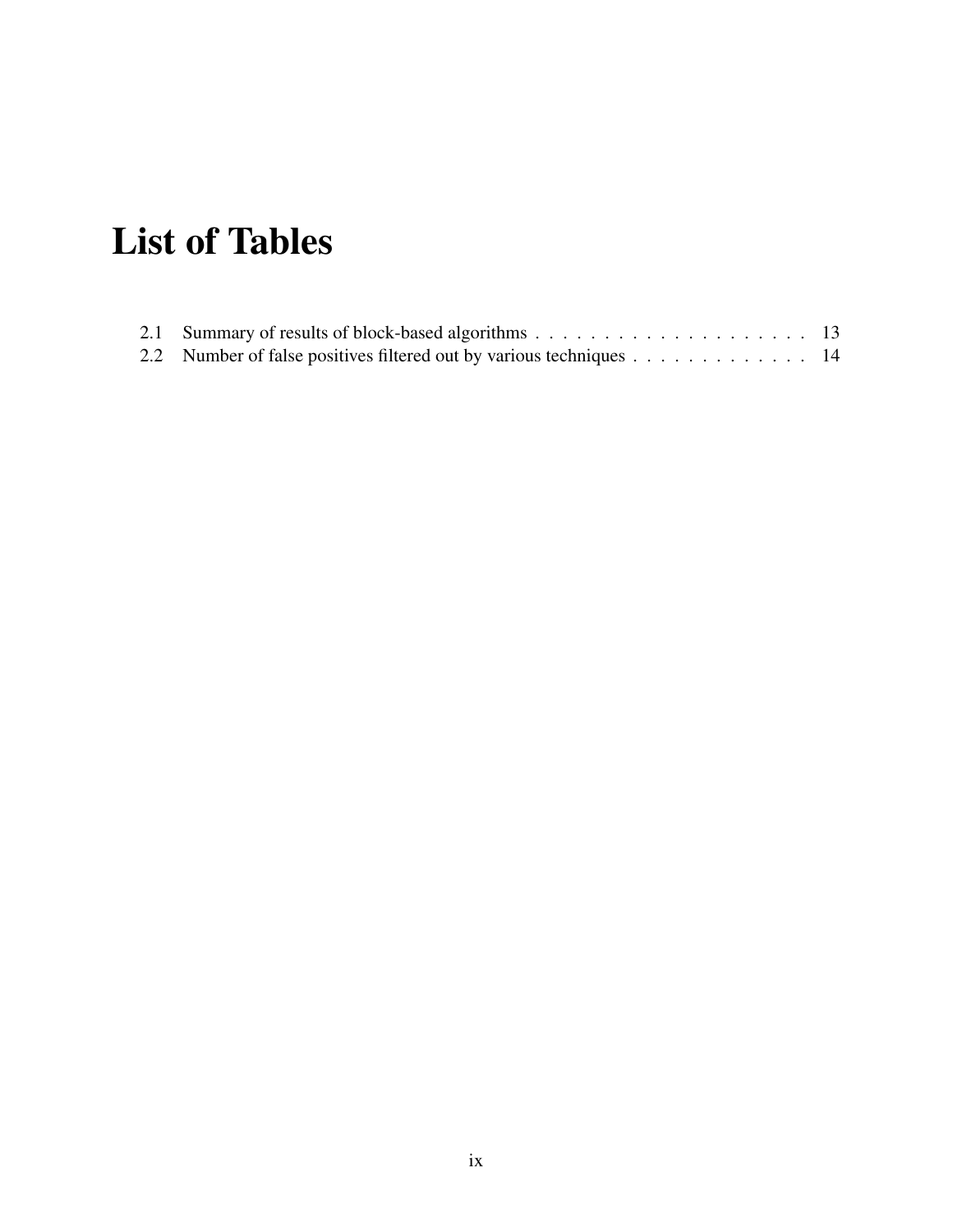## Acknowledgments

If there is one person who is to blame for the extension of my stay here at Stony Brook to over a decade, that person is Mike Gorbovitski. It was Mike who, in 2005, convinced a young undergraduate preparing for his next steps that a master's degree would be essentially a half measure and that he should actually be applying directly to Ph. D. programs, as Mike had done himself. Not long after, George Hart, who was then a professor at Stony Brook, found this same undergraduate wandering the department looking for advice on how to do just that. He immediately found the right people to talk to, inquiring on how an "exceptional undergraduate student" might apply for the department's doctorate program. With help like that, getting accepted to the program was the easiest part of this whole process.

Sean Callanan told me that he was drawn to the FSL because of the people here. He and two other good friends, Dave Quiqley and Rick Spillane, similarly motivated me. They and all the other people who work and have worked at the FSL make it one of the most engaging places to be at this university. Among their ranks are the master's students who have worked on projects with me, Abhinav Duggal, Prabakar Radhakrishnan, Ketan Dixit (though he is from another lab), Samriti Katoch, Siddhi Tadpatrikar, and Mandar Joshi. Their sweat is in here too.

I think that all of us recognize what an uncommon advisor we have in Professor Zadok. I learned from his example what *constructive criticism* is: rarely does he have anything to say on what is bad about your work, but he has plenty of advice about what would make it *better*.

My roommate, Tal Eidelberg, has made my grad career go by much faster than it otherwise would have. Weekends might have gotten boring if not for late night hot wings, ski trips, probably more video games than I should admit in this document, and even a trip to Vegas. On top of that, he taught me to drive stick and hired me for my first internship.

With all the support that my parents have given me, I should be writing this from the Oval Office. More than anybody, I really have them to thank for everything. My mom made me promise that if I ever won an Oscar that I would name her in my acceptance speech. Mom, I think this is about as close as you are going to get.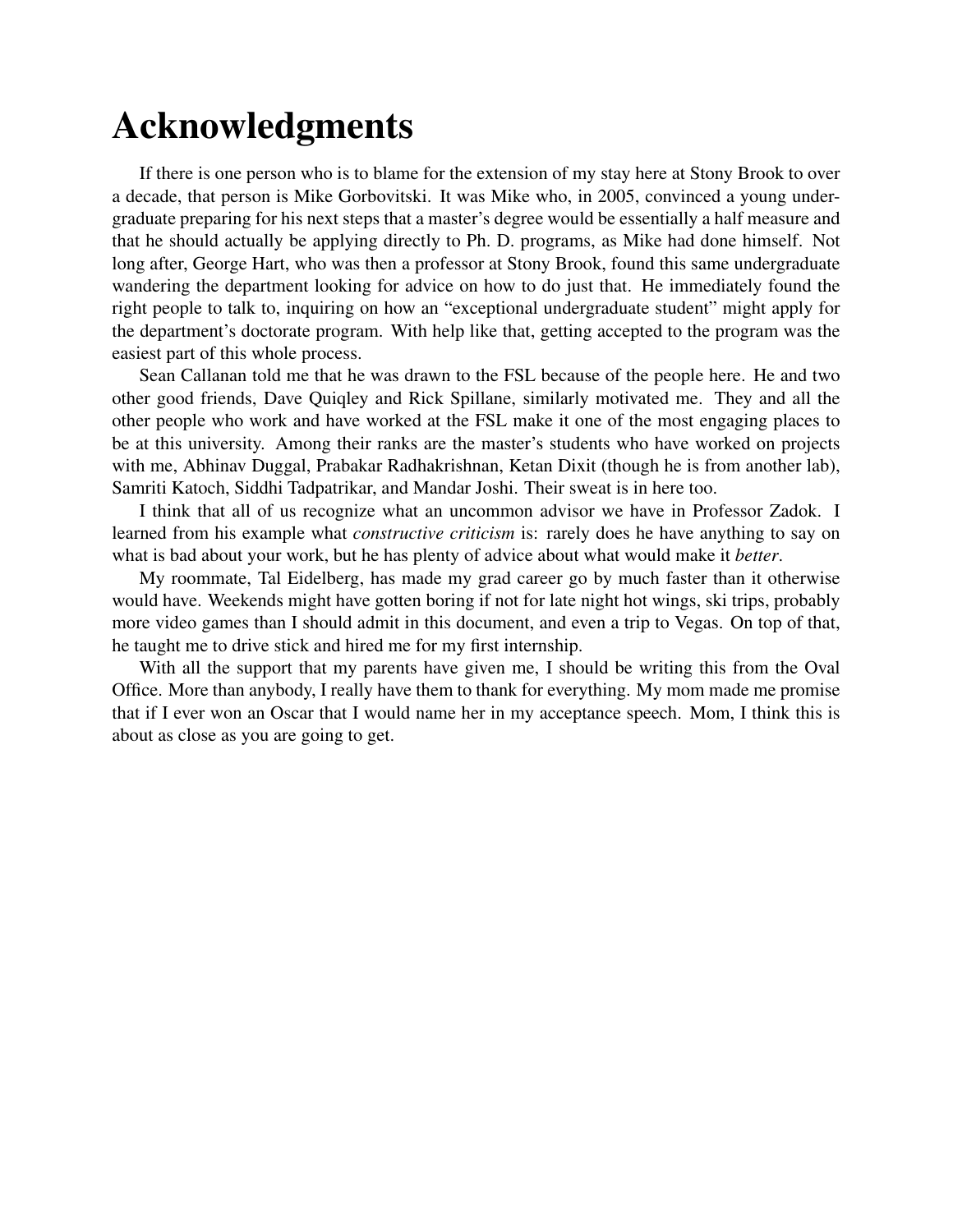## Chapter 1

## Introduction

For the software industry, the promise of runtime verification is the power to find programming defects in testing before they become faults in production. Verification tools can screen for these errors by checking for out-of-bounds accesses, leaked memory, unsanitized user input, and other property violations. With techniques like these already taking an important place in developers' toolboxes, runtime verification holds great potential for tackling the subtle issues of concurrent software development.

Concurrency errors are an important target for verification because they are so difficult to find with testing alone. Even tests that exercise all the code paths involved in an error will not expose the error unless they run with a triggering schedule. Bugs that do appear in testing can appear randomly during each run, frustrating debugging efforts. But a reported property violation from a runtime verification tool can point to exactly where the problem is.

The Linux community has already adopted runtime verification for checking the correctness of its concurrency. Lockdep is a powerful tool for checking lock ordering to ensure that test runs are free from potential deadlocks [40].

#### Concurrency Errors

Concurrency errors occur when parallel threads of execution access shared data structures simultaneously. Without careful synchronization, these threads will step on each other's toes, tripping into inconsistent states and eventually crashing or, worse, producing corrupted results.

Data races A *data race* is the simplest example of this kind of error because it involves simultaneous accesses to a single variable. In a data race, one thread tries to write a variable while another thread is also accessing it. On some architectures, just this pair of accesses is dangerous per se. For example, on 32-bit x86, when two threads write to the same 64-bit variable, it may get half of its value from each thread, a state that is inconsistent for both threads.

More commonly, a data race is part of a bad interleaving involving several accesses in each thread. A simple increment operation involves two accesses: the first to read value  $i$ , the second to write value  $i + 1$ . When two threads increment a variable at the same time, the write operation in the first thread can form a data race with the second thread's read. Depending on who "wins" the race, the second thread will observe either i or  $i + 1$  as the value to increment. In the former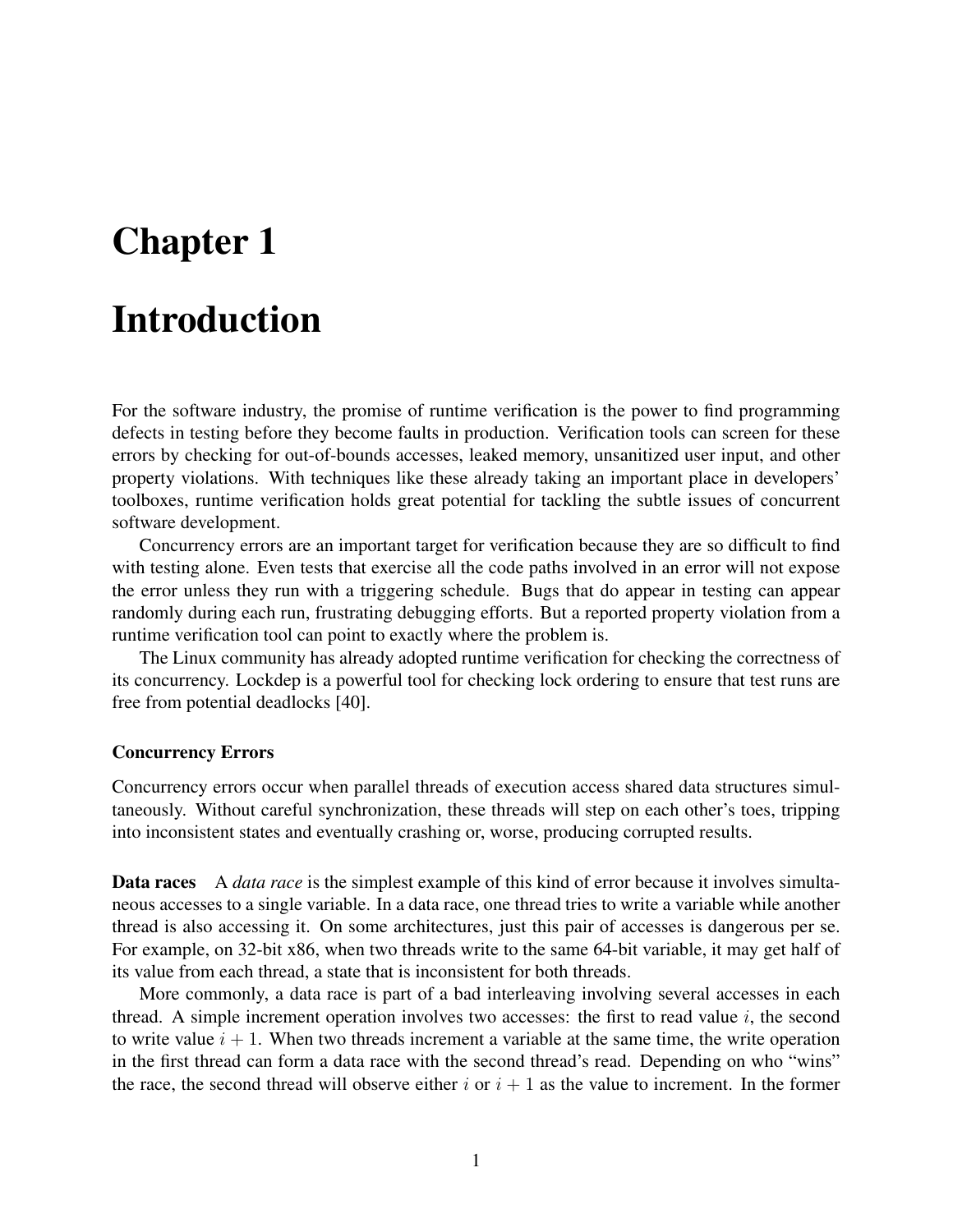case, the second thread will also write  $i + 1$ , and the two threads together will only succeed in incrementing the variable once, an error known as a *lost update*.

The *Lockset* algorithm [17,51] checks for data races by verifying each variable's*lock discipline*. A lapse in lock discipline, meaning a variable that is not consistenly protected by some lock, means a potential data race. We have implemented Lockset for the Linux kernel, as discussed in Section 2.1.2

Data races do not correspond precisely with concurrency errors, however. Not all races lead to an error, and in systems especially, developers design code that can tolerate data races rather than accepting the cost of locking every access. More importantly, even programs that are free of data races may have concurrency errors.

Atomicity Checking for atomicity is a more direct way to observe unintended effects from parallelization. Two regions of code are *atomic* with respect to each other if, when executed concurrently, they produce the same result as if they executed one after the other. Clearly, the racy increment discussed above does not satisfy this property: a pair of atomic increments will add two to a variable whether executed in parallel or sequentially.

The block-based algorithms [59, 60] check a program execution for potential schedules that would violate the atomicity property, leading to possible concurrency errors. Section 2.1.3 discusses these algorithms, which we also implemented for the Linux kernel.

Memory Model Errors Developers often expect sequentially consistent behavior from multicore systems, meaning that all memory accesses in the system follow a canonical linear order, but modern processors do not always provide that guarantee. Processors can reorder memory operations and delay the affects of memory writes, and these changes in order are sometimes visible to other cores accessing the same memory. Modern systems do guarantee sequential consistency for programs free of data races, but that is not sufficient for most systems code.

When a memory reordering could negatively affect program execution, a *memory fence* is necessary to tell the compiler and processor to disallow the dangerous reordering. Finding these buggy reorderings among all the accesses in a large system is a difficult task, however. Interleaving code needs to execute within a very small window to be affected by a reordering, so any errors they cause are difficult to expose.

We propose an algorithm to detect a specific kind of error, which we call a *star-crossed data race*, that involves a pair of threads coordinating state without locking. A star-crossed data race can lead to a sequentially inconsistent execution on most architectures, including 32- and 64-bit x86, and we have observed reports of this type of error in more than one system, including the Linux kernel [43]. The details of our proposed algorithm are in Section 4.1.

#### Offline Verification

We have implemented offline verification for two of the properties discussed above, data race freedom and atomicity, that checks kernel code. Our system, called *Redflag*, can target specific data structures for comprehensive logging and then analyze those logs for concurrency errors.

Redflag uses *compiler-based instrumentation* to log relevant events. We have developed compiler plug-ins that instrument field accesses and lock operations that operate on targeted data struc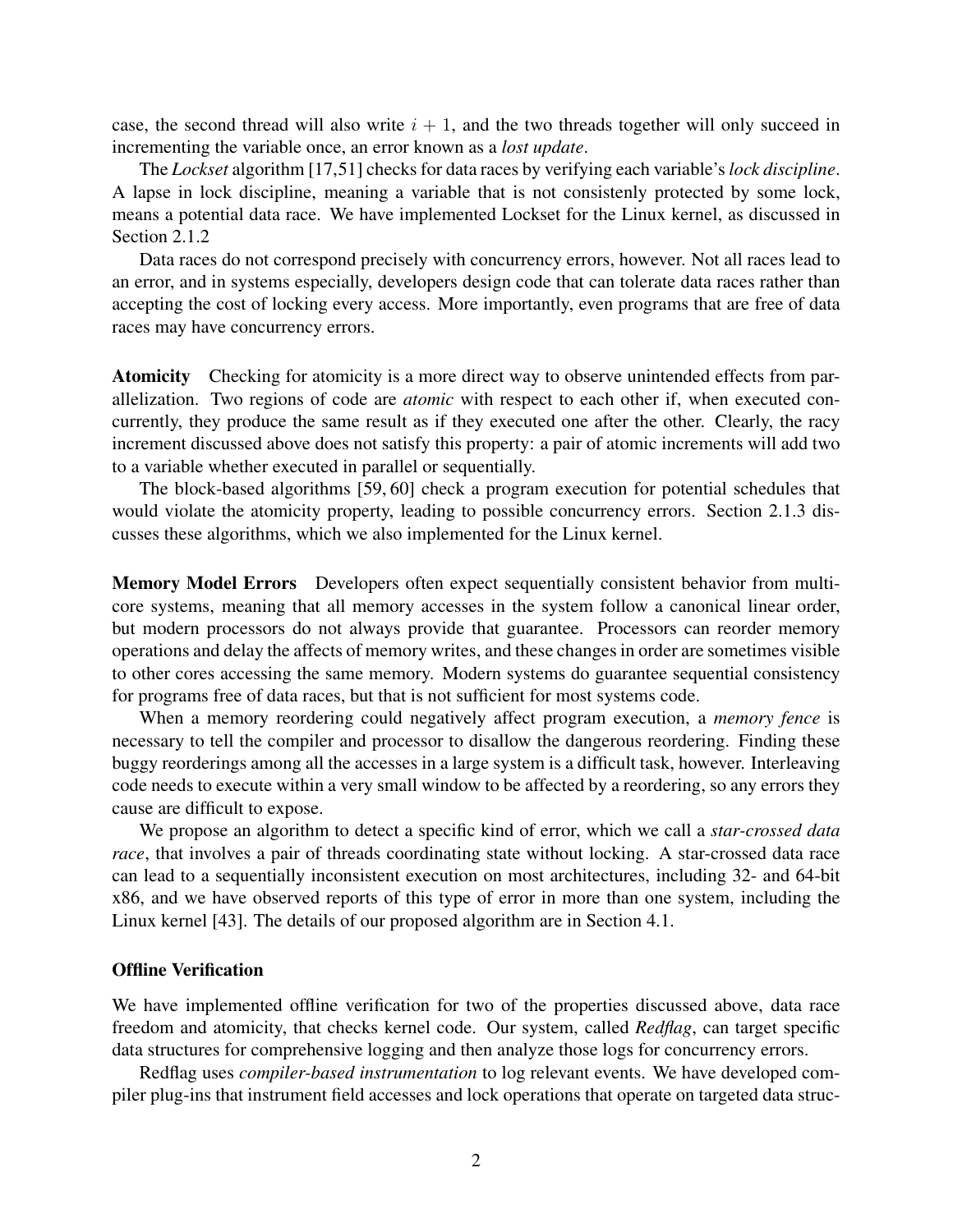tures. Instrumented operations pass details of the operation, such as which object was accessed or locked, directly to our logging system.

Targeting data structures is an important part of our verification strategy because it allows users to choose specific system components to verify. In production systems, developers are responsible for individual subsystems. Monitoring an entire kernel, for example, would produce reports from systems that the user has no interest in and would incur huge overheads.

An offline analysis tool checks the log for property violations. The tool produces a report for each potential violation that includes complete stack traces for each operation involved. For example, when our Lockset implementation observes a possible data race, it outputs the stack trace for each of the two racing memory accesses.

The greatest challenge to using these analysis techniques on systems-level code is avoiding a proliferation of false positives. We found several conventions in kernel code that resulted in false positives in the Lockset and block-based algorithms. We adapted these algorithms to recognize these conventions. In particular our Lexical Object Availability (LOA) analysis determines when a schedule is impossible because of *multi-stage escape*, described in Section 2.1.4.

#### Aspect-Oriented Instrumentation

We have found compiler-assisted instrumentation to be a simple and efficient way to monitor events that are relevant to our verification techniques. During compilation, the compiler constructs detailed type information that we use to target specific data structures for monitoring.

We use GCC for this purpose because its plug-in system gives access to its internal representation, GIMPLE, which includes the type information we need. On finding data structure accesses that are targeted for monitoring, the plug-in can modify the GIMPLE code for the access, inserting efficient instrumentation directly into the program.

Our INTERASPECT framework is an easy-to-use interface for targeting and adding instrumentation based on the ideas of Aspect-Oriented Programming (AOP). In developing instrumentation plug-ins for Redlfag, we found that, although GIMPLE plug-ins are powerful, a lot of work is necessary to correctly transform GIMPLE statements. INTERASPECT makes concrete many of the lessons we learned about implementing these kinds of transformations.

AOP provides a natural way to express code transformations that consist of attaching additional functionality to specific events that occur in the code. The user specifies a *pointcut*, which defines the set of events, as well as *advice*, which defines the additional functionality. The advice is added at each instrumentation site, or *join point*, in the pointcut.

INTERASPECT's API allows for customized instrumentation. An INTERASPECT plug-in can visit each join point, choosing custom parameters to pass to advice based on properties of the join point. The plug-in can also choose a different advice function or elect to leave a join point uninstrumented. We developed an example plug-in, described in Section 3.3.2, for performing integer range analysis that uses customized instrumentation to efficiently link each join point with the range estimate the join point is associated with. Chapter 3 describes the complete INTERASPECT API.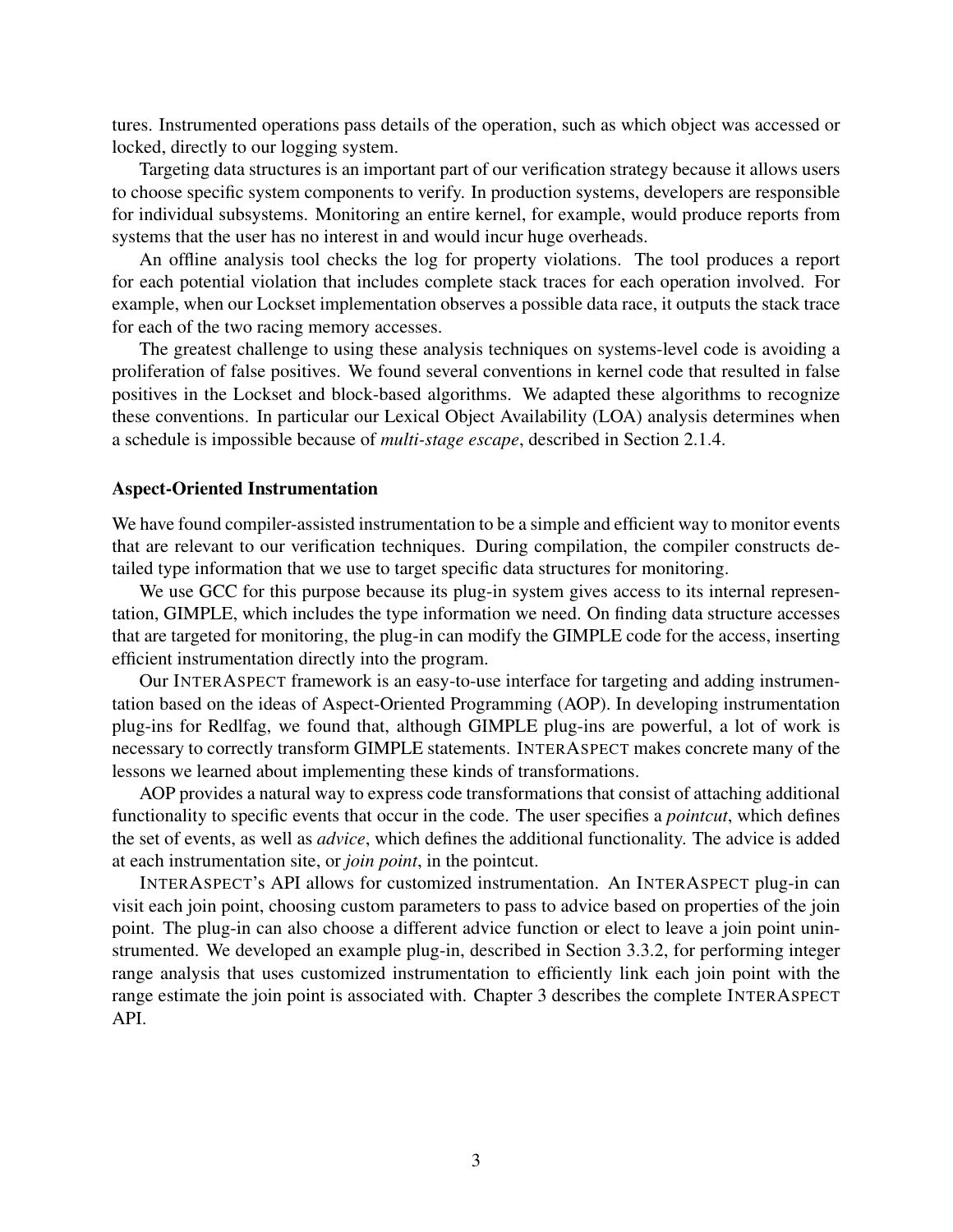#### Online Analysis

Checking program execution at runtime has the advantage that there is no need to store logs, which grow indefinitely for as long as the program continues to run. Though our offline analysis is thorough, it can only verify relatively short runs before logs grow too large. In Section 4.2, we propose an atomicity verification algorithm that can run online in kernel context.

Our proposed algorithm maintains a *shadow memory* for each atomic region running in the system. The shadow memory keeps a thread-local picture of how memory looks to the atomic region. At each access, the algorithm checks for a discrepancy between shadow memory and global memory, which would indicate that a remote thread interefered with the accessed variable in a way that violates its atomicity.

Because this approach only recognizes atomicity violations as they occur, it represents another trade-off with the offline block-based algorithms. The block-based algorithms speculate on all possible schedules, allowing them to expose errors that do not actually occur in the test run. However, determining which schedules are possible is a difficult problem: considering schedules that are actually impossible leads to false positives, and techniques to filter out these impossible schedules may filter out some legitimate schedules, instead causing false negatives. The online algorithm cannot detect errors unless they actually occur in an execution, but it will never report an impossible schedule as an error. This trade-off makes sense for online verification because it can verify longer runs, allowing it to observe many more schedules than our log-based approach.

We also intend to improve this trade-off by introducing schedule perturbations to make erroneous schedules more likely to occur during verification. Our proposed scheduler modifications will force atomic regions to yield, with the aim of widening race windows, and give priority to threads that are most likely to interfere with currently running atomic regions.

#### State Estimation

Finally, we focus on verification for environments in which overhead is the primary consideration. Our proposed tool for verifying lock discipline will integrate overhead control [27] and state estimation [54] to design a monitor that can operate effectively within any overhead requirements.

SMCO is a technique that allows a user to choose an explicit overhead bound for a runtime monitor. A controller enforces the bound, turning monitoring off when necessary to stay within the target overhead. Because monitoring is sometimes disabled, the monitor will experience "gaps" in its observations of program events.

State estimation is a technique designed to cope with these gaps. The monitor uses a system model to infer which events might have occured during gaps, allowing it to estimate the probability that the monitored property holds for an overheaad-controlled execution.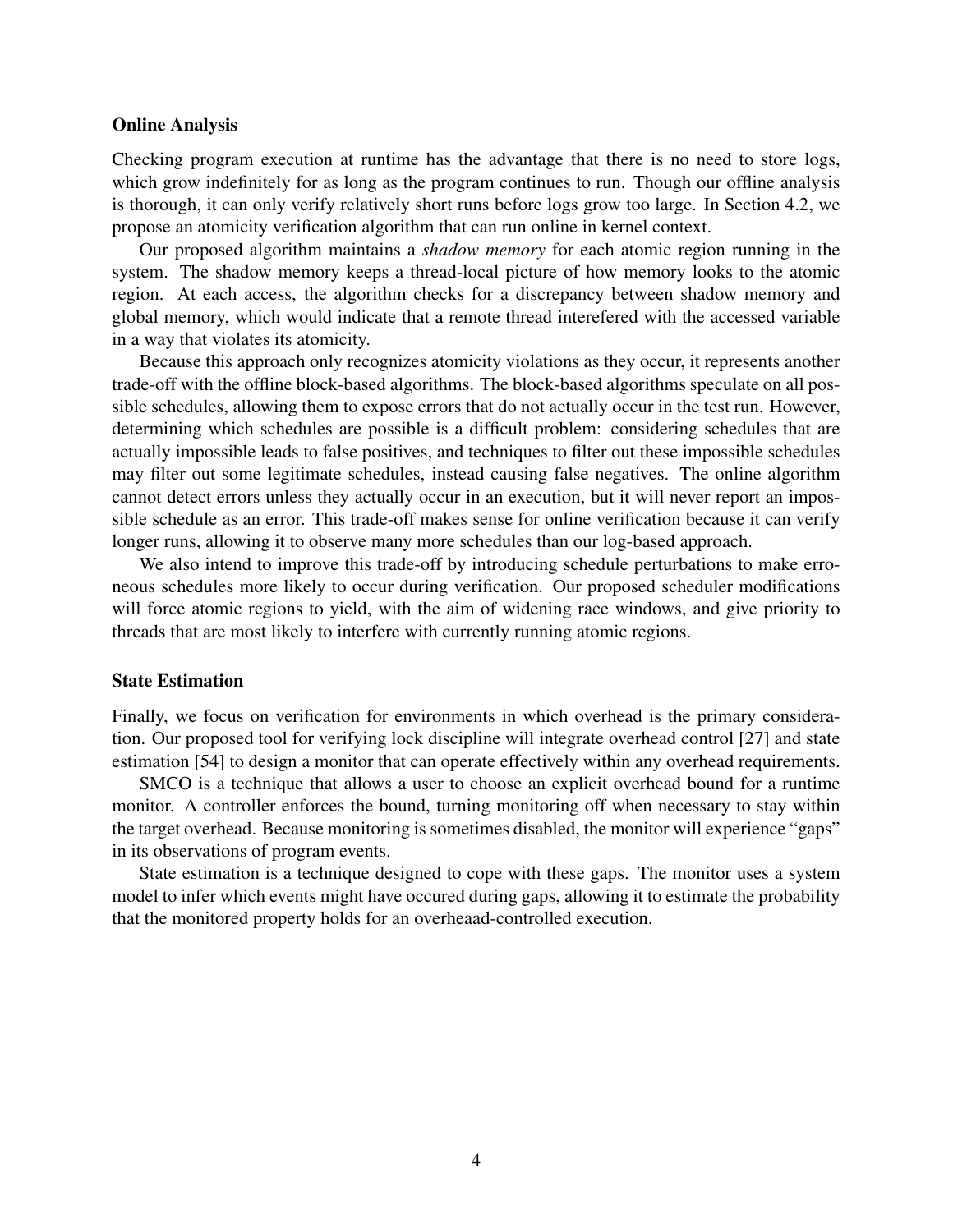## Chapter 2

## Offline Analysis of Kernel Concurrency

As the kernel underlies all of a system's concurrency, it is the most important front for eliminating concurrency errors. In order to design a highly reliable operating system, developers need tools to find concurrency errors before they cause real problems in production systems. Understanding concurrency in the kernel is difficult. Unlike many user-level applications, almost the entire kernel runs in a multi-threaded context, and much of it is written by experts who rely on intricate synchronization techniques.

Static analysis tools like RacerX [21] can check even large systems code bases for potential data races, but they produce moderate to large numbers of false positives. Heuristic rankings of warnings mitigates but does not eliminate this problem. Static analysis tools that check more general concurrency properties, such as atomicity [50] are less scalable and would also produce many false positives for the kernel. In principle, model checkers can verify any property of any system by exhaustive state-space exploration, but in practice, model checkers do not scale to verification of complex properties, such as concurrency properties, for programs as large and complex as typical kernel components.

Runtime analysis is a powerful and flexible approach to detection of concurrency errors. We designed the *Redflag* framework and system with the goal of airlifting this approach to the kernel front lines. Redflag takes its name from stock car and formula racing, where officials signal with a red flag to end a race. It has two main parts:

- 1. *Fast Kernel Logging* uses compiler plug-ins to provide *modular* instrumentation that targets specific data structures in specific kernel subsystems for logging. It reserves an in-memory buffer to log operations on the targeted data structures with the best possible performance.
- 2. The *offline Redflag analysis* tool performs post-mortem analyses on the resulting logs. Offline analysis reduces runtime overhead and allows any number of analysis algorithms to be applied to the logs.

Currently, Redflag implements two kinds of concurrency analyses: *Lockset* [51] analysis for data races and *block-based* [60] analysis for atomicity violations. We developed several enhancements to improve the accuracy of these algorithms, including *Lexical Object Availability* (LOA) analysis, which eliminates false positives caused by complicated initialization code. We also augmented Lockset to support Read-Copy-Update (RCU) [37] synchronization, a synchronization tool new to the Linux kernel.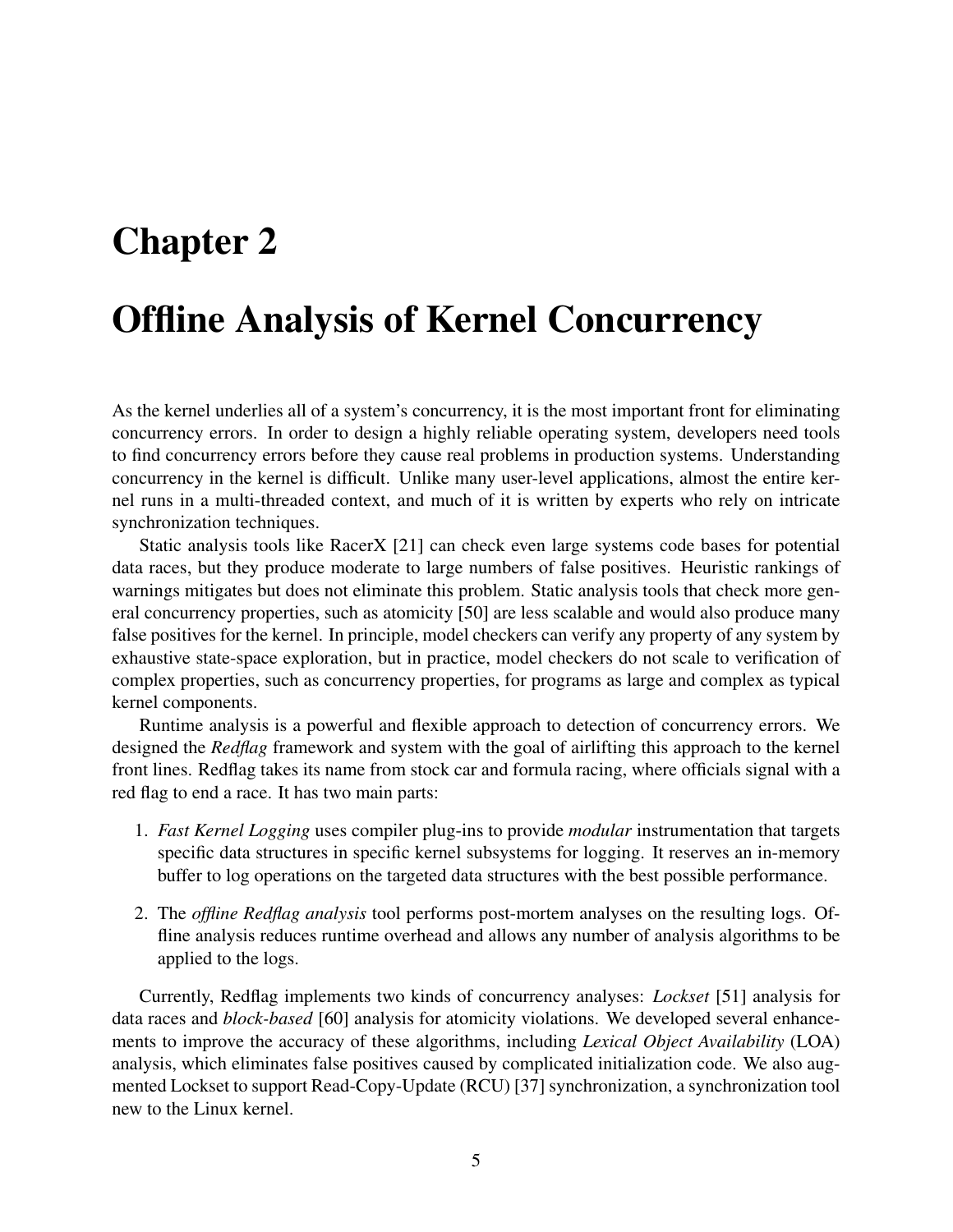## 2.1 Design

#### 2.1.1 Instrumentation and Logging

Redflag inserts targeted instrumentation using a suite of GCC compiler plug-ins that we developed specifically for Redflag. Plug-ins are a recent GCC feature that we contributed to its development. Compiler plug-ins execute during compilation and have direct access to GCC's intermediate representation of the code [11]. Redflag's GCC plug-ins search for relevant operations and instrument them with function calls that serve as hooks into Redflag's logging system. These logging calls pass information about instrumented events directly to the logging system as function arguments. For an access to a field, the logging call passes, among other things, the address of the struct, the index of the field, and a flag that indicates whether the access is a read or write.

We need to log four types of operations for our current analyses: (1) Field access: read from or write to a field in a struct; (2) Synchronization: acquire/release operation on a lock or wait/signal operation on a condition variable; (3) Memory allocation: creation of a kernel object, necessary for tracking memory reuse (Redflag can also track deallocations, if desired); (4) System call (syscall) boundary: syscall entrance/exit (used for atomicity checking).

When compiling the kernel with the Redflag plug-ins, the developer provides a list of structs to target for instrumentation. Field accesses and lock acquire/release operations are instrumented only if they operate on a targeted struct. A lock acquire/release operation is considered to operate on a struct if the lock it accesses is a field within that struct. Some locks in the kernel are not members of any struct: these global locks can be directly targeted by name. Redflag can list all structs and global locks defined in a directory; this provides a useful starting point for most components.

To minimize runtime overhead, and to allow logging in contexts where potentially blocking I/O operations are not permitted (e.g., in interrupt handlers or while holding a spinlock), Redflag stores logged information in a lock-free in-memory buffer. I/O is deferred until logging is complete.

When an event occurs in interrupt context, the logging function also stores an interrupt ID that uniquely identifies the interrupt handler. Redflag assigns a new ID to each hardware interrupt that executes, keeping a per-processor stack to track IDs when interrupt handlers nest. Redflag also assigns interrupt IDs to Soft IRQs, a Linux mechanism for deferred interrupt processing. Offline analysis treats each interrupt handler execution as a separate thread.

When logging is finished, a backend thread empties the buffer and writes the records to disk. With 1GB of memory allocated for the buffer, it is possible to log 7 million events, which was enough to provide useful results for all our analyses.

### 2.1.2 Lockset Algorithm

Lockset is a well known algorithm for detecting *data races* that result from variable accesses that are not correctly protected by locks. Our Lockset implementation is based on Eraser [51].

A *data race* occurs when two accesses to the same variable, at least one of them a write, can execute together without intervening synchronization. Not all data races are bugs. A data race is *benign* when it does not affect the program's correctness.

Lockset maintains a *candidate set* of locks for each monitored variable. The candidate lockset represents the locks that have consistently protected the variable. A variable with an empty can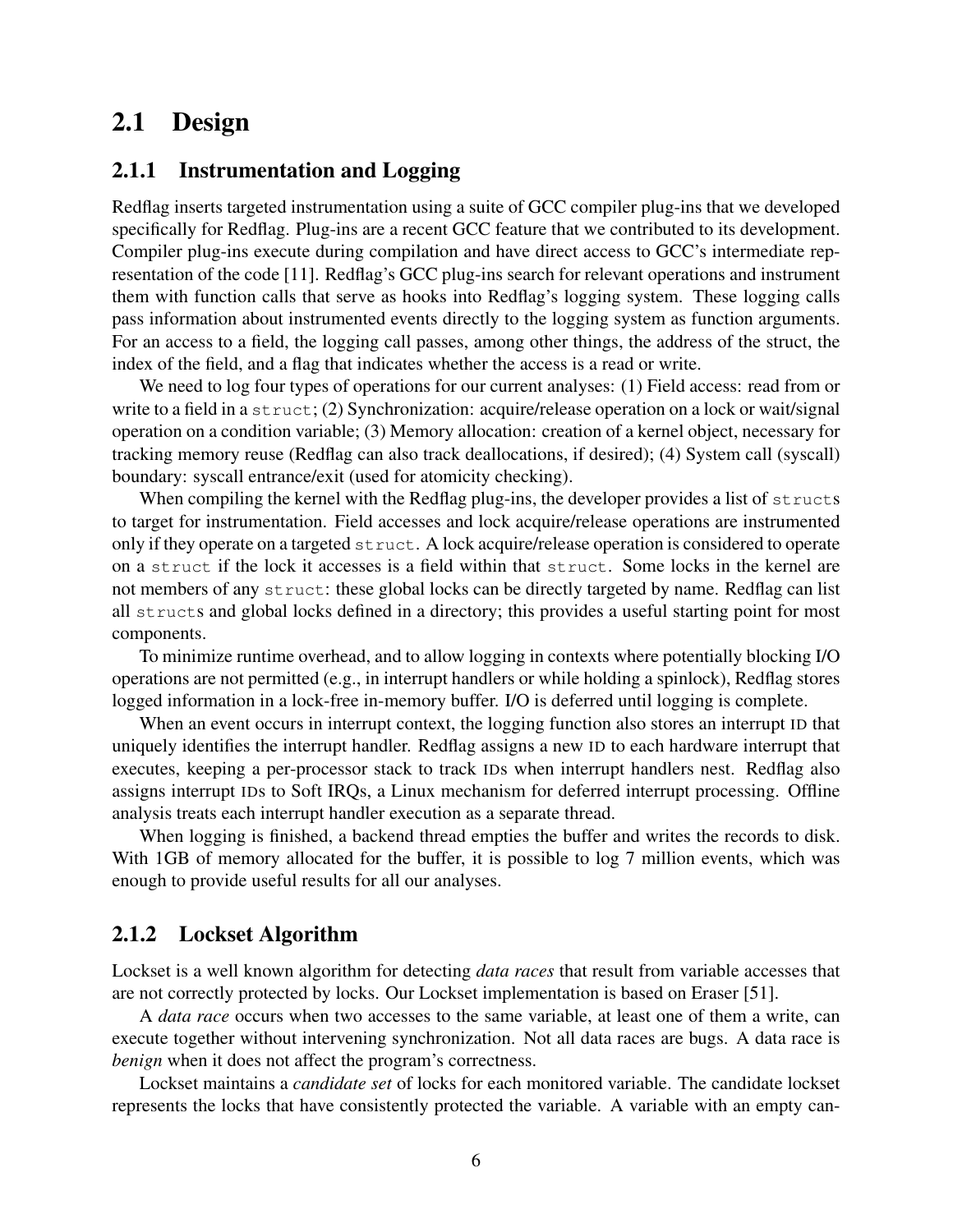didate lockset is potentially involved in a race. Before the first access to a variable, its candidate lockset is the set of all possible locks.

The algorithm tracks the current lockset for each thread. Each lock-acquire event adds a lock to its thread's lockset. The corresponding release removes the lock.

When an access to a variable is processed, the variable's candidate lockset is refined by intersecting it with the thread's current lockset. In other words, the algorithm sets the variable's candidate lockset to be the set of locks that were held for *every* access to the variable. When a candidate lockset becomes empty, the algorithm revisits every previous access to the same variable, and if no common locks protected both the current access and that previous one, we report the pair as a potential data race.

Redflag produces at most one report for each pair of lines in the source code, so the developer does not need to examine multiple reports for the same race. Each report contains every stack trace that led to the race for both lines of code and the list of locks that were held at each access.

Beyond the basic algorithm described above, there are several common refinements that eliminate false positives (false alarms) due to pairs of accesses that do not share locks but cannot occur concurrently for other reasons. We discuss two of these next.

**Variable initialization.** When a thread allocates a new object, no other thread has access to that object. until the thread stores the new object's address in globally accessible memory. Most initialization routines in the kernel exploit this to avoid the cost of locking during initialization. As a result, most accesses during initialization appear to be data races to the basic Lockset algorithm.

The Eraser algorithm solves this problem by tracking which threads access variables to determine when each variable become shared by multiple threads [51]. Note that this makes the algorithm more sensitive to thread schedule in the monitored execution. We implement a variant of this idea: when a variable is accessed by more than one thread or accessed while holding a lock, it is considered shared. Accesses to a variable before its first shared access are marked as thread local, and Lockset ignores them.

Memory reuse. When a region of memory is freed, allocating new data structures in the same memory can cause false positives in Lockset, because variables are identified by their location in memory. Eraser solves this problem by reinitializing the candidate lockset for every memory location in a newly allocated region [51]. Redflag also logs calls to allocation functions, so that it can similarly account for reuse. In the kernel, it is also necessary to track remapping of physical pages into virtual memory. Redflag logs calls to kmap, which creates new virtual mappings, and treats new mappings as new allocations.

### 2.1.3 Block-Based Algorithms

Redflag includes two variants of Wang and Stoller's block-based algorithm [59, 60]. These algorithms check for *atomicity*, which is similar to serializability of database transactions and provides a stronger guarantee than freedom from data races. Two atomic functions executing in parallel always produce the same result as if they executed in sequence, one after the other.

When checking atomicity for the kernel, system calls provide a natural unit of atomicity. By default, we check atomicity for each syscall execution. Not all syscalls need to be atomic, so Redflag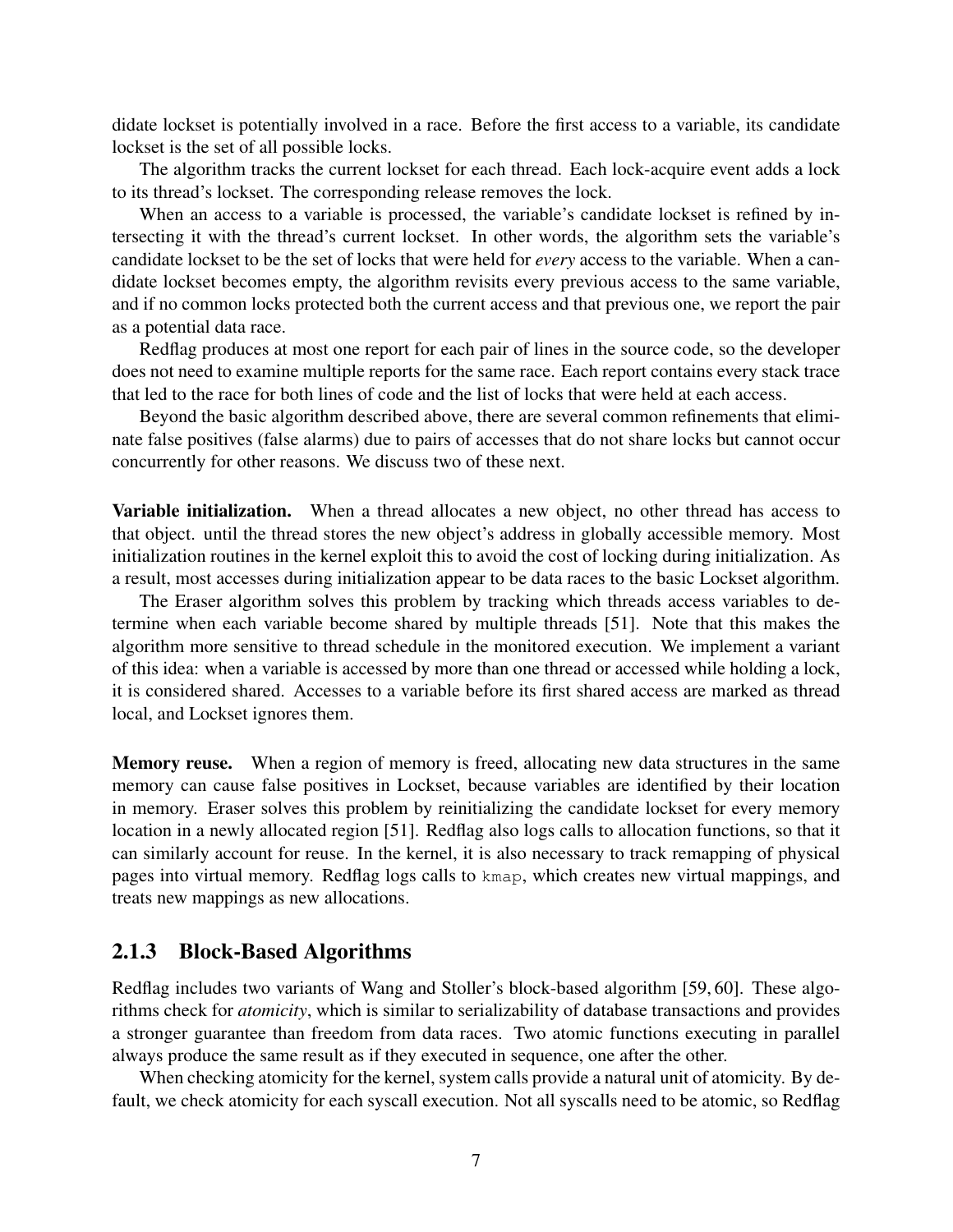

Figure 2.1: Illegal interleavings in the single- and double-variable block-based algorithms Note that a final write is the last write to a variable during the execution of an atomic region [60].

provides a simple mechanism, discussed in Section 2.1.5, to specify smaller atomic regions.

We implemented two variants of the block-based algorithm: a single-variable variant that detects violations involving just one variable and a two-variable variant that detects violations involving more than one variable.

The single-variable block-based algorithm decomposes each syscall execution into a set of *blocks*, which represent sequential accesses to a variable. Each block includes two accesses to the same variable in the same thread, as well as the list of locks that were held for the duration of the block: i.e., all locks that were acquired before the first access and not released until after the second access. The algorithm then checks each block, searching all other threads for any access to the block's variable that might interleave with the block in an unserializable way. An access can interleave a block if it is made without holding any of the block's locks, and the interleaving is unserializable if it matches any of the patterns in Figure 2.1(a).

The two-variable block-based algorithm also begins by decomposing each syscall execution into blocks. A two-variable block comprises two accesses to *different variables* in the same thread and syscall execution. The algorithm searches for pairs of blocks in different threads that can interleave illegally. Each block includes enough information about which locks were held, acquired, or released during its execution to determine which interleavings are possible. Figure 2.1(b) shows the six illegal interleavings for the two-variable block-based algorithm; Wang and Stoller include more detail about the locking information saved for each block [60].

Together, these two variants are sufficient to determine whether any two syscalls in a trace can violate each other's atomicity [60]. In other words, these algorithms can detect atomicity violations involving any number of variables.

Analogues of the refinements to Lockset described in Section 2.1.2 are used in the block-based algorithm to eliminate false positives due to infeasible interleavings.

#### 2.1.4 Algorithm Enhancements

The kernel is a highly concurrent environment and uses several different styles of synchronization. Among these, we found some that were not addressed by previous work on detecting concurrency violations. This section discusses two new synchronization methods that Redflag handles: multistage escape and RCU.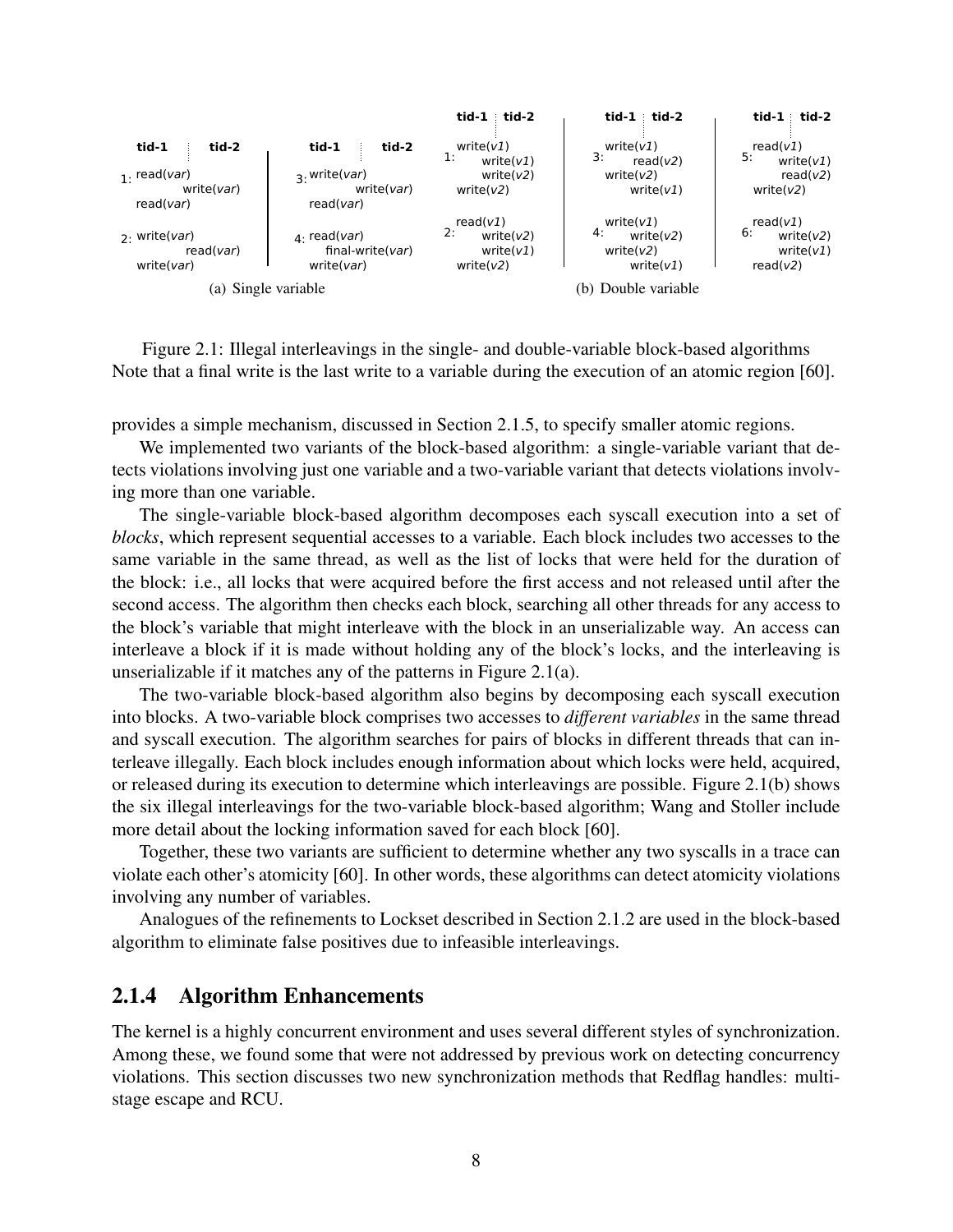Multi-stage escape. As explained in Section 2.1.2, objects within their initialization phases are effectively protected against concurrent access, because other threads do not have access to them. However, an object's accessibility to other threads is not necessarily binary. An object may be available to a limited set of functions during a secondary initialization phase and then become available to a wider set of functions when that phase completes. During the secondary initialization, some concurrent accesses are possible, but the initialization code is still protected against interleaving with many functions. We call this phenomenon *multi-stage escape*. As an example, inode objects go through two stages of escape. First, after a short first-stage initialization, the inode gets placed on a master inode list in the file system's superblock. File-system–specific code performs a second initialization and then assigns the inode to a dentry.

The block-based algorithm reported illegal interleavings between accesses in the second-stage initialization and syscalls that operate on files, like read() and write(). These interleavings are not possible, however, because file syscalls *always* access inodes through a dentry. Before an object is assigned to a dentry—its second escape—the second-stage initialization code is protected against concurrent accesses from any file syscalls. Interleavings are possible with functions that traverse the superblock's inode list, such as the writeback thread, but they do not result in atomicity violations, because they were designed to interleave correctly with second-stage initialization.

To avoid reporting these kinds of false interleavings, we introduce *Lexical Object Availability* (LOA) analysis, which produces a relation on field accesses for each targeted struct. Intuitively, the LOA relation encodes observed ordering among lines of code. We use these orderings to infer when an object becomes unavailable to a region of code, marking the end of an initialization phase.

In the inode example, any access from a file syscall serves as evidence that both first- and second-stage initialization are finished, meaning that accesses from those initialization routines are no longer possible. An access from the writeback thread is weaker evidence, showing that first-stage initialization is finished.

The LOA algorithm first divides the log file into sub-traces. Each sub-trace contains all accesses to one particular instance  $o$  of a targeted  $struct S$ . For each sub-trace, which is for some instance of some struct  $S$ , the algorithm adds an entry for a pair of statements in the LOA relation for  $S$  when it observes that one of the statements occurred after the other in a different thread in that sub-trace. Specifically, for a struct S and read/write statements a and b,  $(a, b)$  is included in  $LOA<sub>S</sub>$  iff there exists a sub-trace for an instance of struct S containing events  $e<sub>a</sub>$  and  $e<sub>b</sub>$  such that:

- 1.  $e_a$  is performed by statement a, and  $e_b$  is performed by statement b, and
- 2.  $e_a$  occurs before  $e_b$  in the sub-trace, and
- 3.  $e_a$  and  $e_b$  occur in different threads.

We modified the block-based algorithm to report an atomicity violation only if the interleaving statements that caused the violation are allowed to interleave by their LOA relation. For an event produced by statement  $b$  to interleave a block produced by statements  $a$  and  $c$ , the  $LOA$ relation must contain the pairs  $(a, b)$  and  $(b, c)$ . Otherwise, the algorithm considers the interleaving impossible.

Returning to the inode example, consider  $a$  and  $c$  to be statements from the secondary initialization stage and  $b$  to be a statement in a function called by the read syscall. Because statement  $b$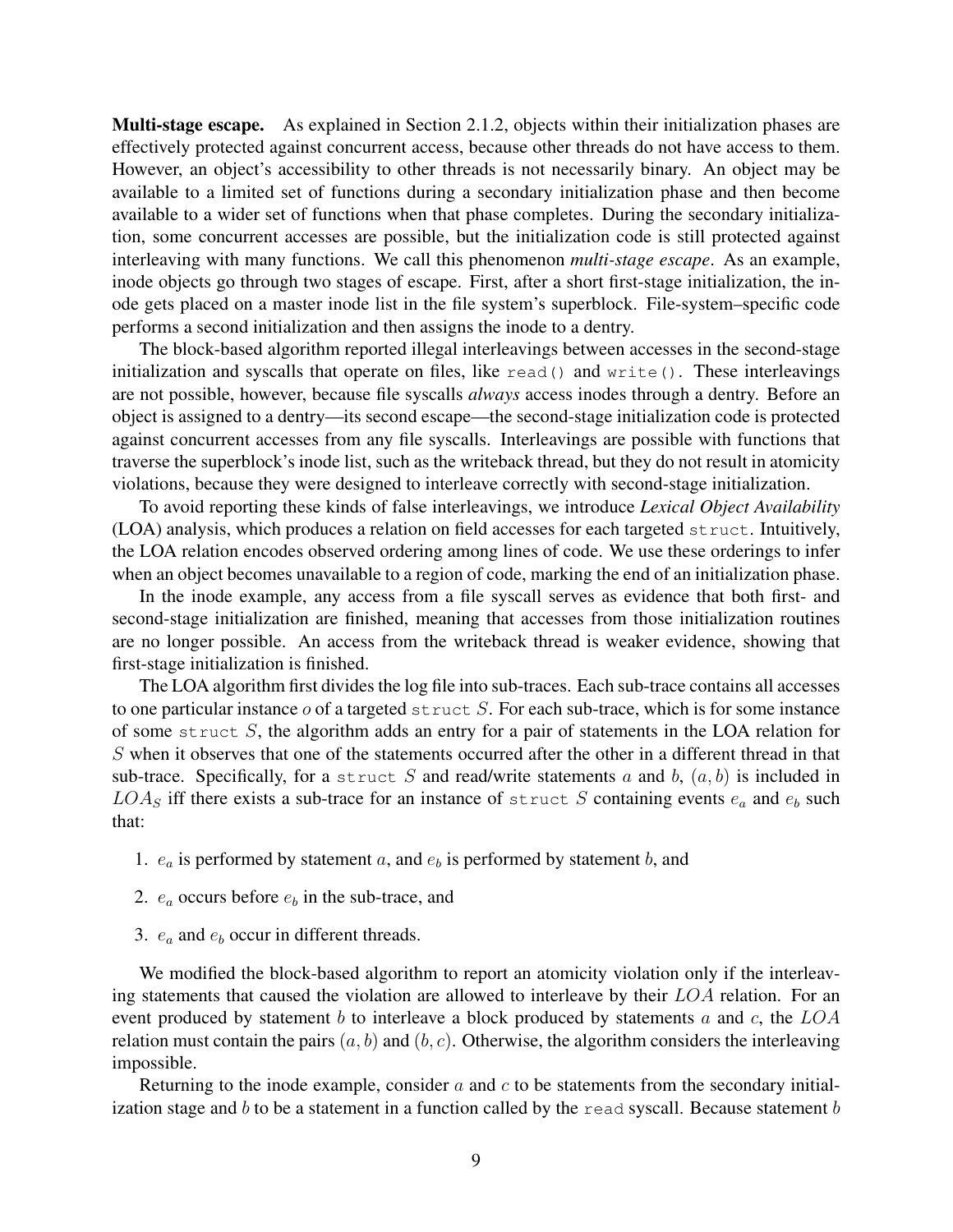cannot access the inode until after secondary initialization is finished,  $(b, c)$  cannot be in  $LOA_{inode}$ , the LOA relation for inode objects.

We also added LOA analysis to the Lockset algorithm: it reports that two statements  $a$  and  $b$ can race only if both  $(a, b)$  and  $(b, a)$  are in the LOA relation for the struct that a and b access.

Although we designed LOA analysis specifically for multi-stage escape, it can also infer other kinds of order-enforcing synchronization. For example, we found that the kernel sometimes uses condition variables to protect against certain operations to inodes that are in a startup state, which lasts longer than its initialization. We constructed the happened-before relation [31] to determine which potentially interleavings were precluded by condition variables, but we found that all these interleavings were already filtered by LOA. LOA analysis can also infer *destruction* phases, when objects typically return to being exclusive to one thread.

Because LOA filters interleavings based on the observed order of events, it can cause false negatives (i.e., it can eliminate warnings corresponding to actual errors). The common technique of filtering based on when variables become shared (see Section 2.1.2) has the same problem: if a variable becomes globally accessible but is not promptly accessed by another thread, neither technique has the information it needs to know that such an access is possible. Dynamic escape analysis addresses this problem by determining precisely when an object becomes accessible to other threads [60], but it accounts for only one level of escape.

Syscall interleavings. Engler and Ashcraft observed that dependencies on data prevent some kinds of syscalls from interleaving [21]. For example, a write operation on a file never executes in parallel with an open operation on the same file, because userspace programs have no way to call write before open finishes.

These kinds of dependencies are actually a kind of multi-stage escape. The return from open is an escape for the file object, which then becomes available to other syscalls, such as write. For functions that are called only from one syscall, our LOA analysis already rules out impossible interleavings between syscalls with this kind of dependency.

However, when a function is reused in several syscalls, the LOA relation, as described above, cannot distinguish executions of the same statement that were executed in different syscalls. As a result, if LOA analysis sees that an interleaving in a shared function is possible between one pair of syscalls, it will believe that the interleaving is possible between any pair of syscalls.

To overcome this problem, we augment the  $LOA$  relation to contain entries of the form ((syscall, statement), (syscall, statement)). As a result, LOA analysis treats a function called from different syscalls as separate functions. Statements that do not execute in a syscall are instead paired with the name of the kernel thread they execute in. The augmented  $LOA$  relations can express dependencies caused by both multi-stage escape during initialization and dependencies among syscalls.

RCU. Read-Copy Update (RCU) synchronization is a recent addition to the Linux kernel that allows very efficient read access to shared variables [37]. A typical RCU-write first copies the protected data structure, modifies the local copy, and then replaces the pointer to the original copy with a pointer to the updated copy. RCU synchronization does not protect against lost updates, so writers must use their own locking. A reader needs only to surround read-side critical sections with rcu read lock() and rcu read unlock(). These functions ensure that the shared data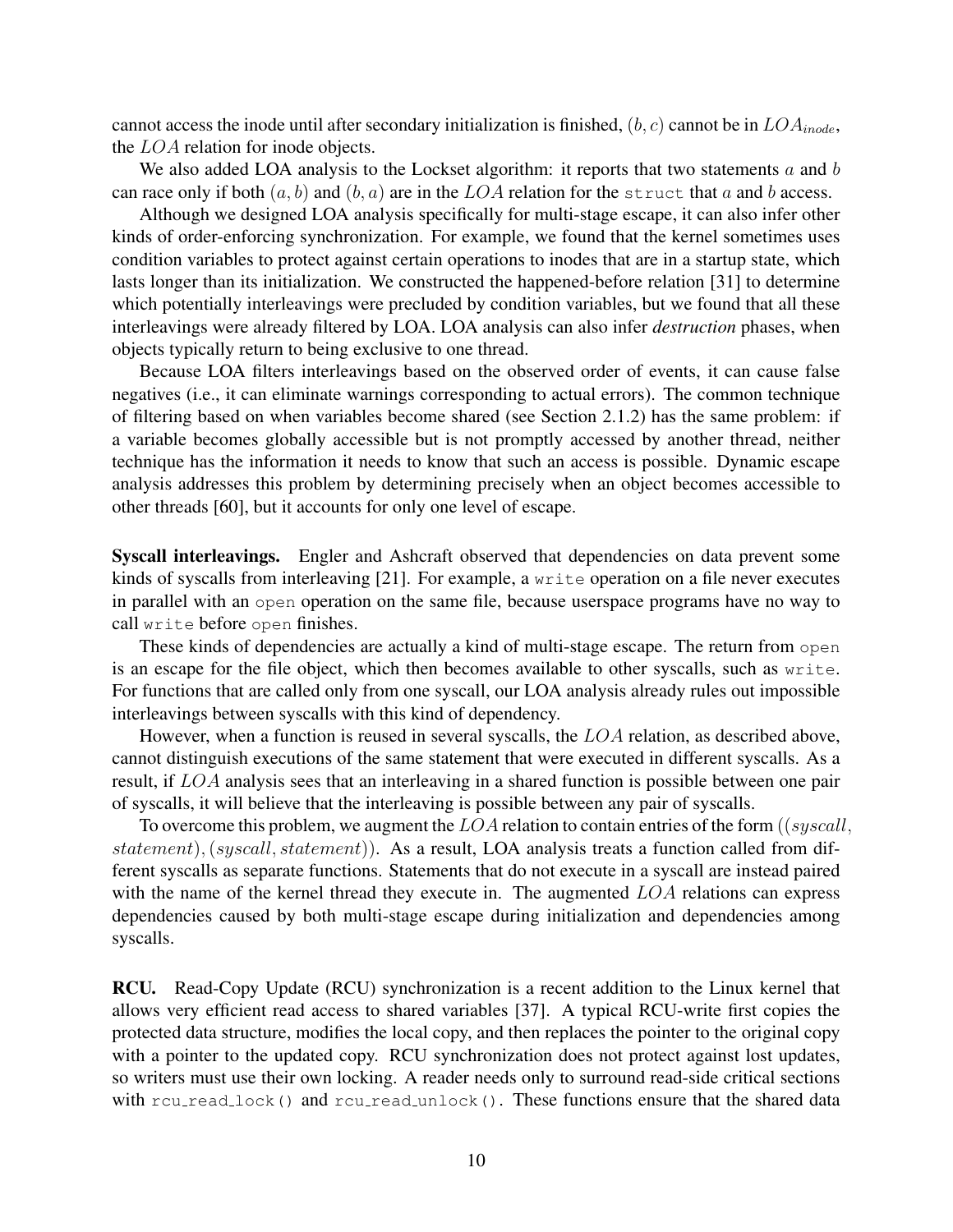```
/* [Thread 1] */spin_lock(inode->lock);
inode->i_state |= I_SYNC;
spin_unlock(inode->lock);
        /* [Thread 2] */spin_lock(inode->lock);
        if (inode->i_state & I_CLEAR) {
         /* \ldots */}
        spin_unlock(inode->lock);
/* [Thread 1] */spin_lock(inode->lock);
inode->i_state &= ˜I_SYNC;
spin_unlock(inode->lock);
```
Figure 2.2: False-alarm atmocity violation for a bitfield variable This interleaving appears to violate the atomicity of the i\_state field, but the two threads actually access independent bits within the bitfield.

structure does not get freed during the critical section.

We extended our Lockset implementation to test for correctness of RCU use. When a thread enters a read-side critical section by calling rcu read lock(), the updated implementation adds a virtual RCU lock to the thread's lockset. We do not report a data race between a read and a write if the read access has the virtual RCU lock in its lockset. However, conflicting writes to an RCU-protected variable will still produce a data race report, as RCU synchronization alone does not protect against racing writes.

#### 2.1.5 Filtering False Positives and Benign Warnings

This section describes types of false positives and benign violations that Redflag filters out.

Bit-level granularity We found that many false positives in the block-based algorithms were caused by *flag variables*, like the i\_state field in Figure 2.2, which group several boolean values into one integer variable. Because several flags are stored in the same variable, an access to any individual flag appears to access all flags in the variable. Erickson et al. observed this same pattern in the Windows 7 kernel and account for it in their DataCollider race detector [22].

Figure 2.2 shows an example of an interleaving that the single-variable block-based algorithm would report as a violation. The two bitwise assignments in thread 1 both write to the  $i$ -state field. These two writes form a block between which the conditional in thread 2 can interleave; this is one of the illegal patterns shown in Figure 2.1(a). However, there is no atomicity problem, because thread 1 writes only the  $I$ -SYNC bit, and thread 2 reads only the  $I$ -CLEAR bit.

We eliminate such false positives by modifying the block-based algorithms to treat any variable that is sometimes accessed using bitwise operators as 64 individual variables (on 64-bit systems).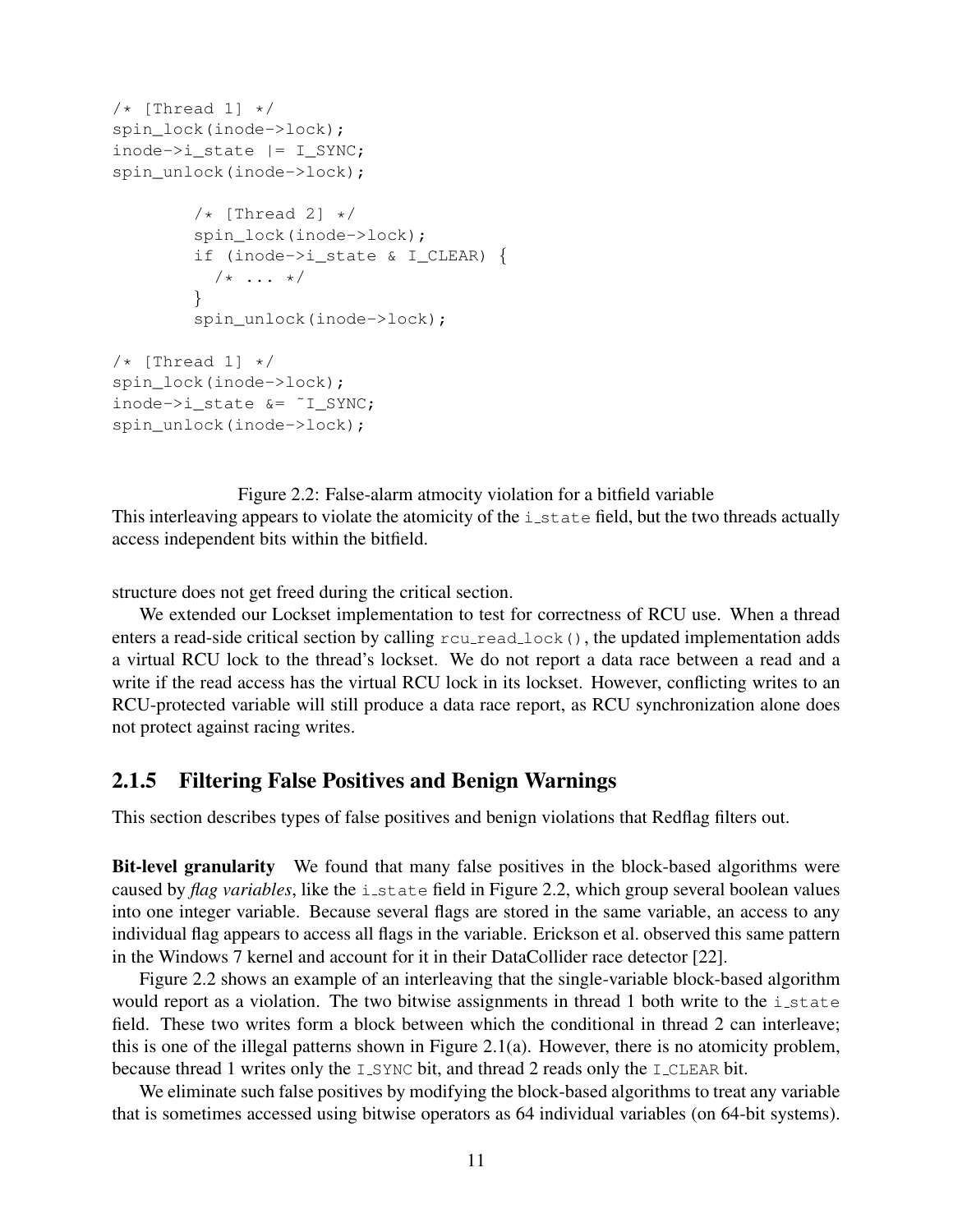Redflag's plug-ins detect bitwise operations and pass their bitmasks to the logger so that the blockbased analysis can identify which operations read or write individual bits. Our analysis still detects interleavings between bitwise accesses to individual flags and accesses that involve the whole variable.

Idempotent operations An operation is *idempotent* if, when it is executed multiple times on the same variable, only the first execution changes the variable's value. For example, setting a bit in a flag variable is an idempotent operation. When two threads execute an idempotent operation, the order of these operations does not matter, so atomicity violations involving them are false positives. The user can annotate lines that perform idempotent operations. Our algorithms filter out warnings that involve only these lines.

Choosing atomic regions We found that many atomicity violations initially reported by the block-based algorithms are benign: the syscalls involved are not atomic, but are not required to be atomic. For example, the btrfs file write() function in the Btrfs file system loops through each page that it needs to write. The body of the loop, which writes one page, should be atomic, but the entire function does not need to be.

Redflag lets the user break up atomic regions by marking lines of code as *fenceposts*. A fencepost ends the current atomic region and starts a new one. For example, placing a fencepost at the beginning of the page-write loop in btrfs file write() prevents Redflag from reporting atomicity violations spanning two iterations of the loop.

Fenceposts provide a simple way for developers to express expectations about atomicity. Even for the largest systems we checked, about an hour of work placing fenceposts led to substantially better reports.

To facilitate fencepost placement, Redflag determines which lines of code, if marked as fenceposts, would filter the most atomicity violations. The user can examine these potential fenceposts to see whether they lie on the boundaries of logical atomic regions in the code.

## 2.2 Evaluation

To evaluate Redflag's accuracy and performance, we exercised it on three kernel components: Btrfs, Wrapfs, and Noveau. Btrfs is a complex in-development on-disk file system. Wrapfs is a pass-through stackable file system that serves as a stackable file system template. Because of the interdependencies between stackable file systems and the underlying virtual file system (VFS), we instrumented all VFS data structures along with Wrapfs's data structures. We exercised Btrfs and Wrapfs with Racer [55], a workload designed to test a variety of file-system system calls concurrently. Nouveau is a video driver for Nvidia video cards. We exercised Nouveau by playing a video and running several instances of glxgears, a simple 3D OpenGL example.

Lockset results. Lockset revealed two confirmed locking bugs in Wrapfs. The first bug results from an unprotected access to a field in the file struct, which is a VFS data structure instrumented in our Wrapfs tests. A Lockset report shows that parallel calls to the write syscall can access the pos field simultaneously. Investigating this race, we found an article describing a bug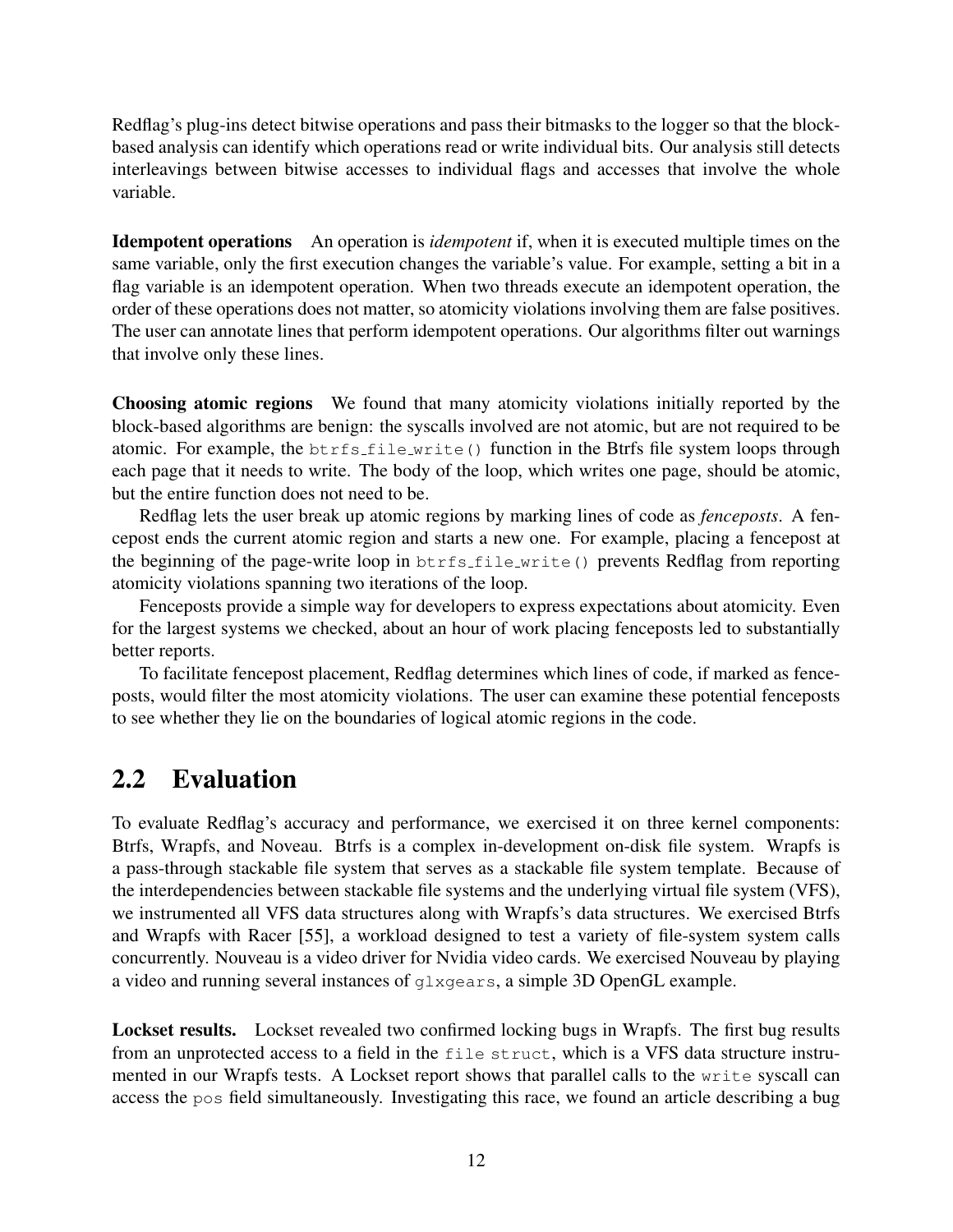|              |         |  |      |       | useless |          | struct      |  | untraced |       |  |
|--------------|---------|--|------|-------|---------|----------|-------------|--|----------|-------|--|
|              | setattr |  | stat | atime | read    | counting | granularity |  | lock     | other |  |
| <b>Btrfs</b> |         |  |      |       |         | Οl       |             |  |          | 40    |  |
| Wrapfs       | 34      |  | 14   | 43    |         |          |             |  |          |       |  |
| Nouveau      |         |  |      |       |         |          |             |  |          |       |  |

#### Table 2.1: Summary of results of block-based algorithms

From left to right, the columns show: reports caused by wrapfs\_setattr, reports caused by touch atime, reports caused by reads with no effect, reports involving counting variables, reports caused by coarse-grained reporting of struct accesses, and reports that do not fall into the preceding categories. Each column has two sub-columns, with results for the single-variable and two-variable algorithms, respectively. Empty cells represent zero.

resulting from it: parallel writes to a file may write their data to the same location in a file, in violation of POSIX requirements [16]. Proposed fixes carry an undesirable performance cost, so this bug remains.

The second bug is in Wrapfs itself. The wrapfs setattr function copies a data structure from the wrapped file system (the *lower inode*) to a Wrapfs data structure (the *upper inode*) but does not lock either inode, resulting in several Lockset reports. We discovered that file truncate operations call the wrapfs setattr function after modifying the lower inode. If a truncate operation's call to wrapfs setattr races with another call to wrapfs setattr, the updates to the lower inode from the truncate can sometimes be lost in the upper inode. We confirmed this bug with Wrapfs developers.

Lockset detected numerous benign races: 8 in Btrfs, and 45 in Wrapfs. In addition, it detected benign races involving the stat syscall in Wrapfs, which copies file metadata from an inode to a user process, without locking the inode. The unprotected copy can race with operations that update the inode, causing stat to return inconsistent (partially updated) results. This behavior is well known to Linux developers, who consider it preferable to the cost of locking [7], so we filter out the 29 reports involving stat.

Lockset produced some false positives due to untraced locks: 2 for Wrapfs, and 11 for Noveau. These false positives are due to variable accesses protected by locks external to the traced structs. These reports can be eliminated by telling Redflag to trace those locks.

Block-based algorithms results. Table 2.1 summarizes the results of the block-based algorithms. We omitted four structs in Btrfs from the analysis, because they are modified frequently and are not expected to update atomically for an entire syscall. The two-variable block-based algorithm is compute- and memory-intensive, so we applied it to only part of the Btrfs and Wrapfs logs.

For Wrapfs, the wrapfs\_setattr bug described above causes atomicity violations as well as races; these are counted in the "setattr" column. The results for Wrapfs do not count 86 reports for the file system that Wrapfs was stacked on top of (Btrfs in our test). These reports were produced because we told Redflag to instrument all accesses to targeted VFS structures, but they are not relevant to Wrapfs development.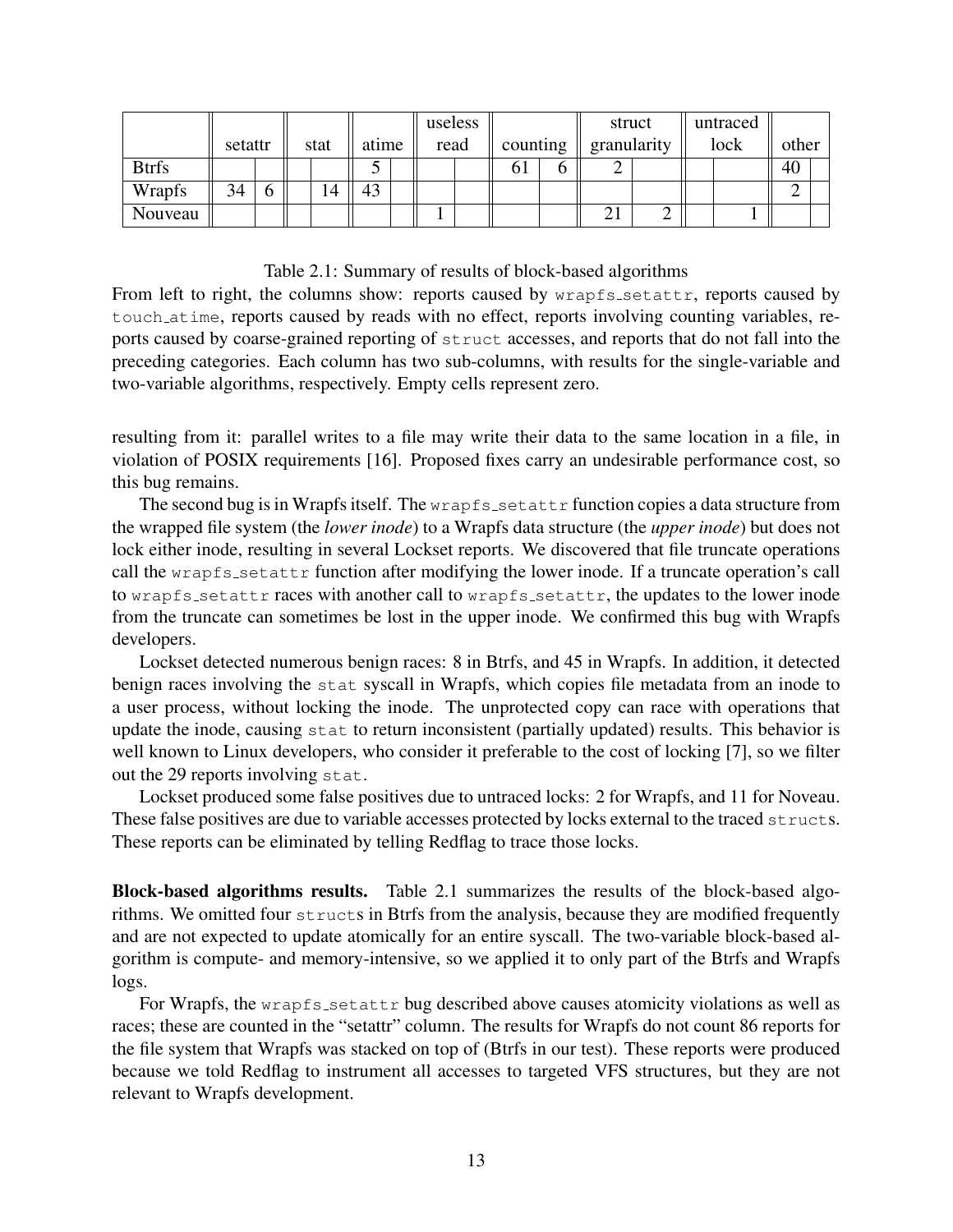|              | Fenceposts               | Bit-level granularity | $^+$ LOA $\,$ | Unfiltered |
|--------------|--------------------------|-----------------------|---------------|------------|
| <b>Btrfs</b> | 44                       |                       | 159           | 108        |
| Wrapfs       |                          |                       | 215           | 70         |
| Nouveau      | $\overline{\phantom{0}}$ |                       | 70            |            |

Table 2.2: Number of false positives filtered out by various techniques

For Wrapfs, the unprotected reads by stat described above cause two-variable atomicity violations, which are counted in the "stat" column. These reads do not cause single-variable atomicity violations, because inconsistent results from stat involve multiple inode fields, some read before an update by a concurrent operation on the file, and some read afterwards.

For Noveau, the report in the "Untraced lock" column involves variables protected by the Big Kernel Lock (BKL), which we did not tell Redflag to instrument.

The "counting" column counts reports whose write accesses are increments or decrements (e.g., accesses to reference count variables). Typically, these reports can be ignored, because the order in which increments and decrements execute does not matter—the result is the same. Our plug-ins mark counting operations in the log, so Redflag can automatically classify reports of this type.

The "struct granularity" column counts reports involving structs whose fields are grouped together by Redflag's logging. Accesses to a struct that is *not* targeted get logged when the non-targeted struct is a field of some struct that is targeted and the access is made through the targeted struct. However, all the fields in the non-targeted struct are labeled as accesses to the field in the targeted struct, so they are treated as accesses to a single variable. This can cause false positives, in the same way that bit-level operations can (*cf.* Section 2.1.5). These false positives can be eliminated by adding the non-targeted struct to the list of targeted structs.

Filtering. Table 2.2 shows how many reports were filtered from the results of the single-variable block-based algorithm (which produced the most reports) by manually chosen fenceposts, bit-level granularity, and LOA analysis. The "unfiltered" column shows the number of reports not filtered by any of these techniques. We used fewer than ten manually chosen fenceposts each for Btrfs and Wrapfs. Choosing these fenceposts took only a few hours of work. We did not use fenceposts for our analysis of Nouveau because we found that entire Nouveau syscalls are atomic.

LOA analysis is the most effective among these filters. Only a few structs in each of the modules we tested go through a multi-stage escape, but those structs are widely accessed. It is clear from the number of false positives removed that a technique like LOA analysis is necessary to cope with the complicated initialization procedures in systems code.

Some reports filtered by LOA analysis may be actual atomicity violations, as discussed in Section 2.1.4. This happened with a bug in Btrfs' inode initialization that we discovered during our experiments. The Btrfs file creation function initializes the new inode's file operations vector just after the inode is linked to a dentry. This linking is the inode's second stage of escape, as discussed Section 2.1.4. When the dentry link makes the new inode globally available, there is a very narrow window during which another thread can open the inode while the inode's file operations vector is still empty. This bug is detected by the single-variable block-based algorithm, but the report is filtered out by LOA analysis. LOA analysis will determine that the empty operations vector is available to the open syscall only if an open occurs during this window in the logged execution,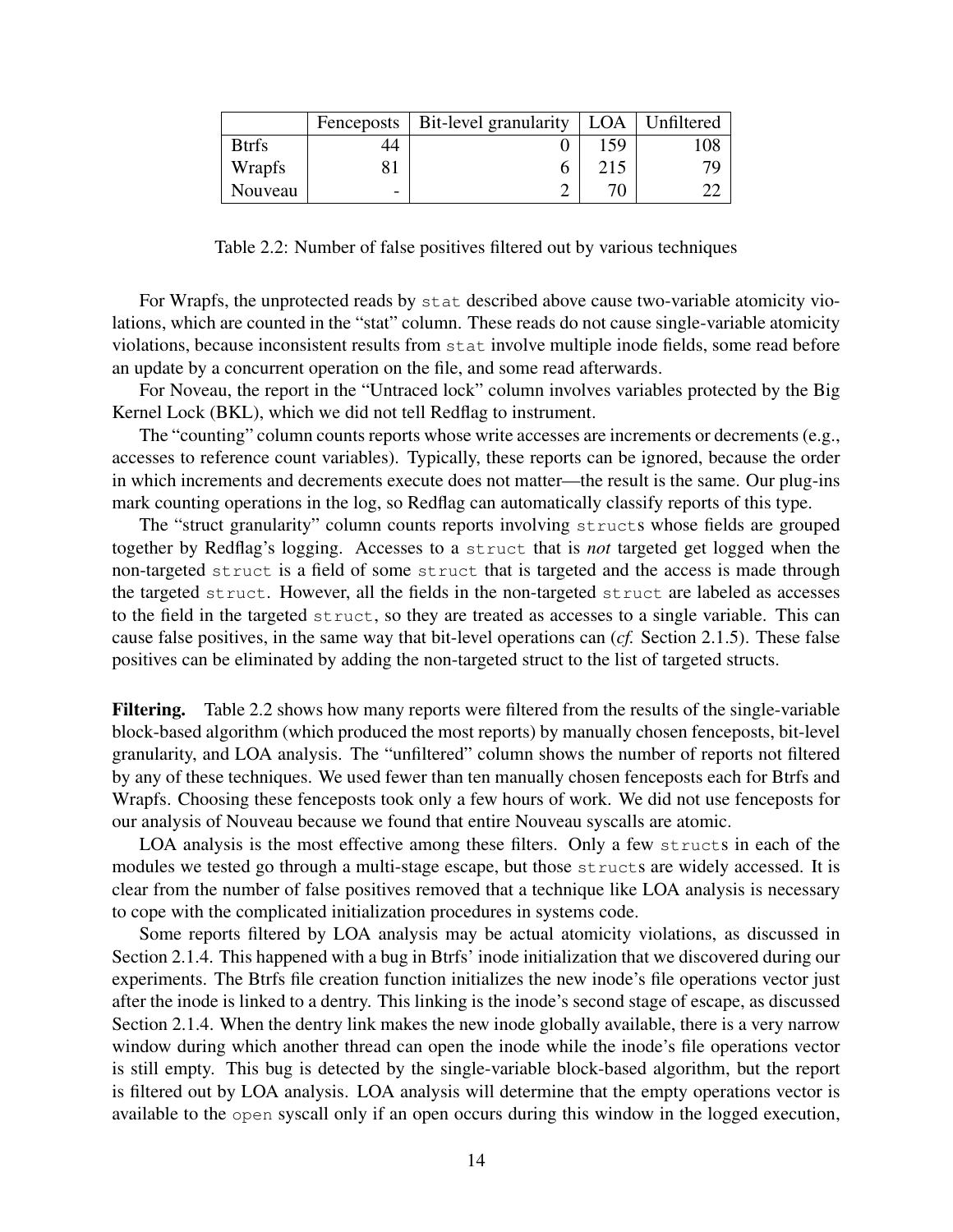which is unlikely. Dynamic escape analysis correctly recognizes the possible interleaving in any execution, but has other drawbacks, because it accounts for only one level of escape. In particular, the bug can be fixed by moving the file operations vector initialization earlier in the function: before the inode is linked to a dentry, but still after the inode's first escape. Dynamic escape analysis would still consider the interleaving possible, resulting in a false positive.

Combining dynamic escape analysis with LOA analysis may improve the accuracy of both. We are investigating ways to relax the LOA relation, allowing it to consider some interleavings it has not witnessed, using information about dynamic escape to avoid relaxing too much. We are also considering how best to incorporate active analysis, which perturbs the schedule at runtime, forcing threads to yield after newly created objects escape, so that LOA analysis observes more interleavings.

We tested the fencepost inference algorithm in Section 2.1.5 on Btrfs. We limited it to placing fenceposts in Btrfs functions (not, e.g., library functions called from Btrfs functions). In our first tests, the fenceposts that filtered the most violations were in common functions, like linked-list operations, that occurred frequently in the log. We improved these results by limiting the algorithm to placing fenceposts in Btrfs functions. After this, The algorithm produced a useful list of candidate fenceposts. For example, the first fencepost on the list is just before the function that serializes an inode, which is reasonable because operations that flush multiple inodes to disk are not generally designed to provide an atomicity guarantee across all their inode operations.

**Performance.** To evaluate the performance of our instrumentation and logging, we measured overhead with a micro-benchmark that stresses the logging system by constantly writing to a targeted file system. For this experiment, we stored the file system on a RAM disk to ensure that I/O costs did not hide overhead. This experiment was run on a computer with two 2.8GHz single-core Intel Xeon processors. The instrumentation targeted Btrfs running as part of the 2.6.36-rc3 Linux kernel.

We measured an overhead of 2.44 $\times$  for an instrumented kernel without logging, and 2.65 $\times$ for an instrumented kernel with logging turned on. The additional overhead from logging includes storing event data, copying the call stack, and reserving buffer space using atomic memory operations.

Schedule sensitivity of LOA. Although LOA is very effective at removing false positives, it is sensitive to the observed ordering of events, potentially resulting in false negatives, as discussed in Section 2.1.4. We evaluated LOA's sensitivity to event orderings by repeating a workload under different configurations: single-core, dual-core, quad-core, and single-core with kernel preemption disabled. We then analyzed the logs with the single-variable block-based algorithm.

The analysis results were quite stable across these different configurations, even though they generate different schedules. The biggest difference is that the non-preemptible log misses 13 of the 201 violations found in the quad-core log. There were only three violations unique to just one log.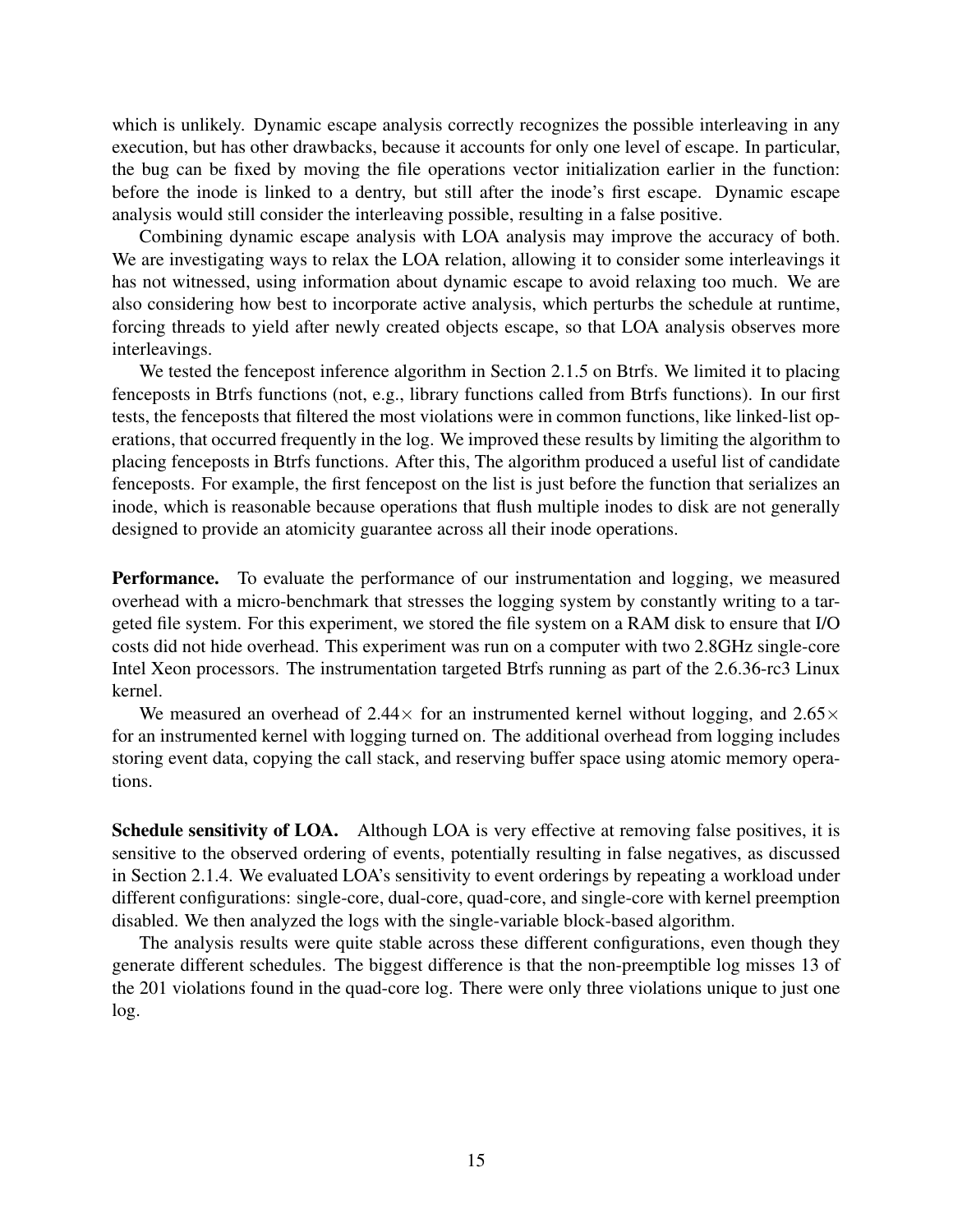## 2.3 Related Work

A number of techniques, both runtime and static, exist for tracking down difficult concurrency errors. This section discusses tools from several categories: runtime race detectors, static analyzers, model checkers, and runtime atomicity checkers.

Runtime race detection Our Lockset algorithm is based on the Eraser algorithm [51]. Several other variants of Lockset exist, implemented for a variety of languages. LOA analysis is the main distinguishing feature of our version. Some features of other race detectors could be integrated into Redflag, for example, the use of sampling to reduce overhead, at the cost of possibly missing some errors, as in LiteRace [36].

Microsoft Research's DataCollider [22] is the only other runtime data race detector that has been applied to an OS kernel, to the best of our knowledge. Specifically, it has been applied to several modules in the Windows kernel and detected numerous races. It detects actual data races when they occur, in contrast to Lockset-based algorithms that analyze synchronization to detect possible races. At runtime, DataCollider pauses a thread about to perform a memory access and then uses hardware watchpoints to intercept conflicting accesses that occur within the pause interval. This approach produces no false positives but may take longer to find races and may miss races that happen only rarely. DataCollider uses sampling to reduce overhead.

Static analysis Static analysis tools, typically based on the Lockset approach of finding variables that lack a consistent locking discipline, have uncovered races even in some large systems. For example, RacerX [21] and RELAY [57] found data races in the Linux kernel. Static race detection tools generally produce many false positives, due to the well-known difficulties of analyzing aliasing, function pointer values, calling context, etc.

Static analysis of atomicity has been studied (e.g., [25, 50]) but not applied to large systems software. Generally, these analyses check whether the code follows certain safe synchronization patterns. Static analysis of atomicity, like static analysis of races, often produces numerous false positives.

Runtime atomicity checking. To the best of our knowledge, no runtime atomicity checker, other than ours, has been applied to components of an OS kernel. Although we used the block-based algorithms, there are other runtime techniques for checking atomicity—or similar properties—that could be adapted to work on Redflag's logs. Atomicity checkers based on Lipton's reduction theorem [34], such as the algorithms described by Flanagan [24] and Wang [60], are computationally much cheaper than the block-based algorithms, because they check a simpler condition that is sufficient but not necessary for ensuring atomicity. As a result, however, they usually produce more false positives.

AVIO [35] and CTrigger [45] use heuristics to infer programmers' expectations about atomicity, and then check for violations thereof (i.e., atomicity violations). An important difference from our work is that the block-based algorithm reports potential and actual atomicity violations, while AVIO and CTrigger report only actual atomicity violations (i.e., atomicity violations that manifest in the monitored run). They actively perturb the schedule to increase the likelihood that atomicity bugs will manifest during testing. Also, they do not detect atomicity violations involving multiple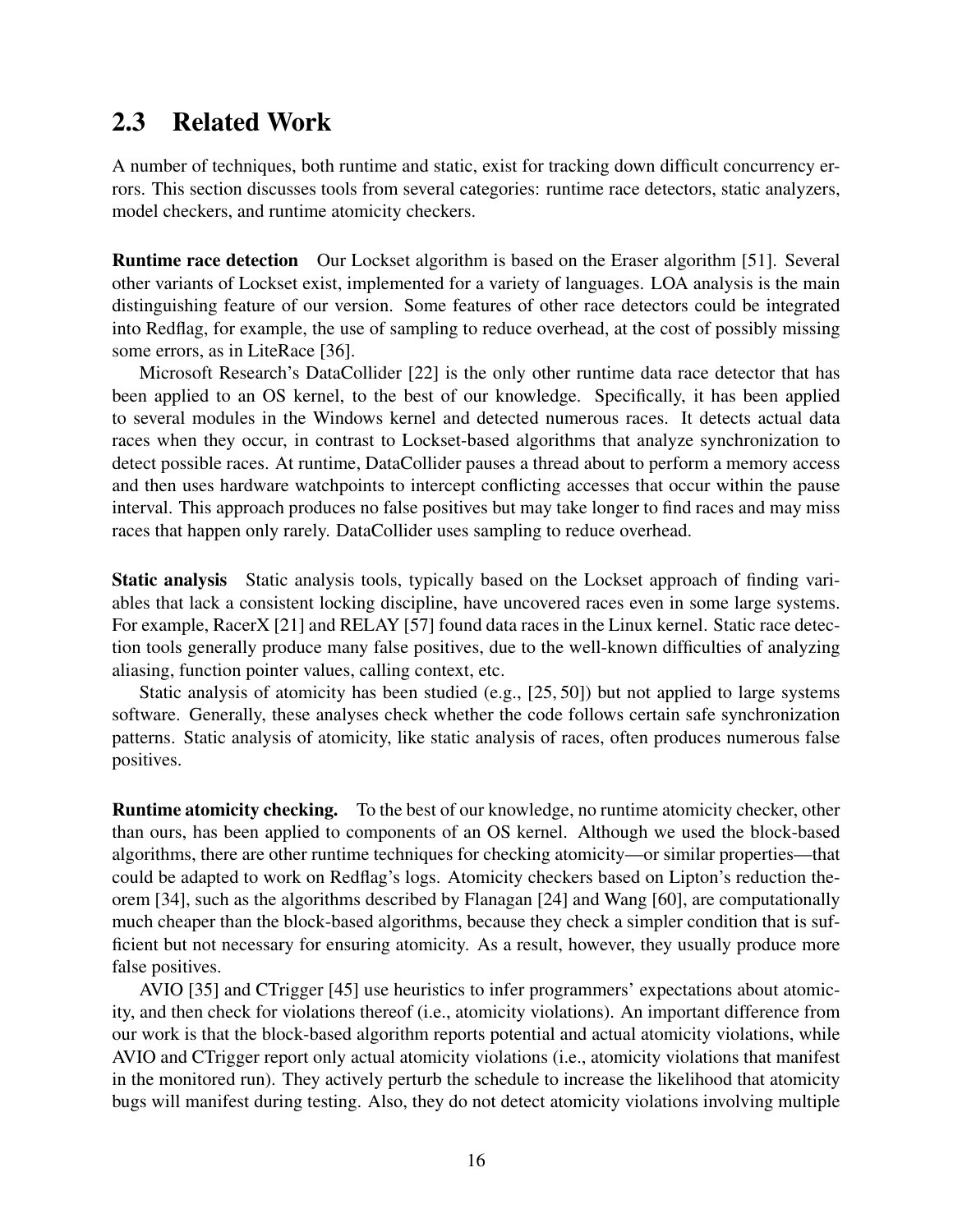variables. As a result, they are computationally cheaper and produce fewer false positives, but they are more schedule-sensitive and may miss bugs that the block-based algorithms would report. Their implementations use binary instrumentation and are not integrated with the compiler, so it would be difficult to target their analysis to specific data structures.

Logging Feather-Trace uses a lock-free buffer similar to ours to log kernel events [9]. A reader thread simultaneously empties the buffer, storing the log entries to disk. For logging memory accesses, we found that the rate of events was so high that any size buffer would fill too fast for a reader thread to keep up, so Redflag limits logging to a fixed sized buffer and defers all output until after logging is turned off.

## 2.4 Conclusions

We have described the design of Redflag and shown that it can successfully detect data races and atomicity violations in components of the Linux kernel. To the best of our knowledge, Redflag is the first runtime race detector applied to the Linux kernel and the first runtime atomicity detector applied to any OS kernel.

Redflag's runtime analyses are designed to detect potential concurrency problems even if actual errors occur only in rare schedules not seen during testing. The analyses are based on well-known algorithms but contain a number of extensions that significantly improve the accuracy of our analysis. Redflag automatically identifies variables accessed using bit-wise operations and analyzes them with bit-level granularity, and it filters harmless interleavings involving idempotent operations. Redflag logs RCU synchronization and checks for correct usage of it. Finally, we developed Lexical Object Availability (LOA) analysis, which takes into account order-enforcing synchronization (in contrast to mutual exclusion), including synchronization in complicated initialization code that uses multi-stage escape. LOA significantly reduced the number of false positives in our experiments.

Although the cost of thorough system logging can be high, we have shown that Redflag's performance is sufficient to capture traces that exercise many system calls and execution paths.

We also believe that Redflag is a good demonstration of the usefulness of GCC plug-ins for runtime monitoring. We further explore this potential in the following chapter, which discusses the framework we designed to simplify the process of writing instrumentation plug-ins.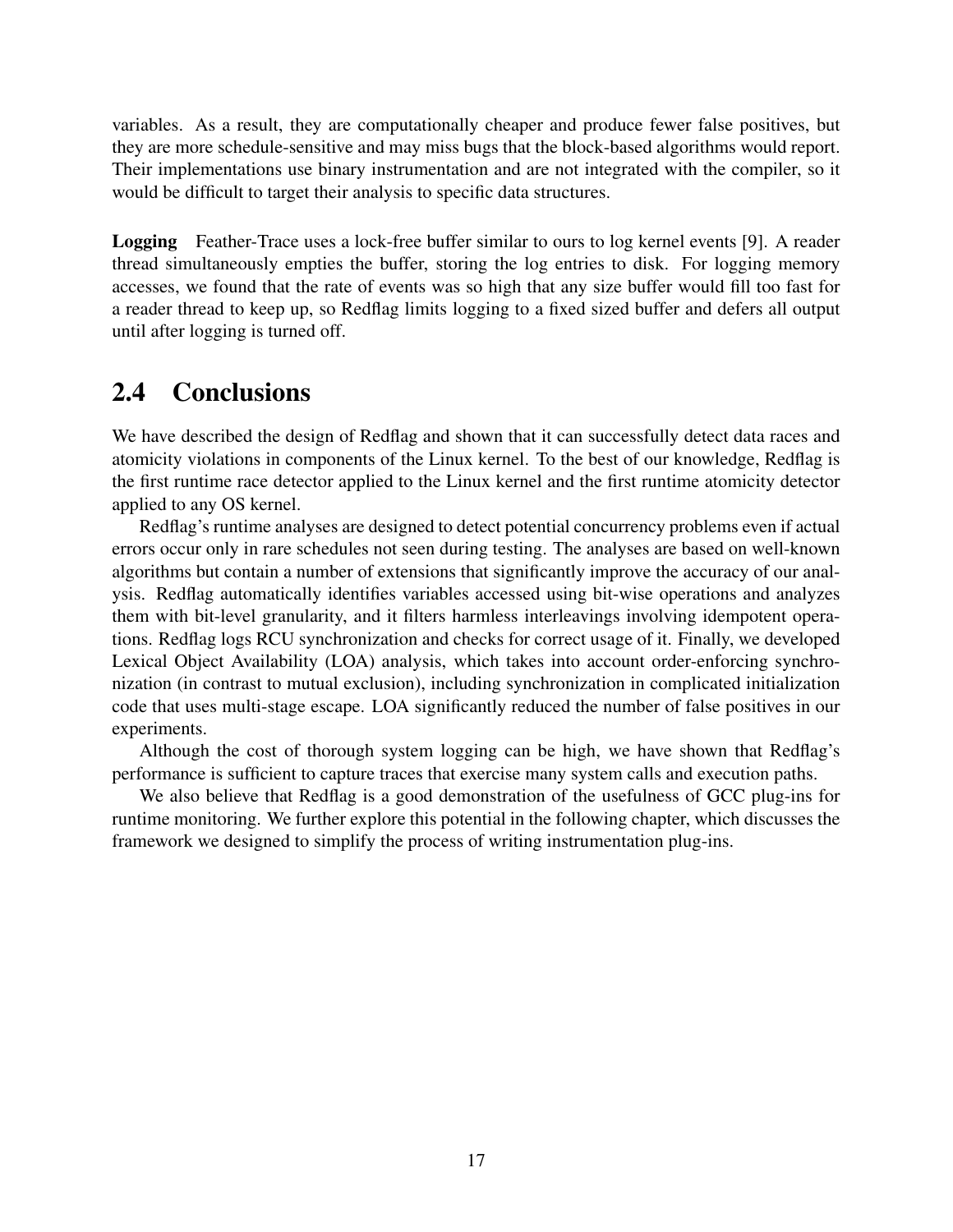## Chapter 3

## Compiler-Assisted Instrumentation

GCC is a widely used compiler infrastructure that supports a variety of input languages, e.g., C, C++, Fortran, Java, and Ada, and over 30 different target machine architectures. GCC translates each of its front-end languages into a language-independent intermediate representation called GIMPLE, which then gets translated to machine code for one of GCC's many target architectures. GCC is a large software system with more than 100 developers contributing over the years and a steering committee consisting of 13 experts who strive to maintain its architectural integrity.

In earlier work [11], we extended GCC to support *plug-ins*, allowing users to add their own custom passes to GCC in a modular way without patching and recompiling the GCC source code. Released in April 2010, GCC 4.5 [26] includes plug-in support that is largely based on our design.

GCC's support for plug-ins presents an exciting opportunity for the development of practical, widely-applicable program transformation tools, including program-instrumentation tools for runtime verification. Because plug-ins operate at the level of GIMPLE, a plug-in is applicable to all of GCC's front-end languages. Transformation systems that manipulate machine code may also work for multiple programming languages, but low-level machine code is harder to analyze and lacks the detailed type information that is available in GIMPLE.

Implementing instrumentation tools as GCC plug-ins provides significant benefits but also presents a significant challenge: despite the fact that it is an intermediate representation, GIM-PLE is in fact a low-level language, requiring the writing of low-level GIMPLE Abstract Syntax Tree (AST) traversal functions in order to transform one GIMPLE expression into another. Therefore, as GCC is currently configured, the writing of plug-ins is not trivial but for those intimately familiar with GIMPLE's peculiarities.

To address this challenge, we developed the INTERASPECT program-instrumentation framework, which allows instrumentation plug-ins to be developed using the familiar vocabulary of Aspect-Oriented Programming (AOP). INTERASPECT is itself implemented using the GCC plugin API for manipulating GIMPLE, but it hides the complexity of this API from its users, presenting instead an aspect-oriented API in which instrumentation is accomplished by defining *pointcuts*. A pointcut denotes a set of program points, called *join points*, where calls to *advice functions* can be inserted by a process called *weaving*.

INTERASPECT's API allows users to customize the weaving process by defining *callback functions* that get invoked for each join point. Callback functions have access to specific information about each join point; the callbacks can use this to customize the inserted instrumentation, and to leverage static-analysis results for their customization.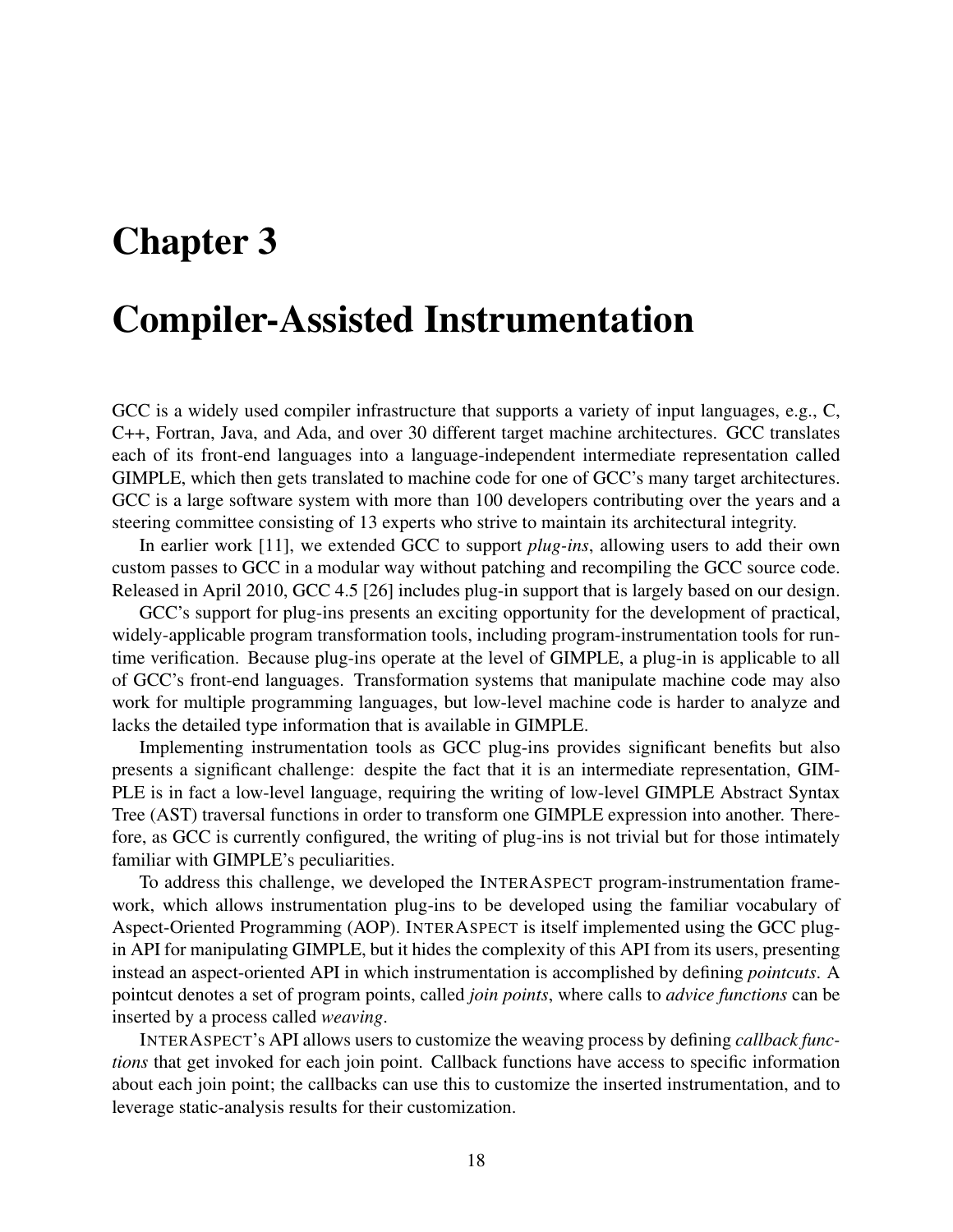We also present the INTERASPECT *Tracecut extension* to generate program monitors directly from formally specified tracecuts. A tracecut [58] matches *sequences of pointcuts* specified as a regular expression. Given a tracecut specification  $T$ , INTERASPECT Tracecut instruments a target program so that it communicates program events and event parameters directly to a monitoring engine for T. The tracecut extension adds the necessary monitoring instrumentation exclusively with the INTERASPECT API presented here.

In summary, INTERASPECT offers the following novel combination of features:

- INTERASPECT builds on top of GCC, a widely used compiler infrastructure.
- INTERASPECT exposes an API that encourages and simplifies open-source collaboration.
- INTERASPECT is versatile enough to provide instrumentation for many purposes, including monitoring a tracecut specification.
- INTERASPECT has access to GCC internals, which allows one to exploit static analysis and meta-programming during the weaving process.

The full source of the INTERASPECT framework is available from the INTERASPECT website under the GPLv3 license [29].

To illustrate INTERASPECT's practical utility, we have developed a number of program-instrumentation plug-ins that use INTERASPECT for custom instrumentation. These include a *heap visualization* plug-in designed for the analysis of JPL Mars Science Laboratory software; an *integer range analysis* plug-in that finds bugs by tracking the range of values for each integer variable; and a *code coverage* plug-in that, given a pointcut and test suite, measures the percentage of join points in the pointcut that are executed by the test suite.

The rest of the article is structured as follows. Section 3.1 provides an overview of GCC and the INTERASPECT framework. Section 3.2 introduces the INTERASPECT API. Section 3.3 presents the three case studies: heap visualization, integer range analysis, and code coverage. Section 3.4 describes how we extended INTERASPECT with a tracecut system. Section 3.5 summarizes related work, and Section 3.6 concludes the article. A preliminary version of this article, which did not consider the tracecut extension, appeared last year [52].

## 3.1 Overview of GCC and the INTERASPECT Architecture

Overview of GCC. As Figure 3.1 illustrates, GCC translates all of its front-end languages into the GIMPLE intermediate representation for analysis and optimization. Each transformation on GIMPLE code is split into its own *pass*. These passes, some of which may be implemented as *plug-ins*, make up GCC's *middle-end*. Moreover, a plug-in pass may be INTERASPECT-based, enabling the plug-in to add instrumentation directly into the GIMPLE code. The final middle-end passes convert the optimized and instrumented GIMPLE to the Register Transfer Language (RTL), which the *back-end* translates to assembly.

GIMPLE is a C-like three-address (3A) code. Complex expressions (possibly with side effects) are broken into simple 3A statements by introducing new, temporary variables. Similarly, complex control statements are broken into simple 3A (conditional) gotos by introducing new labels. Type information is preserved for every operand in each GIMPLE statement.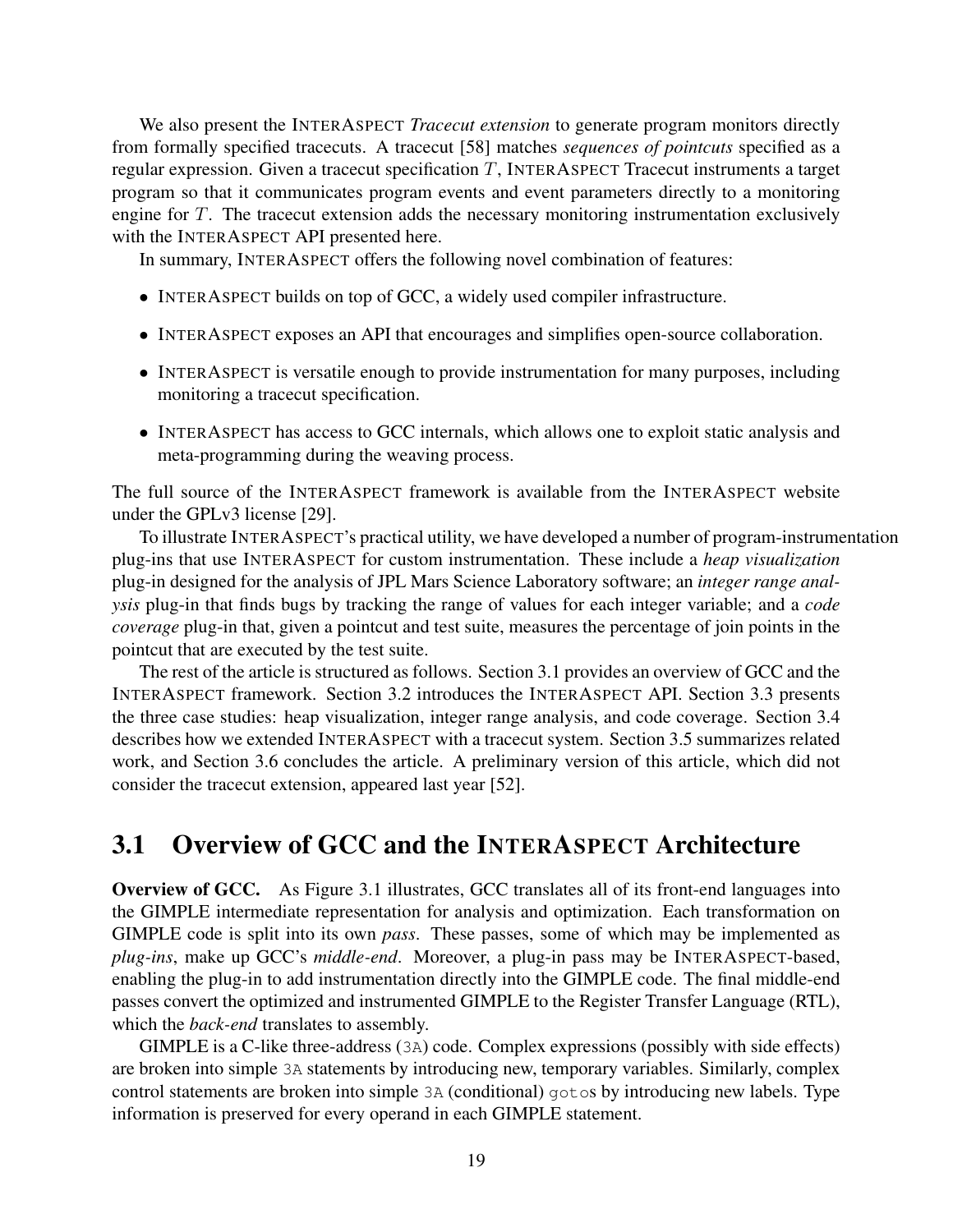

Figure 3.1: A simplified view of the GCC compilation process

```
int \text{ main}() { 1. int main {
   int a, b, c; 2. int a, b, c;
   a = 5; 3. int T1, T2, T3, T4;
   b = a + 10;<br>
c = b + f \circ (a, b);<br>
c = b + f \circ (a, b);<br>
d = 5;<br>
b = a + 10;<br>
e = 5;<br>
f = 10;c = b + foo(a, b); => 5.
   if (a > b + c) 6. T1 = foo(a, b);
      c = b++ / a + (b * a);<br>(a, b, c);<br>8. T2 = b + c;
   bar(a, b, c);
} 9. if (a <= T2) goto fi;
                              10. T3 = b / a;11. T4 = b * a;<br>12. C = T3 + T4c = T3 + T4;13. b = b + 1;
                              14. fi:
                              15. bar (a, b, c);
                              16. }
```
Figure 3.2: Sample C program (left) and corresponding GIMPLE representation (right)

Figure 3.2 shows a C program and its corresponding GIMPLE code, which preserves sourcelevel information such as data types and procedure calls. Although not shown in the example, GIMPLE types also include pointers and structures.

A disadvantage of working purely at the GIMPLE level is that some language-specific constructs are not visible in GIMPLE code. For example, targeting a specific kind of loop as a pointcut is not currently possible because all loops look the same in GIMPLE. INTERASPECT can be extended with language-specific pointcuts, whose implementation could hook into one of the language-specific front-end modules instead of the middle-end.

INTERASPECT architecture. INTERASPECT works by inserting a pass that first traverses the GIMPLE code to identify program points that are join points in a specified pointcut. For each such join point, it then calls a user-provided weaving callback function, which can insert calls to advice functions. Advice functions can be written in any language that will link with the target program, and they can access or modify the target program's state, including its global variables. Advice that needs to maintain additional state can declare static variables and global variables.

Unlike traditional AOP systems which implement a special AOP language to define pointcuts, INTERASPECT provides a C API for this purpose. We believe that this approach is well suited to open collaboration. Extending INTERASPECT with new features, such as new kinds of pointcuts,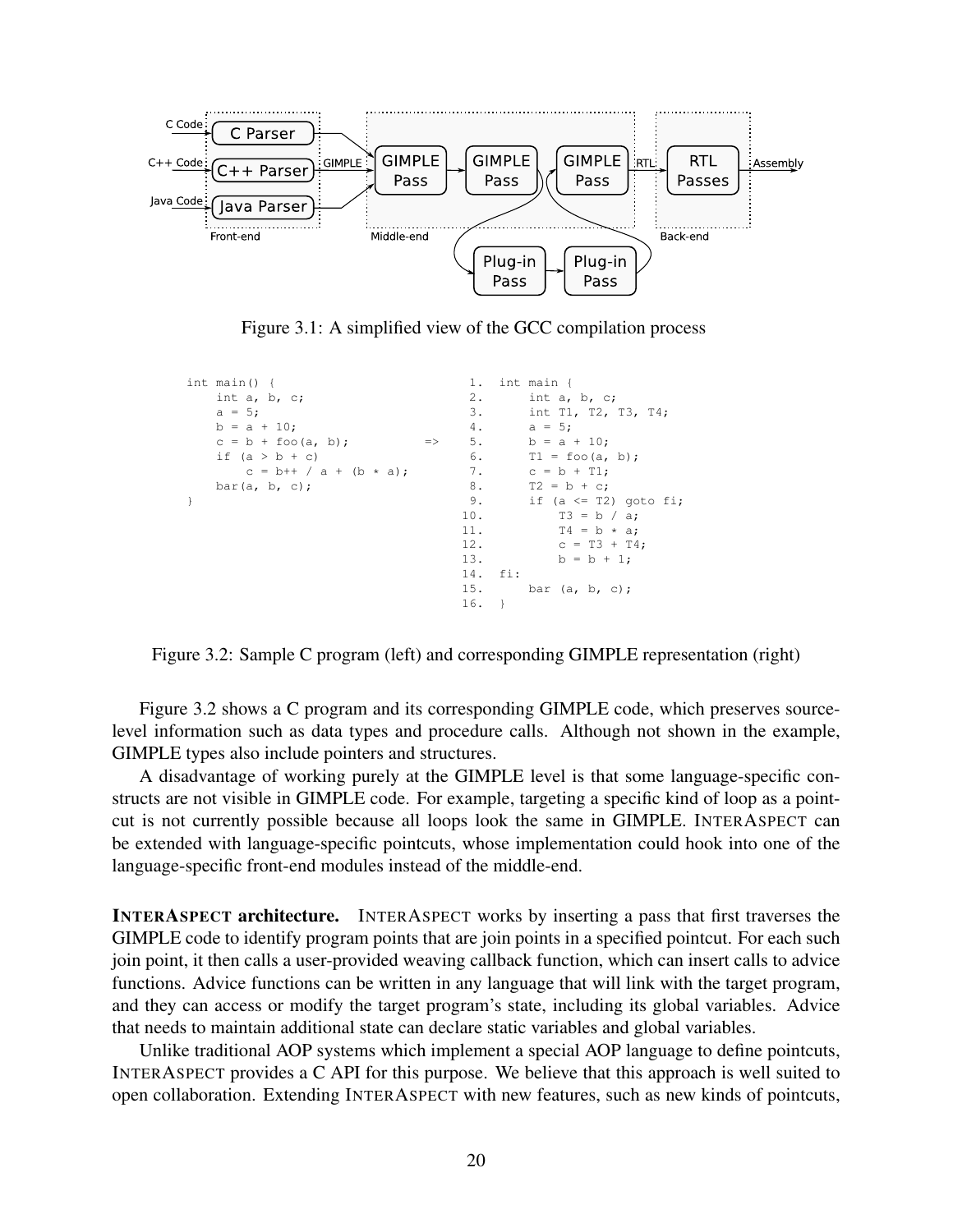

Figure 3.3: Architecture of the INTERASPECT framework with its tracecut extension The tracecut specification is a simple C program. The tracecut extension translates events in the specification to pointcuts, and the INTERASPECT framework directly instruments the pointcuts using GCC's GIMPLE API. The instrumented binary sends events to the tracecut monitoring engine, and monitors signal matches by calling advice functions, which are compiled alongside the target program. It is also possible to specify just pointcuts, in which case the tracecut extension and monitoring engine are not necessary.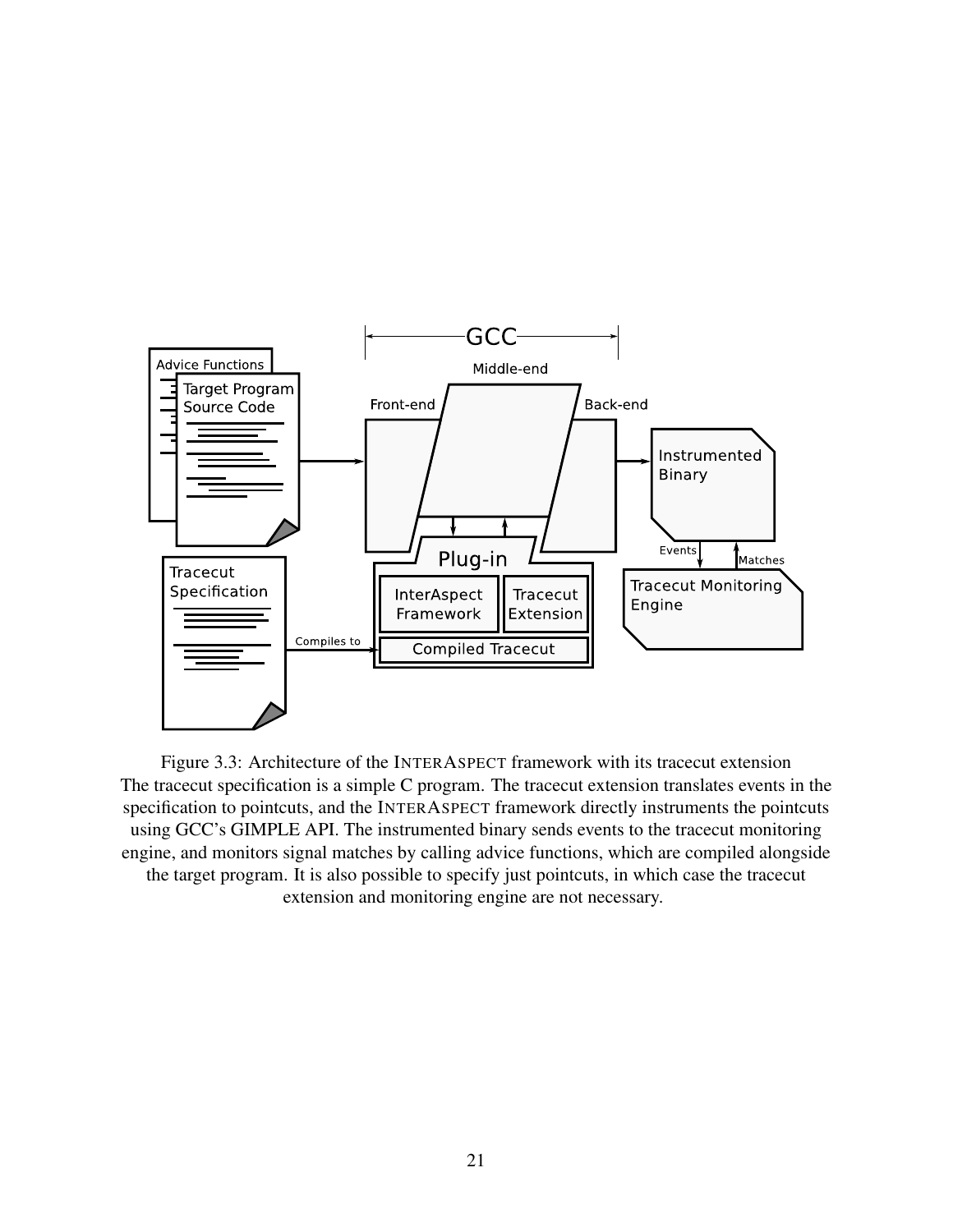| struct aop_pointcut $*a$ op_match_function_entry(void);                                          |
|--------------------------------------------------------------------------------------------------|
| Creates point tule denoting every function entry point.                                          |
| struct aop_pointcut *aop_match_function_exit(void);                                              |
| Creates point tule denoting every function return point.                                         |
| struct aop_pointcut *aop_match_function_call(void);                                              |
| Creates point cut denoting every function call.                                                  |
| struct aop_pointcut *aop_match_assignment_by_type(struct aop_type *type);                        |
| Creates point ut denoting every assignment to a variable or memory location that matches a type. |

Figure 3.4: *Match functions* for creating pointcuts

does not require agreement on new language syntax or modification to parser code. Most of the time, collaborators will only need to add new API functions.

The INTERASPECT Tracecut extension API uses INTERASPECT to generate program monitors from formally specified tracecuts. Tracecuts match sequences of pointcuts, specified as regular expressions. The instrumentation component of the extension, which is implemented in C, benefits from INTERASPECT's design as an API: it need only call API functions to define and instrument the pointcuts that are necessary to monitor the tracecut.

Figure 3.3 shows the architecture of a monitor implemented with INTERASPECT Tracecut. The tracecut itself is defined in a short C program that calls the INTERASPECT Tracecut API to specify tracecut properties. Linking the compiled *tracecut program* with INTERASPECT and the tracecut extension produces a plug-in that instruments events relevant to the tracecut. A target program compiled with this plug-in will send events and event parameters to the tracecut monitoring engine, which then determines if any sequence of events matches the tracecut rule. The target program can include tracecut-handling functions so that the monitoring engine can report matches directly back to the program.

## 3.2 The INTERASPECT API

This section describes the functions in the INTERASPECT API, most of which fall naturally into one of two categories: (1) functions for creating and filtering pointcuts, and (2) functions for examining and instrumenting join points. Note that users of our framework can write plug-ins solely with calls to these API functions; it is not necessary to include any GCC header files or manipulate any GCC data structures directly.

Creating and filtering pointcuts. The first step for adding instrumentation in INTERASPECT is to create a pointcut using a *match* function. Our current implementation supports the four match functions given in Figure 3.4, allowing one to create four kinds of pointcuts.

Using a function entry or exit pointcut makes it possible to add instrumentation that runs with every execution of a function. These pointcuts provide a natural way to insert instrumentation at the beginning and end of a function the way one would with before-execution and an after-returning advices in a traditional AOP language. A call pointcut can instead target calls to a function. Call pointcuts can instrument calls to library functions without recompiling them. For example, in Section 3.3.1, a call pointcut is used to intercept all calls to malloc.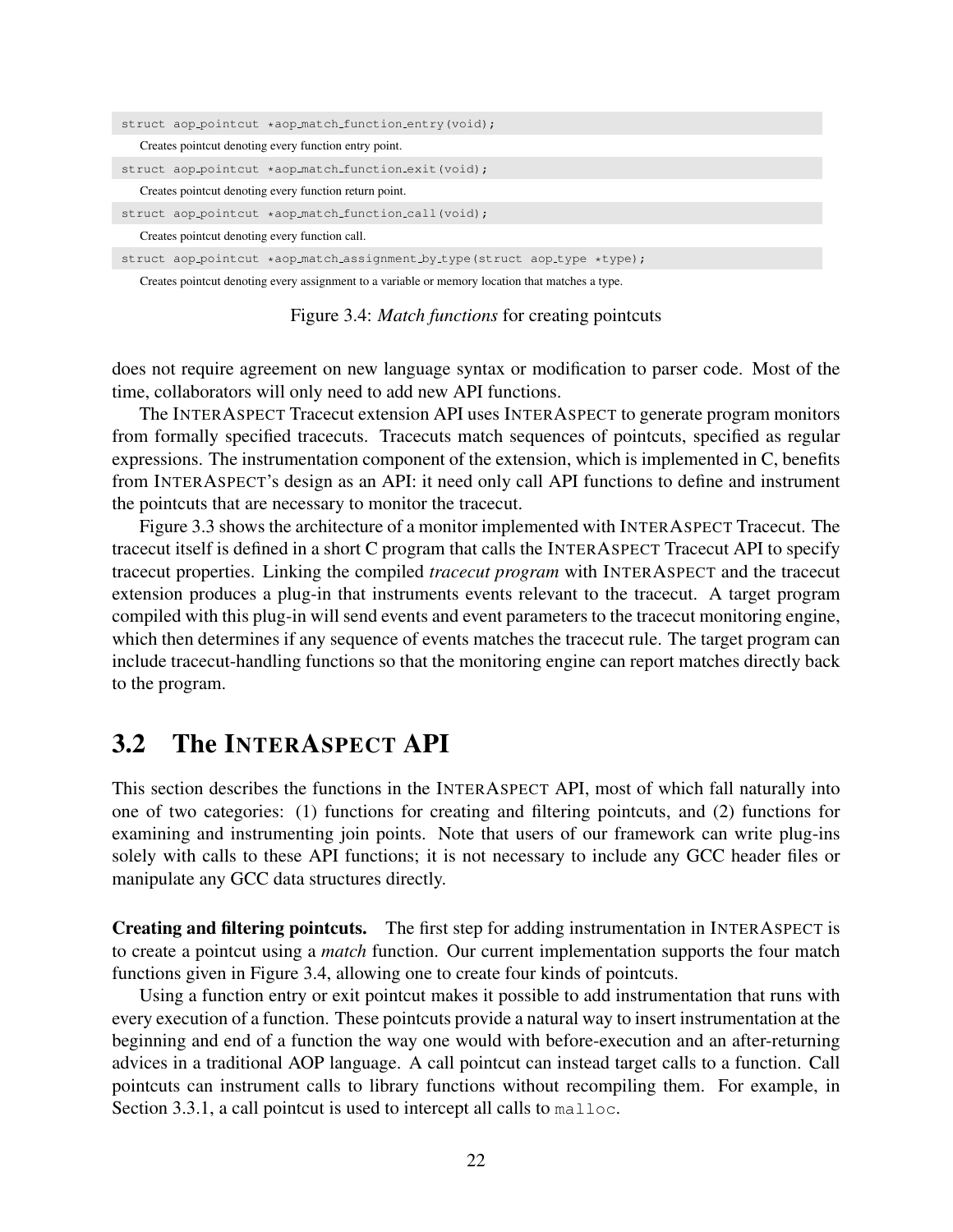```
void aop_filter_call_pc_by_name(struct aop_pointcut *pc, const char *name);
   Filter function calls with a given name.
void aop filter call pc by param type(struct aop pointcut *pc, int n,
                                           struct aop_type *type);
   Filter function calls that have an n<sup>th</sup> parameter that matches a type.
void aop_filter_call_pc_by_return_type(struct aop_pointcut *pc,
                                             struct aop_type *type);
   Filter function calls with a matching return type.
```
Figure 3.5: *Filter functions* for refining function-call pointcuts

void aop-join on (struct aop-pointcut \*pc, join callback callback, void \*callback param);

Call callback on each join point in the pointcut pc, passing callback param each time.

Figure 3.6: *Join function* for iterating over a pointcut

The assignment pointcut is useful for monitoring changes to program values. For example, we use it in Section 3.3.1 to track pointer values so that we can construct the heap graph. We plan to add several new pointcut types, including pointcuts for conditionals and loops. These new pointcuts will make it possible to trace the complete path of execution as a program runs, which is potentially useful for coverage analysis, profiling, and symbolic execution.

After creating a match function, a plug-in can refine it using *filter* functions. Filter functions add additional constraints to a pointcut, removing join points that do not satisfy those constraints. For example, it is possible to filter a call pointcut to include only calls that return a specific type or only calls to a certain function. Figure 3.5 summarizes filter functions for call pointcuts.

Instrumenting join points. INTERASPECT plug-ins iterate over the join points of a pointcut by providing an iterator callback to the *join* function, shown in Figure 3.6. For an INTERASPECT plug-in to instrument some or all of the join points in a pointcut, it should join on the pointcut, providing an iterator callback that inserts a call to an *advice* function. INTERASPECT then invokes that callback for each join point.

Callback functions use *capture* functions to examine values associated with a join point. For example, given an assignment join point, a callback can examine the name of the variable being assigned. This type of information is available statically, during the weaving process, so the callback can read it directly with a capture function like aop\_capture\_lhs\_name. Callbacks can also capture dynamic values, such as the value on the right-hand side of the assignment, but dynamic values are not available at weave time. Instead, when the callback calls aop\_capture\_assigned\_value, it gets an aop\_dynval, which serves as a weave-time placeholder for the runtime value. The callback cannot read a value from the placeholder, but it can specify it as a parameter to an inserted advice function. When the join point executes (at runtime), the value assigned also gets passed to the advice function. Sections 3.3.1 and 3.3.2 give more examples of capturing values from assignment join points.

Capture functions are specific to the kinds of join points they operate on. Figures 3.7 and 3.8 summarize the capture functions for function-call join points and assignment join points, respectively.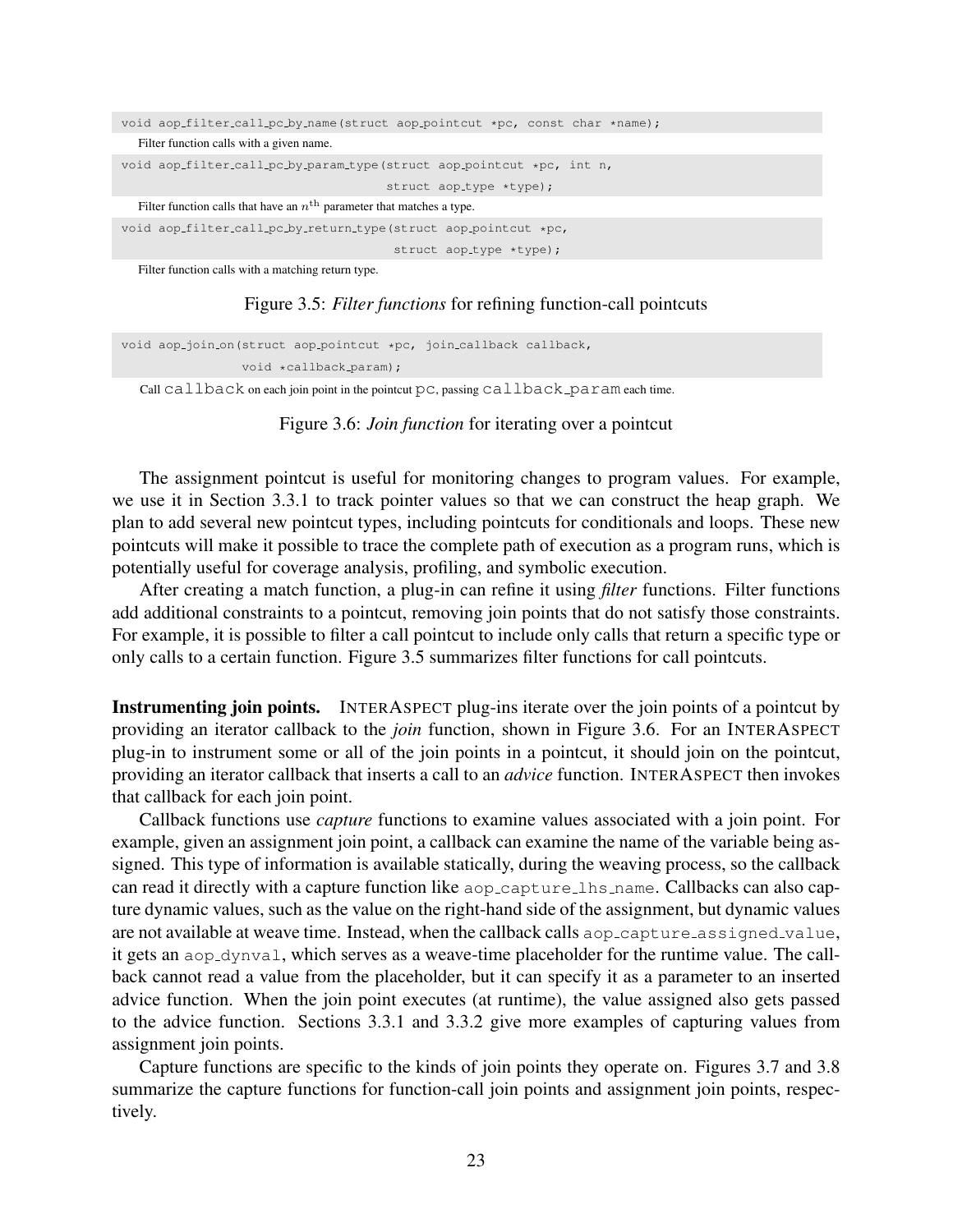const char \*aop\_capture\_function\_name(aop\_joinpoint \*jp);

Captures the name of the function called in the given join point.

struct aop\_dynval \*aop\_capture\_param(aop\_joinpoint \*jp, int n);

Captures the value of the  $n<sup>th</sup>$  parameter passed in the given function join point.

struct aop\_dynval \*aop\_capture\_return\_value(aop\_joinpoint \*jp);

Captures the value returned by the function in a given call join point.

#### Figure 3.7: *Capture functions* for function-call join points

| const char *aop_capture_lhs_name(aop_joinpoint *jp);                                                                                       |
|--------------------------------------------------------------------------------------------------------------------------------------------|
| Captures the name of a variable assigned to in a given assignment join point, or returns NULL if the join point does not assign to a named |
| variable.                                                                                                                                  |
| enum aop_scope aop_capture_lhs_var_scope(aop_joinpoint $\star$ jp);                                                                        |
| Captures the scope of a variable assigned to in a given assignment join point. Variables can have global, file-local, and function-local   |
| scope. If the join point does not assign to a variable, this function returns AOP_MEMORY_SCOPE.                                            |
| struct aop_dynval *aop_capture_lhs_addr(aop_joinpoint *jp);                                                                                |
| Captures the memory address assigned to in a given assignment join point.                                                                  |
| struct aop_dynval *aop_capture_assigned_value(aop_joinpoint *jp);                                                                          |
| Captures the assigned value in a given assignment join point.                                                                              |

Figure 3.8: *Capture functions* for assignment join points

AOP systems like AspectJ [30] provide Boolean operators such as *and* and *or* to refine pointcuts. The INTERASPECT API could be extended with corresponding operators. Even in their absence, a similar result can be achieved in INTERASPECT by including the appropriate logic in the callback. For example, a plug-in can instrument calls to malloc *and* calls to free by joining on a pointcut with all function calls and using the aop\_capture\_function\_name facility to add advice calls only to malloc and free. Simple cases like this can furthermore be handled by using regular expressions to match function names, which would be a straightforward addition to the framework.

After capturing, a callback can add an advice-function call before or after the join point using the *insert* function of Figure 3.9. The aop\_insert\_advice function takes any number of parameters to be passed to the advice function at runtime, including values captured from the join point and values computed during instrumentation by the plug-in itself.

Using a callback to iterate over individual join points makes it possible to customize instrumentation at each instrumentation site. A plug-in can capture values about the join point to decide which advice function to call, which parameters to pass to it, or even whether to add advice at all. In Section 3.3.2, this feature is exploited to uniquely index named variables during compilation. Custom instrumentation code in Section 3.3.3 separately records each instrumented join point in order to track coverage information.

Function duplication. INTERASPECT provides a *function duplication* facility that makes it possible to toggle instrumentation at the function level. Although inserting advice at the GIMPLE level creates very efficient instrumentation, users may still wish to switch between instrumented and uninstrumented code for high-performance applications. Duplication creates two or more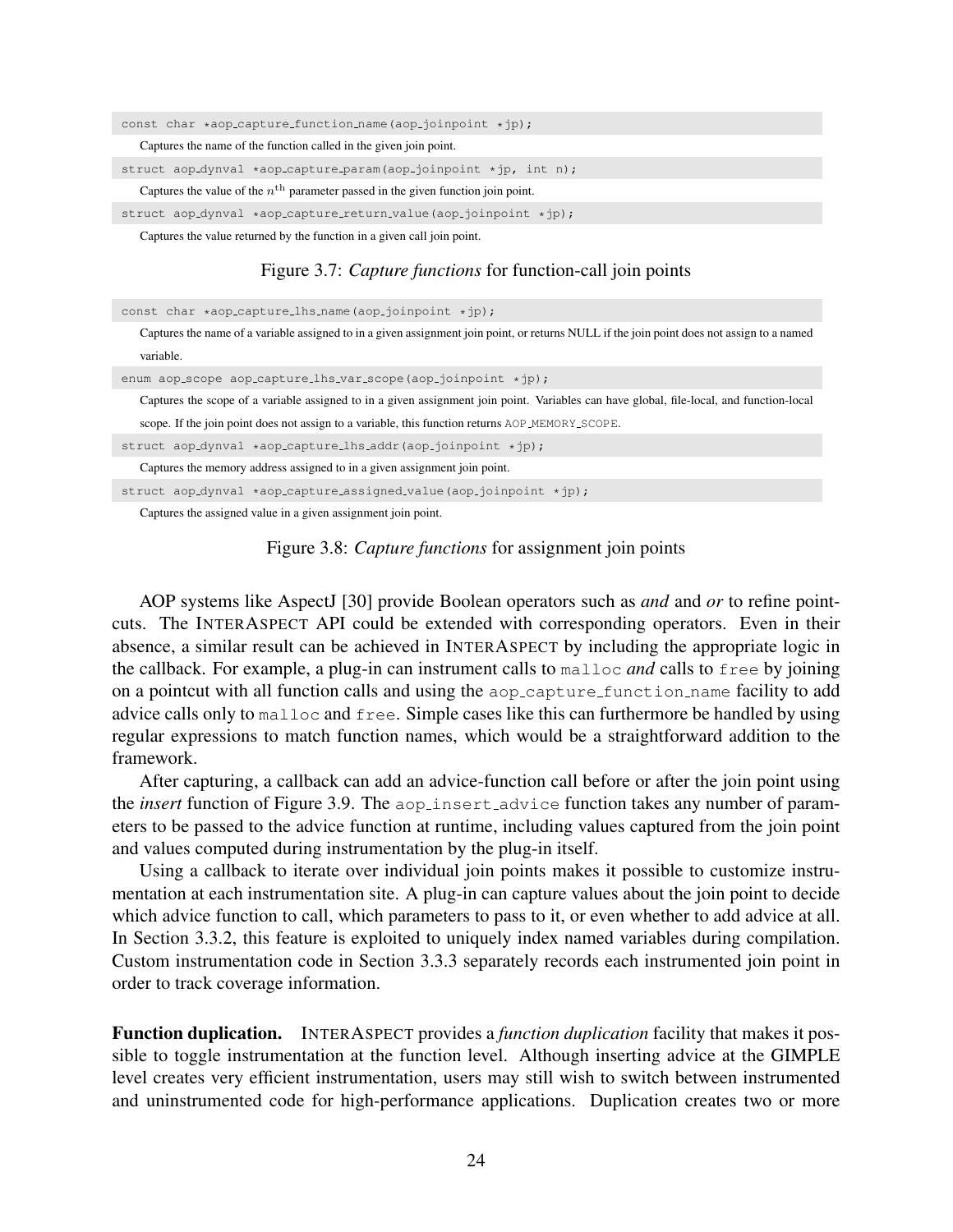```
void aop_insert_advice(struct aop_joinpoint \starjp, const char \staradvice_func_name,
                        enum aop_insert_location location, ...);
```
Insert an advice call, before or after a join point (depending on the value of location), passing any number of parameters. A plug-in obtains a join point by iterating over a pointcut with aop-join-on.

Figure 3.9: *Insert function* for instrumenting a join point with a call to an advice function

copies of a function body (which can later be instrumented differently) and redefines the function to call a special advice function that runs at function entry and decides which copy of the function body to execute.

When joining on a pointcut for a function with a duplicated body, the caller specifies which copy the join should apply to. By only adding instrumentation to one copy of the function body, the plug-in can create a function whose instrumentation can be turned on and off at runtime. Alternatively, a plug-in can create a function that can toggle between different kinds of instrumentation. Section 3.3.2 presents an example of using duplication to reduce overhead by sampling.

## 3.3 Applications

In this section, we present several example applications of the INTERASPECT API. The plugins we designed for these examples provide instrumentation that is tailored to specific problems (memory visualization, integer range analysis, code coverage). Though custom-made, the plug-ins themselves are simple to write, requiring only a small amount of code.

#### 3.3.1 Heap Visualization

The heap visualizer uses the INTERASPECT API to expose memory events that can be used to generate a graphical representation of the heap in real time during program execution. Allocated objects are represented by rectangular nodes, pointer variables and fields by oval nodes, and edges show where pointer variables and fields point.

In order to draw the graph, the heap visualizer needs to intercept object allocations and deallocations and pointer assignments that change edges in the graph. Figure 3.10 shows a prototype of the visualizer using Graphviz [5], an open-source graph layout tool, to draw its output. The graph shows three nodes in a linked list during a bubble-sort operation. The list variable is the list's head pointer, and the curr and next variables are used to traverse the list during each pass of the sorting algorithm. (The pn variable is used as temporary storage for swap operations.)

The INTERASPECT code for the heap visualizer instruments each allocation (call to malloc) with a call to the heap allocation advice function, and it instruments each pointer assignment with a call to the pointer assign advice function. These advice functions update the graph. Instrumentation of other allocation and deallocation functions, such as calloc and free, is handled similarly.

The INTERASPECT code in Figure 3.11 instruments calls to malloc. The API function instrument malloc calls constructs a pointcut for all calls to malloc and then calls aop join on to iterate over all the calls in the pointcut. Only a short main function (not shown) is needed to set GCC to invoke instrument malloc calls during compilation.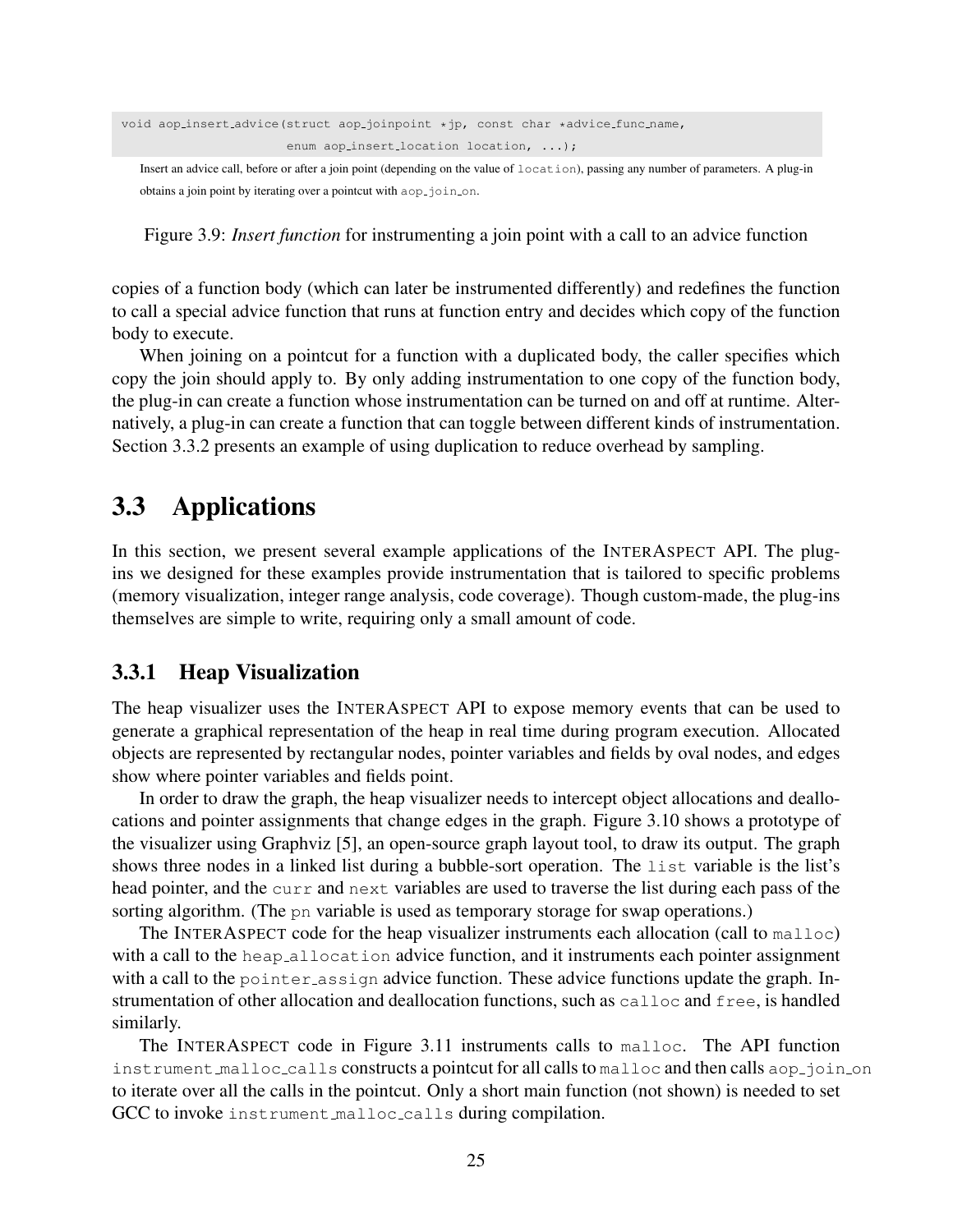

Figure 3.10: Visualization of the heap during a bubble-sort operation on a linked list Boxes represent heap-allocated structs: linked list nodes in this example. Each struct is labeled with is size, its address in memory, and the addresses of its field. Within a  $struct$ , ovals represent fields that point to other heap objects. Ovals that are not in a struct are global and stack variables. Each field and variable has an outgoing edge to the struct that it points to, which is labeled with 1) the line number of the assignment that created the edge and 2) the number of assignments to the source variable that have occurred so far. Fields and variables that do not point to valid memory (such as a NULL pointer) have dashed borders.

The aop\_match\_function\_call function constructs an initial pointcut that includes every function call. The filter functions narrows the pointcut to include only calls to malloc. First, aop filter call pc by name filters out calls to functions that are not named malloc. Then, aop filter pc by param type and aop filter pc by return type filter out calls to functions that do not match the standard malloc prototype, which takes an unsigned integer as the first parameter and returns a pointer value. This filtering step is necessary because a program could define its own function with the name malloc but a different prototype.

For each join point in the pointcut (in this case, a call to  $\text{malloc}$ ), aop-join-on calls malloc-callback. The two capture calls in the callback function return aop\_dynval objects for the call's first parameter and return value: the size of the allocated region and its address, respectively. Recall from Section 3.2 that an app dynval serves as a placeholder during compilation for a value that will not be known until runtime. Finally, aop insert advice adds the call to the advice function, passing the two captured values. Note that INTERASPECT chooses types for these values based on how they were filtered. The filters used here restrict object size to be an unsigned integer and object addr to be some kind of pointer, so INTERASPECT assumes that the advice function heap allocation has the prototype:

```
void heap_allocation(unsigned long long, void \star);
```
To support this, INTERASPECT code must generally filter runtime values by type in order to capture and use them.

The INTERASPECT code in Figure 3.12 tracks pointer assignments, such as

 $list_model->next = new-node;$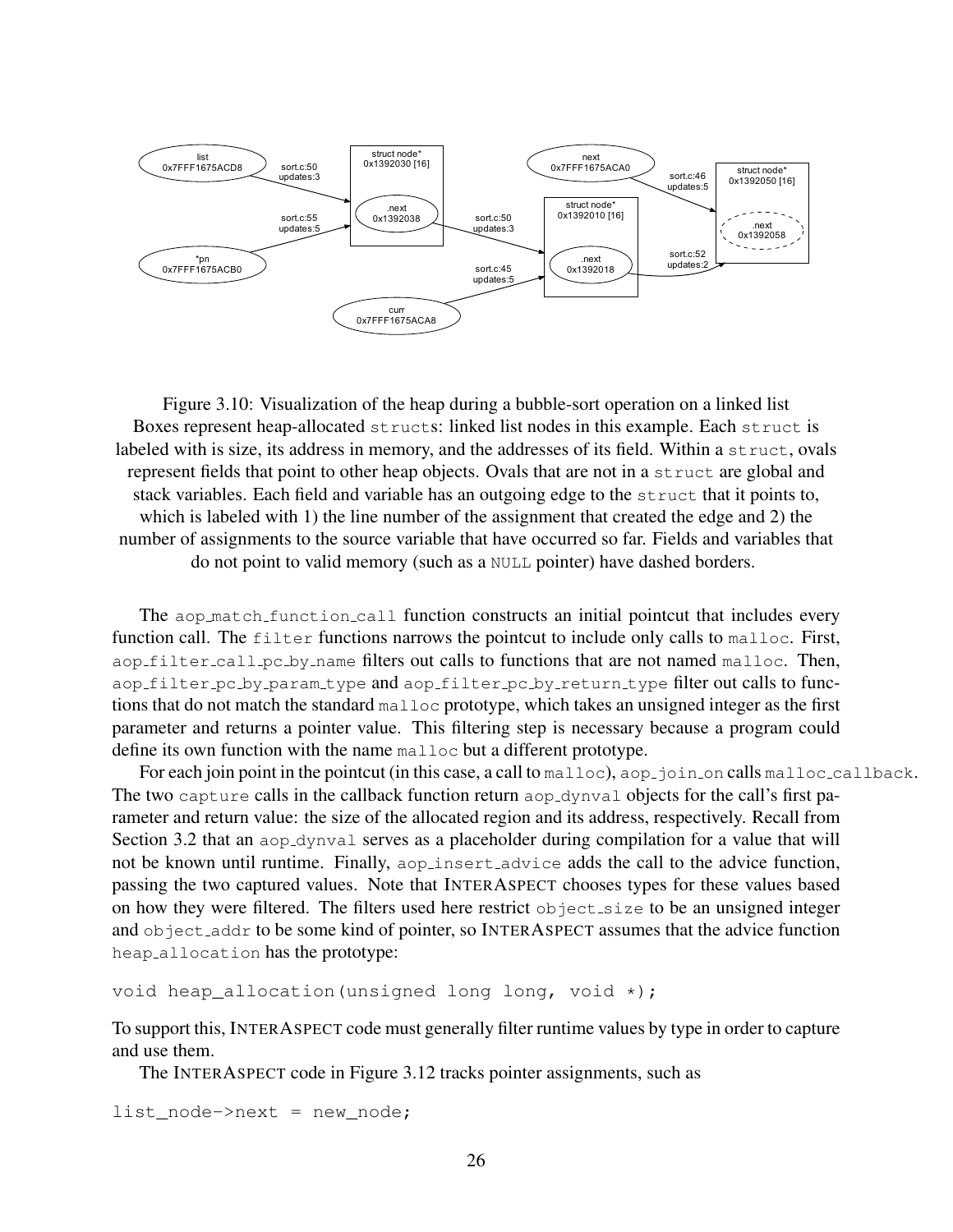```
static void instrument malloc calls(void)
{
  /* Construct a pointcut that matches calls to: void *malloc(unsigned int). */
 struct aop_pointcut *pc = aop_match_function_call();
 aop_filter_call_pc_by_name(pc, "malloc");
 aop_filter_call_pc_by_param_type(pc, 0, aop_t_all_unsigned());
 aop_filter_call_pc_by_return_type(pc, aop_t_all_pointer());
 /* Visit every statement in the pointcut. */aop_join_on(pc, malloc_callback, NULL);
}
/* The malloc callback() function executes once for each call to malloc() in the
  target program. It instruments each call it sees with a call to
  heap_allocation(). */
static void malloc callback (struct aop joinpoint *jp, void *arg)
{
 struct aop_dynval *object_size;
 struct aop_dynval *object_addr;
 /* Capture the size of the allocated object and the address it is
    allocated to. */
 object_size = aop_capture_param(jp, 0);
 object\_addr = aop\_capture\_return\_value(jp);/* Add a call to the advice function, passing the size and address as
    parameters. (AOP_TERM_ARG is necessary to terminate the list of arguments
    because of the way C varargs functions work.) */aop_insert_advice(jp, "heap_allocation", AOP_INSERT_AFTER,
                   AOP_DYNVAL(object_size), AOP_DYNVAL(object_addr),
                   AOP_TERM_ARG);
}
```
Figure 3.11: Instrumenting all memory-allocation events

The aop match assignment by type function creates a pointcut that matches assignments, which is additionally filtered by the type of assignment. For this application, we are only interested in assignments to pointer variables.

For each assignment join point, assignment callback captures address, the address assigned to, and pointer, the pointer value that was assigned. In the above examples, these would be the values of &list node->next and new node, respectively. The visualizer uses address to determine the source of a new graph edge and  $\phi$  inter to determine its destination.

The function that captures address, aop capture lhs addr, does not require explicit filtering to restrict the type of the captured value because an address always has a pointer type. The value captured by aop capture assigned value and stored in pointer has a void pointer type because we filtered the pointcut to include only pointer assignments. As a result, INTERASPECT assumes that the pointer assign advice function has the prototype:

```
void pointer_assign(void *, void *);
```
#### 3.3.2 Integer Range Analysis

Integer range analysis is a runtime tool for finding anomalies in program behavior by tracking the range of values for each integer variable [23]. A range analyzer can learn normal ranges from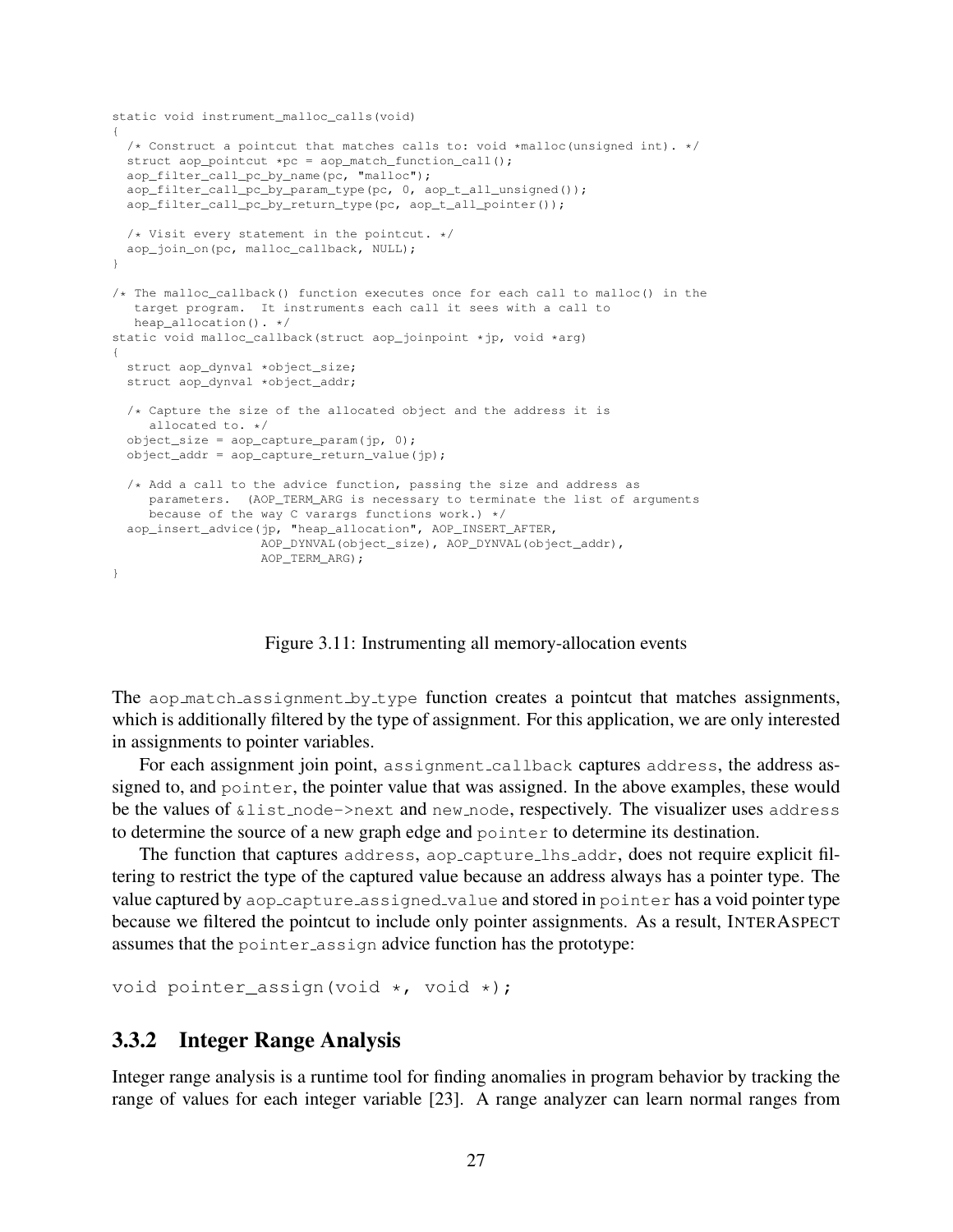```
static void instrument_pointer_assignments(void)
{
  /* Construct a pointcut that matches all assignments to a pointer. */
 struct aop_pointcut *pc = aop_match_assignment_by_type(aop_t_all_pointer());
 /* Visit every statement in the pointcut. */aop_join_on(pc, assignment_callback, NULL);
}
/* The assignment_callback function executes once for each pointer assignment.
  It instruments each assignment it sees with a call to pointer_assign(). */static void assignment_callback(struct aop_joinpoint *jp, void *arg)
{
 struct aop_dynval *address;
 struct aop_dynval *pointer;
 /* Capture the address the pointer is assigned to, as well as the pointer
    address itself. */
  address = aop_capture_lhs_addr(jp);
 pointer = aop_capture_assigned_value(jp);
 aop_insert_advice(jp, "pointer_assign", AOP_INSERT_AFTER,
                  AOP_DYNVAL(address), AOP_DYNVAL(pointer),
                   AOP_TERM_ARG);
}
```


training runs over known good inputs. Values that fall outside of normal ranges in future runs are reported as anomalies, which can indicate errors. For example, an out-of-range value for a variable used as an array index may cause an array-bounds violation.

Our integer range analyzer uses sampling to reduce runtime overhead. Missed updates because of sampling can result in underestimating a variable's range, but this trade-off is reasonable in many cases. Sampling can be done randomly or by using a technique like Software Monitoring with Controllable Overhead [27].

INTERASPECT provides function-body duplication as a means to add instrumentation that can be toggled on and off. Duplicating a function splits its body into two copies. A *distributor block* at the beginning of the function decides which copy to run. An INTERASPECT plug-in can add advice to just one of the copies, so that the distributor chooses between enabling or disabling instrumentation.

Figure 3.13 shows how we use INTERASPECT to instrument integer variable updates. The call to aop duplicate makes a copy of each function body. The first argument specifies that there should be two copies of the function body, and the second specifies the name of a function that the distributor will call to decide which copy to execute. When the duplicated function runs, the distributor calls distributor func, which must be a function that returns an integer. The duplicated function bodies are indexed from zero, and the distributor func return value determines which one the distributor transfers control to.

Using aop-join-on-copy instead of the usual aop-join-on iterates only over join points in the specified copy of duplicate code. As a result, only one copy is instrumented; the other copy remains unmodified.

The callback function itself is similar to the callbacks we used in Section 3.3.1. The main difference is the call to get index from name that converts the variable name to an integer index.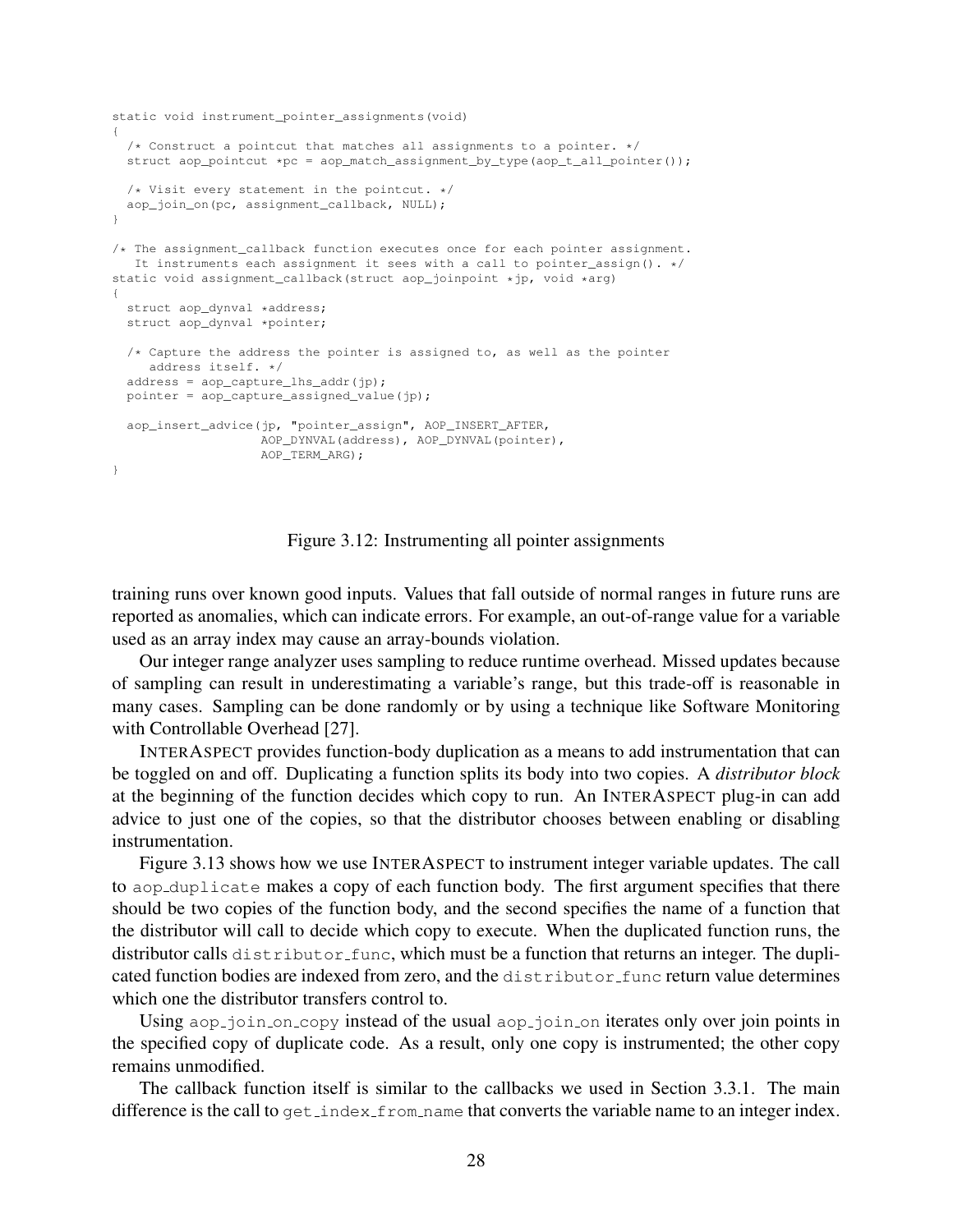```
static void instrument_integer_assignments(void)
{
  struct aop_pointcut *pc;
  /* Duplicate the function body so there are two copies. */aop_duplicate(2, "distributor_func", AOP_TERM_ARG);
 /* Construct a pointcut that matches all assignments to an integer. */pc = aop\_match\_assignment\_by\_type(aop\_t\_all\_signed\_integral();
  /* Visit every statement in the pointcut. */aop_join_on_copy(pc, 1, assignment_callback, NULL);
}
/* The assignment_callback function executes once for each integer assignment.
   It instruments each assignment it sees with a call to int assign(). */static void assignment_callback(struct aop_joinpoint *jp, void *arg)
{
 const char *variable_name;
 int variable_index;
 struct aop_dynval *value;
 enum aop_scope scope;
 variable_name = aop\_capture_lhs_name(jp);
  if (variable_name != NULL) {
    /* Choose an index number for this variable. */
    scope = aop_capture_lhs_var_scope(jp);
    variable_index = get_index_from_name(variable_name, scope);
    aop_insert_advice(jp, "int_assign", AOP_INSERT_AFTER,
                     AOP_INT_CST(variable_index), AOP_DYNVAL(value),
                     AOP_TERM_ARG);
 }
}
```
Figure 3.13: Instrumenting integer variable updates

The get index from name function (not shown for brevity) also takes the variable's scope so that it can assign different indices to local variables in different functions. It would be possible to directly pass the name itself (as a string) to the advice function, but the advice function would then incur the cost of looking up the variable by its name at runtime. This optimization illustrates the benefits of INTERASPECT's callback-based approach to custom instrumentation.

The aop capture lhs name function returns a string instead of an aop dynval object because variable names are known at compile time. It is necessary to check for a NULL return value because not all assignments are to named variables.

To better understand InterAspect's performance impact, we benchmarked this plug-in on the compute-intensive bzip2 compression utility using empty advice functions. The bzip2 package is a popular tool included in most Linux distributions. It has 137 functions in about 8,000 lines of code. The instrumented bzip2 contains advice calls at every integer variable assignment, but the advice functions themselves do nothing, allowing us to measure the overhead from calling advice functions independently from actual monitoring overhead. With a distributor that maximizes overhead by always choosing the instrumented function body, we measured 24% runtime overhead. Function duplication by itself contributes very little to this overhead; when the distributor always chooses the uninstrumented path, the overhead from instrumentation was statistically insignificant.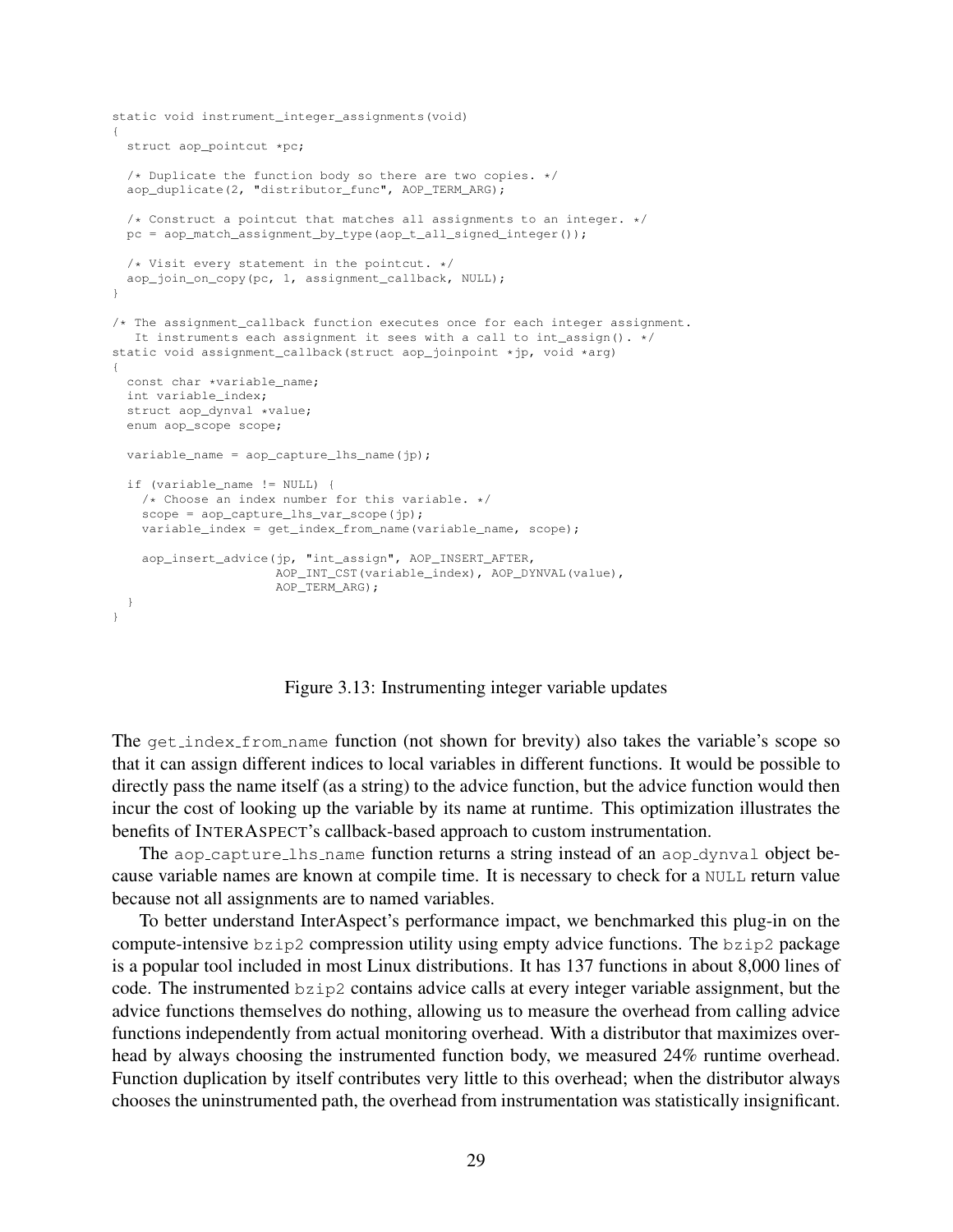### 3.3.3 Code Coverage

A straightforward way to measure code coverage is to choose a pointcut and measure the percentage of its join points that are executed during testing. INTERASPECT's ability to iterate over each join point makes it simple to label join points and then track them at runtime.

```
static void instrument_function_entry_exit(void)
{
 struct aop_pointcut *entry_pc;
 struct aop_pointcut *exit_pc;
 /* Construct two pointcuts: one for function entry and one for function exit. */
 entry_pc = aop_match_function_entry();
 exit_pc = aop_match_function_exit();
 aop_join_on(entry_pc, entry_exit_callback, NULL);
 aop_join_on(exit_pc, entry_exit_callback, NULL);
\lambda/* The entry_exit_callback function assigns an index to every join
  point it sees and saves that index to disk. */
static void entry_exit_callback(struct aop_joinpoint *jp, void *arg)
{
 int index, line_number;
 const char *filename;
 index = choose_unique_index();
 filename = aop capture filename(jp);
 line_number = aop_capture_lineno(jp);
 save_index_to_disk(index, filename, line_number);
 aop_insert_advice(jp, "mark_as_covered", AOP_INSERT_BEFORE,
                  AOP_INT_CST(index), AOP_TERM_ARG);
}
```


The example in Figure 3.14 adds instrumentation to track coverage of function entry and exit points. To reduce runtime overhead, the choose unique index function assigns an integer index to each tracked join point, similar to the indexing of integer variables in Section 3.3.2. Each index is saved along with its corresponding source filename and line number by the save\_index\_to\_disk function. The runtime advice needs to output only the set of covered index numbers; an offline tool uses that output to compute the percentage of join points covered or to list the filenames and line numbers of covered join points. For brevity we omit the actual implementations of choose unique index and save index to disk.

## 3.4 Tracecuts

In this section, we present the API for the INTERASPECT Tracecut extension, and discuss the implementation of the associated tracecut monitoring engine. We also present two illustrative examples of the Tracecut extension: runtime verification of file access and GCC vectors.

Our INTERASPECT Tracecut extension showcases the flexibility of INTERASPECT's API. Since one of our goals for this extension is to serve as a more powerful example of how to use IN-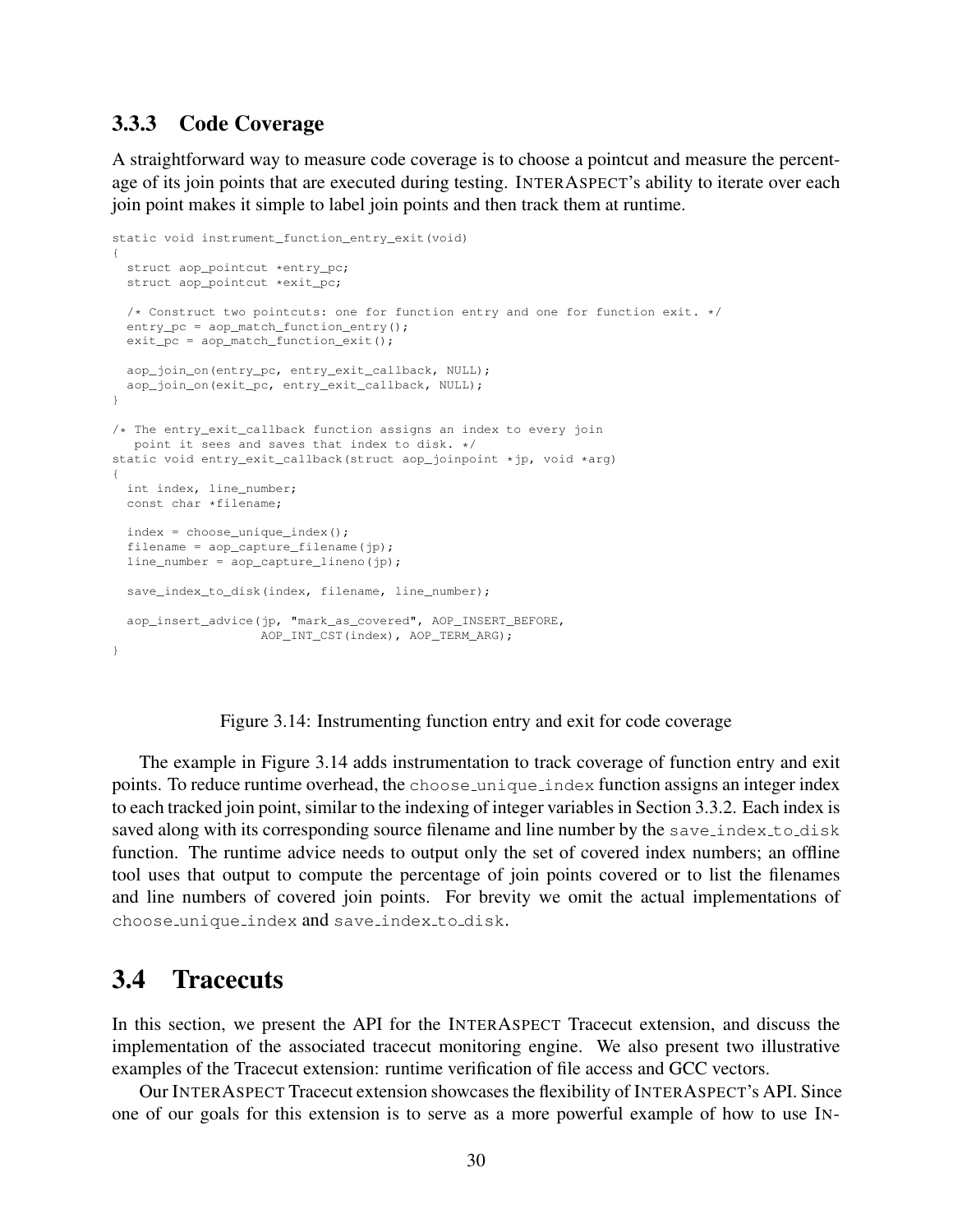```
struct tc_tracecut *tc_create_tracecut(void);
```

```
Create an empty tracecut.
```
enum tc\_error tc\_add\_param(struct tc\_tracecut \*tc, const char \*name, const struct aop\_type \*type);

Add a named parameter to a tracecut.

Figure 3.15: Function for initializing tracecuts

TERASPECT, its instrumentation component is built modularly on INTERASPECT: all of its access to GCC are through the published INTERASPECT interface.

Whereas pointcut advice is triggered by individual events, tracecut advice can be triggered by sequences of events matching a pattern [58]. A tracecut in our system is defined by a set symbols, each representing a possibly parameterized runtime event, and one or more rules expressed as regular expressions over these symbols. For example, a tracecut that matches a call to exit or execve after a fork would specify symbols for fork, exit, and execve function calls and the rule fork (exit | execve), where juxtaposition denotes sequencing, parentheses are used for grouping, and the vertical bar "|" separates alternatives.

Each symbol is translated to a function-call pointcut, which is instrumented with advice that sends the symbol's corresponding event to the monitoring engine. The monitoring engine signals a match whenever some suffix of the string of events matches one of the regular-expression rules.

Parameterization allows a tracecut to separately monitor multiple objects [2, 12]. For example, the rule fclose fread, designed to catch an illegal read from a closed file, should not match an fclose followed by an fread to a different file. When these events are parameterized by the file they operate on, the monitoring engine creates a unique monitor instance for each file.

A tracecut with multiple parameters can monitor properties on sets of objects. A classic example monitors data sources that have multiple iterators associated with them. When a data source is updated, its existing iterators become invalid, and any future access to them is an error. Parameterizing events by both data source and iterator creates a monitor instance for each pair of data source and iterator.

The monitoring engine is implemented as a runtime library that creates monitor instances and forwards events to their matching monitor instances. Because rules are specified as regular expressions, each monitor instance stores a state in the equivalent finite-state machine. The user only has to link the monitoring library with the instrumented binary, and the tracecut instrumentation calls directly into the library.

### 3.4.1 Tracecut API

A tracecut is specified by a C program that calls tracecut API functions. This design keeps the tracecut extension simple, eliminating the need for a custom parser but still allowing concise definitions. A tracecut specification can define any number of tracecuts, each with its own parameters, events, and rules.

Defining Parameters. The functions in Figure 3.15 create a new tracecut and define its parameters. Each parameter has a name and a type. The type is necessary because parameters are used to capture runtime values.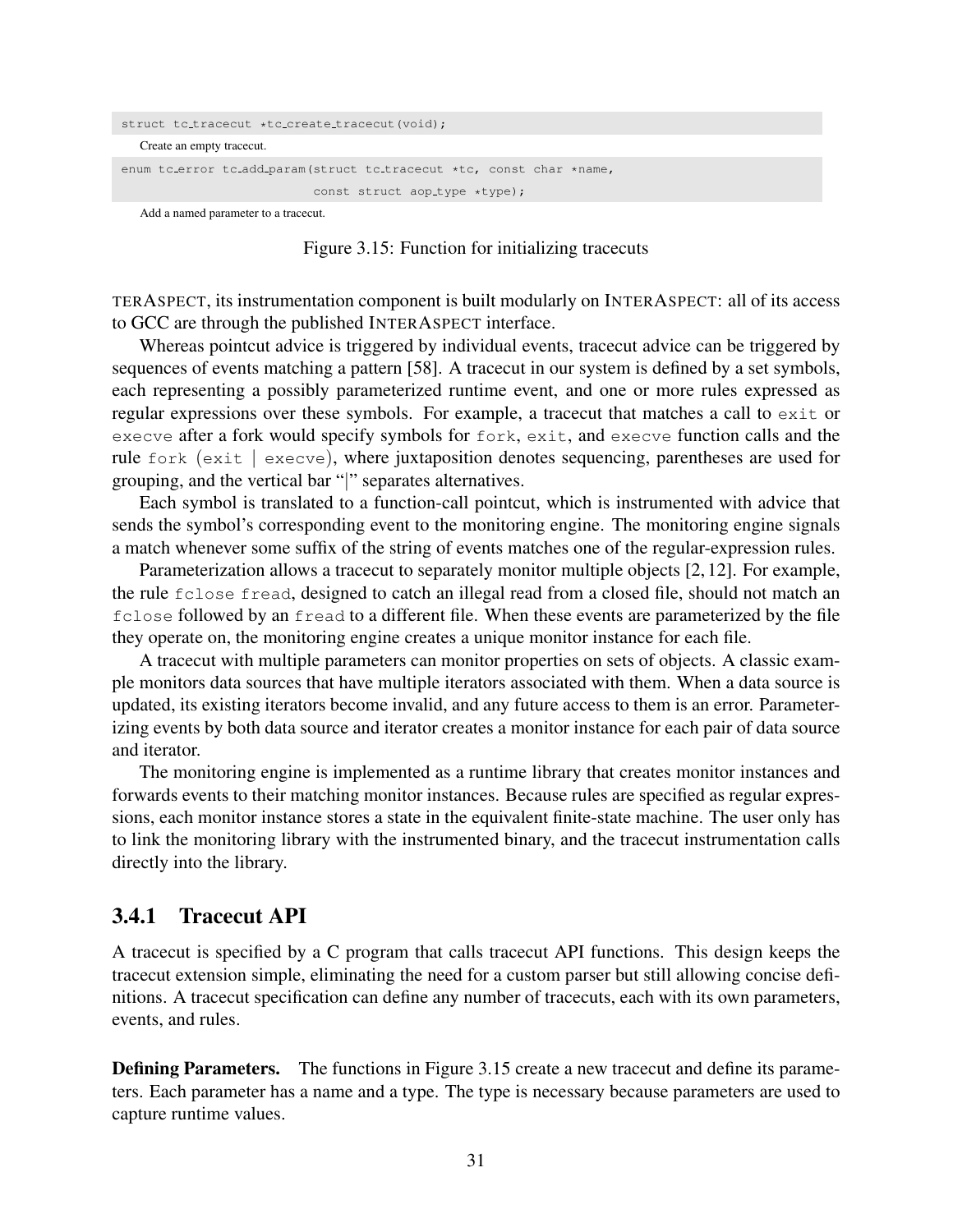```
enum tc_error tc_add_call_symbol(struct tc_tracecut *tc, const char *name,
                                    const char *func_name,
                                    enum aop_insert_location location);
  Define a named event corresponding to calls to the function named by \texttt{func_name}.enum tc_error tc_bind_to_call_param(struct tc_tracecut* tc,
                                       const char *param_name,
                                      const char *symbol_name, int call_param_index);
  Bind a function call parameter from an event to one of the tracecut's named parameters.
enum tc_error tc_bind_to_return_value(struct tc_tracecut *tc,
                                         const char *param_name,
                                         const char *symbol_name);
  Bind the return value of an event to one of the tracecut's named parameters.
enum tc_error tc_declare_call_symbol(struct tc_tracecut *tc, const char *name,
                                        const char *declaration,
                                        enum aop_insert_location location);
```
Define a named event along with all its parameter bindings with one declaration string.

#### Figure 3.16: Functions for specifying symbols

**Defining Symbols.** The tc\_add\_call\_symbol function adds a new symbol that corresponds to an event at every call to a specified function. The  $t \in b$  ind functions bind a tracecut parameter to one of the function call's parameters or to its return value. Figure 3.16 shows  $tc$ -add-call-symbol and the tc bind functions.

The tracecut API uses the symbol and its bindings to define a pointcut. Figure 3.17 shows an example symbol along with the INTERASPECT API calls that Tracecut makes to create the pointcut. In a later step, Tracecut makes calls needed to capture the bound return value and pass it to an advice function.

As a convenience, the API also provides the tc declare call symbol function (also in Figure 3.16), which can define a symbol and its parameter bindings with one call using a simple text declaration. The declaration is syntactically similar to the C prototype for the function that will trigger the symbol, but the function's formal parameters are replaced with tracecut parameter names or with a question mark "?" to indicate that a parameter should remain unbound. The code in Figure 3.17(c) defines the same symbol as in Figure 3.17(a).

Defining Rules. After symbols and their parameter bindings are defined, rules are expressed as strings containing symbol names and standard regular expression operators:  $(, ), *, +$ , and  $\vert$ . The function for adding a rule to a tracecut is shown in Figure 3.18.

### 3.4.2 Monitor Implementation

The monitoring engine maintains a list of monitor instances for each tracecut. Each instance has a value for each tracecut parameter and a monitor state. Instrumented events pass the values of their parameters to the monitoring engine, which then determines which monitor instances to update. This monitor design is based on the way properties are monitored in Tracematches [2] and MOP [12].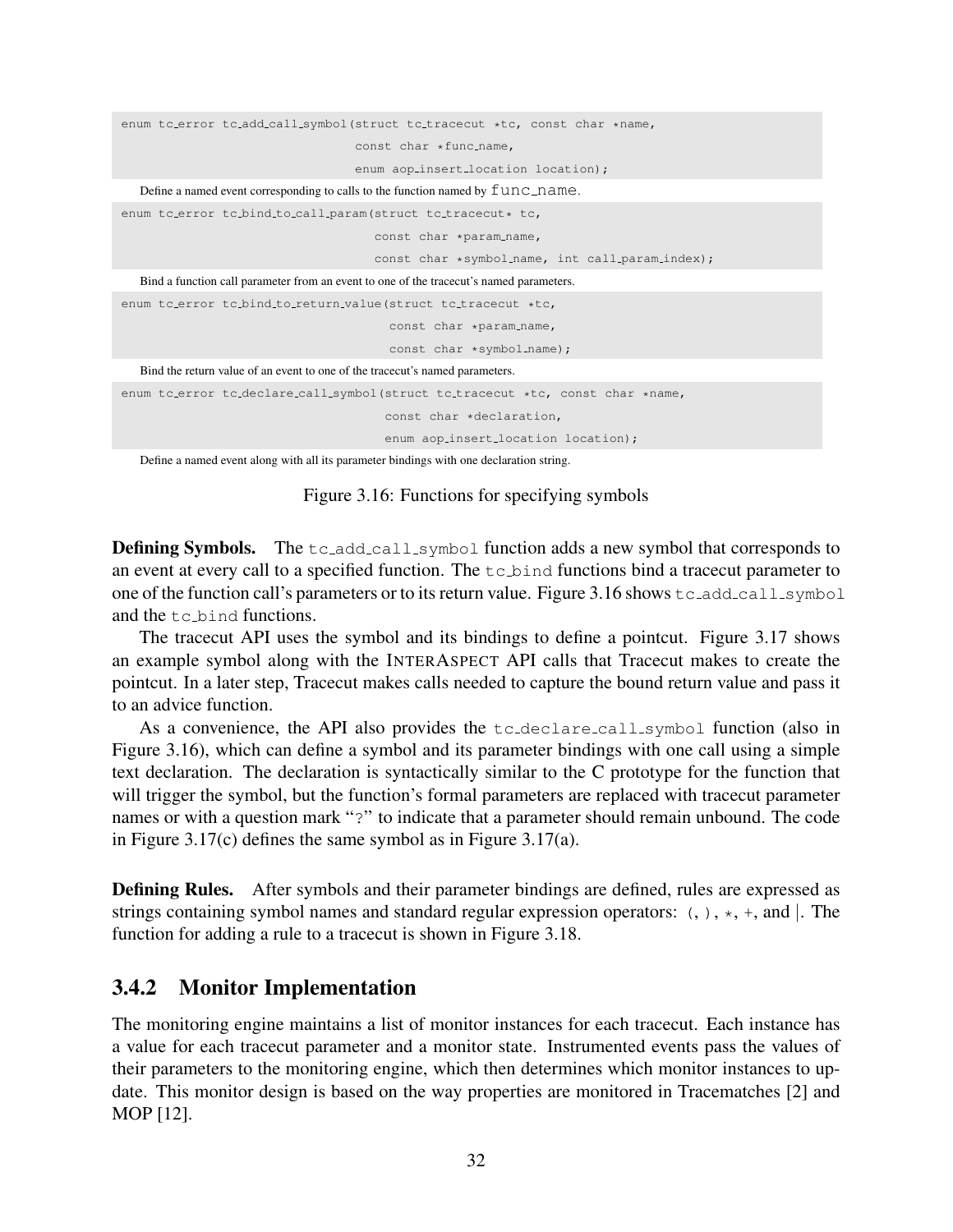```
struct tracecut *tc = tc.create_tracecut()tc_add_param(tc, "object", aop_all_pointer());
  tc_add_call_symbol(tc, "create", "create_object", AOP_INSERT_AFTER);
  tc bind to return value(tc, "object", "create");
                           (a) Code to define a tracecut symbol.
  pc = aop\_match\_function\_call();
  -<br>aop_filter_call_pc_by_name(pc, "create_object");
  aop_filter_call_pc_by_return_type(pc, aop_all_pointer());
(b) The values that the tracecut API will pass to INTERASPECT functions to create a corre-
sponding pointcut.
  struct tracecut *tc = tc.create_tracecut()
```

```
tc_add_param(tc, "object", aop_all_pointer());
tc_declare_call_symbol(tc, "create", "(object)create_object()",
                         AOP INSERT AFTER);
             (c) A more compact way to define the event in Figure 3.17(a).
```
Figure 3.17: An example of how the tracecut API translates a tracecut symbol into a pointcut Because the create symbol's return value is bound to the object param, the resulting pointcut is filtered to ensure that its return value matches the type of object.

```
enum tc_error tc_add_rule(struct tc_tracecut *tc, const char *specification);
   Define a tracecut rule. The specification is a regular expression using symbol names as its alphabet.
```
Figure 3.18: Function for defining a tracecut rule

When a symbol is fully parameterized—it has a binding for every parameter defined in the tracecut specification—the monitoring engine updates exactly one instance. If no instance exists with matching parameter values, one is created.

For partially parameterized symbols, like push in Figure 3.21, the monitoring engine only requires the specified parameters to match. As a result, events corresponding to these symbols can update multiple monitor instances. For example, a push event updates one monitor for every element pointer associated with the updated vector. As in the original MOP implementation, partially parameterized symbols cannot create a new monitor instance [12]. (MOP has since defined semantics for partially parameterized monitors [38].)

When any monitor instance reaches an accepting state, the monitoring engine reports a match. The default match function prints the monitor parameters to stderr. Developers can implement their own tracecut advice by overriding the default match function. Function overriding is possible in C using a linker feature called *weak linkage*. Placing a debugger breakpoint at the match function makes it possible to examine program state when a match occurs.

Monitoring instances get destroyed when they can no long reach an accepting state. The tracecut engine does not attempt to free instances parameterized by freed objects because it is not always possible to learn when an object is freed in C and because parameters are not required to be pointers to heap-allocated objects.

A developer can ensure that stale monitor instances do not waste memory by designing the rule to discard them. The easiest way to do this is to define a symbol for the function that deallocates an object but not to include the symbol anywhere in the tracecut's rule. Deallocating the object then generates an event that makes it impossible for the tracecut rules to match.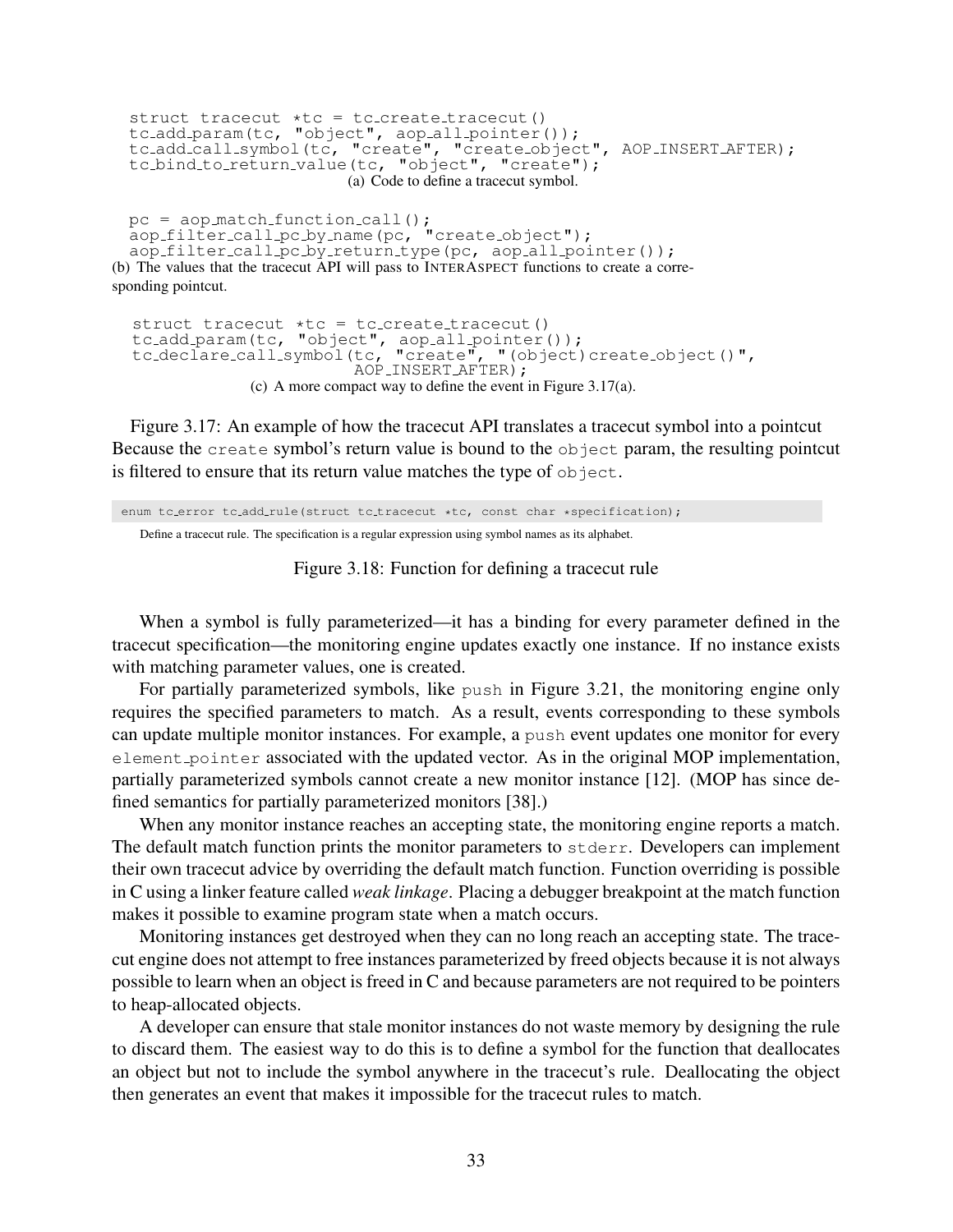#### 3.4.3 Verifying File Access

As a first example of the tracecut API, we consider the runtime verification of file access. Like most resources in C, the FILE objects used for file I/O must be managed manually. Any access to a FILE object after the file has been closed is a memory error which, though dangerous, might not manifest itself as incorrect behavior during testing. Designing a tracecut to detect these errors is straightforward.

```
tc = tc_create_tracecut();
tc_add_param(tc, "file", aop_t_all_pointer());
tc_declare_call_symbol(tc, "open", "(file)fopen()", AOP_INSERT_AFTER);
tc_declare_call_symbol(tc, "read", "fread(?, ?, ?, file)", AOP_INSERT_BEFORE);
tc_declare_call_symbol(tc, "read_char", "fgetc(file)", AOP_INSERT_BEFORE);
tc_declare_call_symbol(tc, "close", "fclose(file)", AOP_INSERT_BEFORE);
tc_add_rule(tc, "open (read | read_char)* close (read | read_char)");
```
Figure 3.19: A tracecut for catching accesses to closed files For brevity, the tracecut only checks read operations.

The tracecut in Figure 3.19 defines symbols for four FILE operations: open, close, and two kinds of reads. The rule matches any sequence of these symbols that opens a file, closes it, and then tries to read it.

The rule matches as soon as any read is performed on a closed FILE object, immediately identifying the offending read. We tested this tracecut on  $bzip2$  (which we also use for evaluation in Section 3.3.2); it caught an error we planted without reporting any false positives.

### 3.4.4 Verifying GCC Vectors

We designed a tracecut to monitor a property on a vector data structure used within GCC to store an ordered list of GIMPLE statements. The list is stored in a dynamically resized array. The vector API provides an iterator function to iterate over the GIMPLE statements in a vector. Figure 3.20 shows how the iterator function is used. At each execution of the loop, the element variable points to the next statement in the vector.

A common tracecut property for data structures with iterators checks that the data structure is not modified while it is being iterated, as can occur in Figure 3.20. Figure 3.21 specifies a tracecut that detects violations of this property.

The tracecut monitors two important vector operations: the  $VEC_q$  imple base iterate function, which is used in the guard of a for loop to advance to the next element in the list, and the VEC gimple base quick push function, which inserts a new element at the end of a vector. With the symbols defined, the rule itself is simple: iterate push iterate. Any push in between two iterate operations indicates that the vector was updated within the iterator loop.

Parameterizing the iterate symbol on both the vector and the element pointer used to iterate makes it possible to distinguish different iterator loops over the same vector. This distinction is necessary so that a program that finishes iterating over a vector, updates that vector, and then iterates over it again does not trigger a match. Though, the tracecut monitor will observe events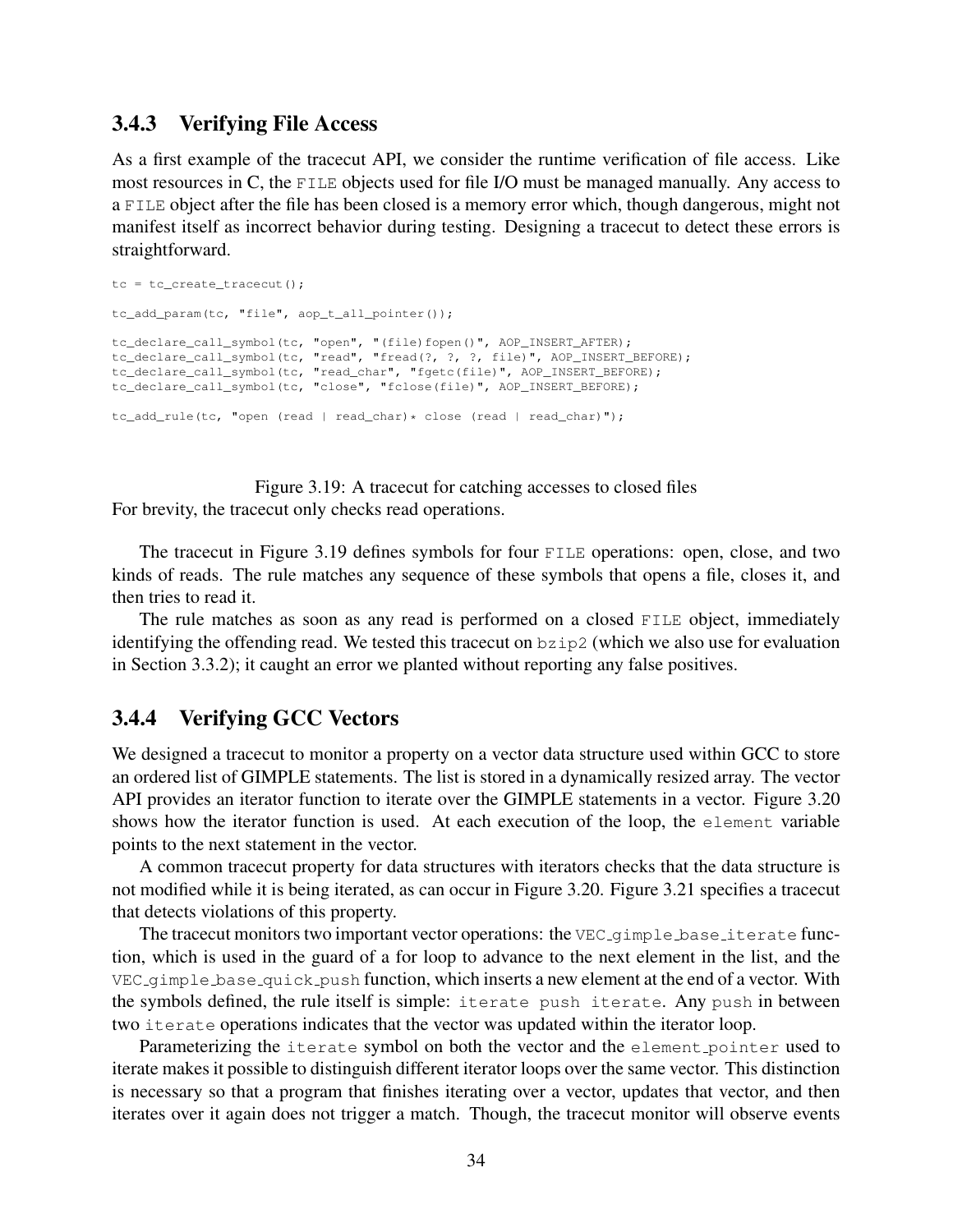```
int i;
gimple element;
/* Iterate over each element in a vector of GIMPLE statements. */for (i = 0; VEC_gimple_base_iterate(vector1, i, &element); i^{++}) {
  /* If condition holds, copy this element into vector2. */
  if (condition(element))
   VEC_gimple_base_quick_push(vector2, element);
}
```
Figure 3.20: Standard pattern for iterating over elements in a GCC vector of GIMPLE statements This example copies elements matching some condition from vector1 to vector2. If vector1 and vector2 happen to point to the same vector, this code may modify that vector while iterating over its elements.

```
tc = tc_create_tracecut();
tc_add_param(tc, "vector", aop_t_all_pointer ());
tc_add_param(tc, "element_pointer", aop_t_all_pointer ());
tc_declare_call_symbol(tc, "iterate",
                      "VEC_gimple_base_iterate(vector, ?, element_pointer)",
                      AOP_INSERT_BEFORE);
tc_declare_call_symbol(tc, "push", "VEC_gimple_base_quick_push(vector, ?)",
                      AOP_INSERT_BEFORE);
tc_add_rule(tc, "iterate push iterate");
```
Figure 3.21: A tracecut to monitor vectors of GIMPLE objects in GCC

for the symbols iterate push iterate, the first and last iterate events (which are from different loops) will normally have different values for their element pointer parameter.

When monitoring this same property in Java, usually an *iterator object* serves the purpose of parameterizing an iterator loop. In Figure 3.20, the element variable is analogous to an iterator, as it provides access to the current list element at each iteration of the loop. The element pointer identifies the iterator-like variable by its address.

Keeping specifications simple is especially important in C because the language does not provide any standard data structures. A tracecut written for one program's vector type is not likely to be useful for monitoring any other program.

We applied the tracecut in Figure 3.21 to GCC itself, verifying that, in our tests, GCC did not update any vectors while they were being iterated. The tracecut did match a call to  $VEC$ -gimple base-quick pus that we deliberately placed in an iterator loop.

## 3.5 Related Work

Aspect-oriented programming was first popularized for Java with AspectJ [19,30]. There, weaving takes place at the bytecode level. The AspectBench Compiler (abc) [6] is a more recent extensible research version of AspectJ that makes it possible to add new language constructs [8]. Similarly to INTERASPECT, it manipulates a 3A intermediate representation (Jimple) specialized to Java.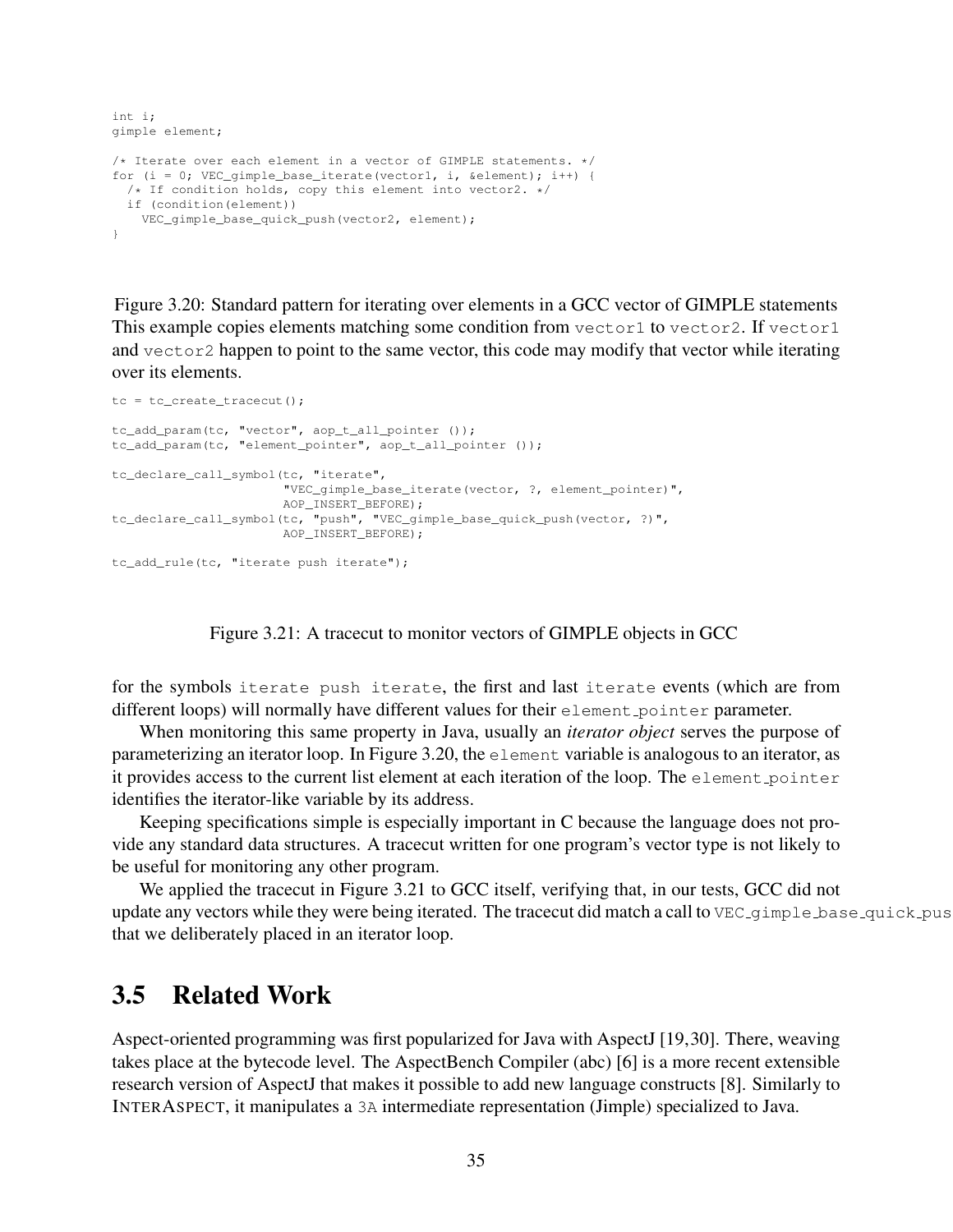Other frameworks for Java, including Javaassist [14] and PROSE [42], offer an API for instrumenting and modifying code, and hence do not require the use of a special language. Javaassist is a class library for editing bytecode. A source-level API can be used to edit class files without knowledge of the bytecode format. PROSE has similar goals.

AOP for other languages such as C and  $C_{++}$  has had a slower uptake. AspectC [15] was one of the first AOP systems for C, based on the language constructs of AspectJ. ACC [39] is a more recent AOP system for C, also based on the language constructs of AspectJ. It transforms source code and offers its own internal compiler framework for parsing C. It is a closed system in the sense that one cannot augment it with new pointcuts or access the internal structure of a C program in order to perform static analysis.

The XWeaver system [49], with its language AspectX, represents a program in XML (srcML, to be specific), making it language-independent. It supports Java and C++ . A user, however, has to be XML-aware. Aspicere [47] is an aspect language for C based on LLVM bytecode. Its pointcut language is inspired by logic programming. Adding new pointcuts amounts to defining new logic predicates. Arachne [18, 20] is a dynamic aspect language for C that uses assembler manipulation techniques to instrument a running system without pausing it.

AspectC++ [53] is targeted towards C++. It can handle C to some extent, but this does not seem to be a high priority for its developers. For example, it only handles ANSI C and not other dialects. AspectC++ operates at the source-code level and generates C++ code, which can be problematic in contexts where only C code is permitted, such as in certain embedded applications. OpenC++ [13] is a front-end library for C++ that developers can use to implement various kinds of translations in order to define new syntax and object behavior. CIL [41] (C Intermediate Language) is an OCaml [28] API for writing source-code transformations of its own 3A code representation of C programs. CIL requires a user to be familiar with the less-often-used yet powerful OCaml programming language.

Additionally, various low-level but mature tools exist for code analysis and instrumentation. These include the BCEL [3] bytecode-instrumentation tool for Java, and Valgrind [56], which works directly with executables and consequently targets multiple programming languages.

INTERASPECT Tracecut is informed by several runtime monitoring systems, including Declarative Event Patterns [58], which introduced the term *tracecut*. Monitor parameterization is based on the monitor implementations in Tracematches [2] and MOP [12]. These three systems are designed to monitor Java programs. For C, Arachne and Aspicere provide tracecut-style monitoring. Arachne can monitor pointcut *sequences* which have similar semantics to INTERASPECT Tracecut's regular expressions [18]. The cHALO extension to Aspicere adds predicates for defining sequences [1]. These predicates are designed to give developers better control over the amount of memory used to track monitor instances. Using the INTERASPECT API for our tracecut monitoring greatly simplified its design, which we believe makes a case for the extensibility of the tracecut API.

## 3.6 Conclusions

We have presented INTERASPECT, a framework for developing powerful instrumentation plug-ins for the GCC suite of production compilers. INTERASPECT-based plug-ins instrument programs compiled with GCC by modifying GCC's intermediate language, GIMPLE. The INTERASPECT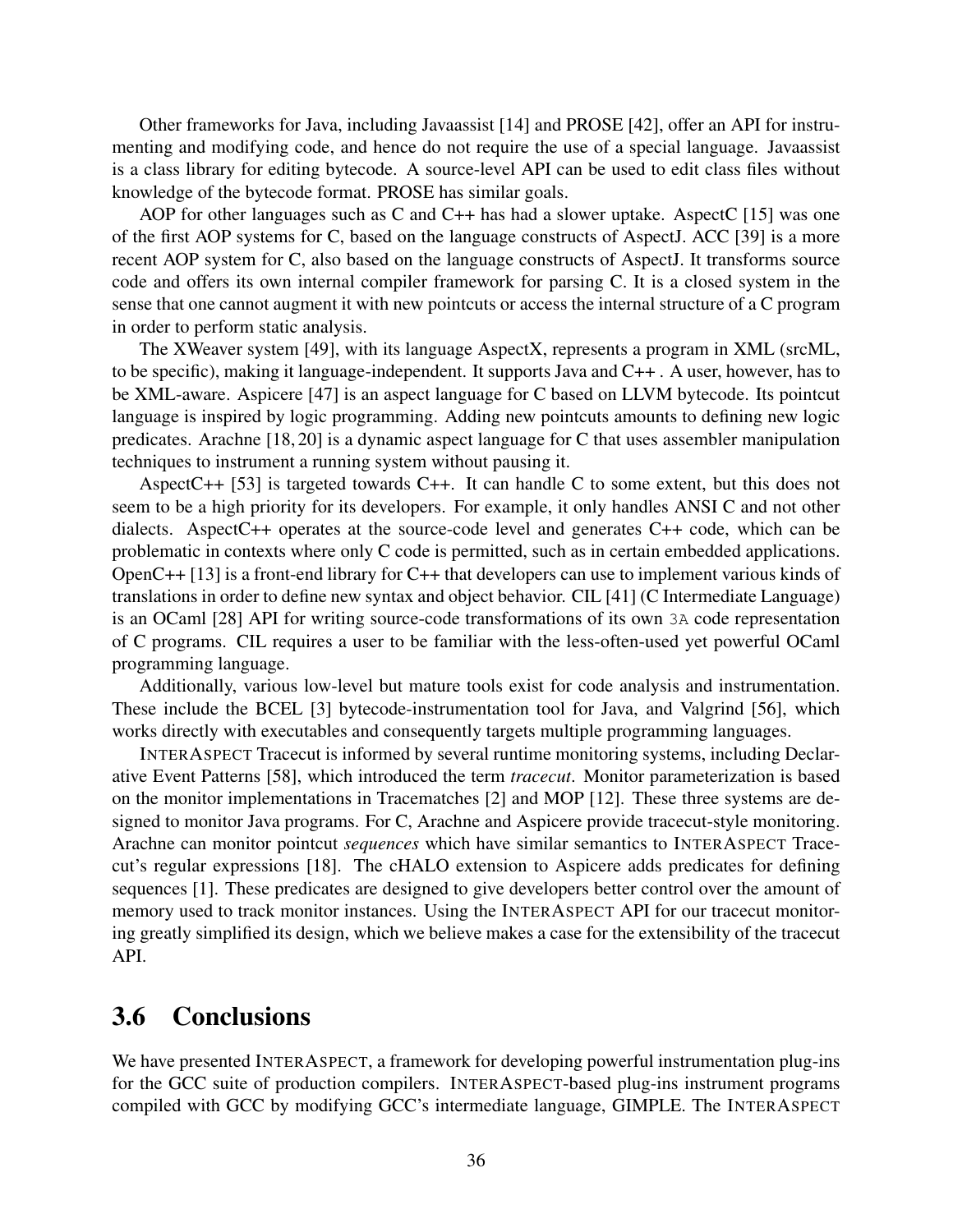API simplifies this process by offering an AOP-based interface. Plug-in developers can easily specify pointcuts to target specific program join points and then add customized instrumentation at those join points. We presented several example plug-ins that demonstrate the framework's ability to customize runtime instrumentation for specific applications. Finally, we developed a more fullfeatured application of our API: the INTERASPECT Tracecut extension, which monitors formally defined runtime properties. The API and the tracecut extension are available under an open-source license [29]. To that we also intend to add the source code for our Redflag system, discussed in the previous chapter.

As future work, we plan to add pointcuts for all control flow constructs, thereby allowing instrumentation to trace a program run's exact path of execution. We also plan to investigate API support for pointcuts that depend on dynamic information, such as AspectJ's cflow. Dynamic pointcuts can already be implemented in INTERASPECT with advice functions that maintain and use appropriate state, or even with tracecut advice, but API support would eliminate the need to write such advice functions.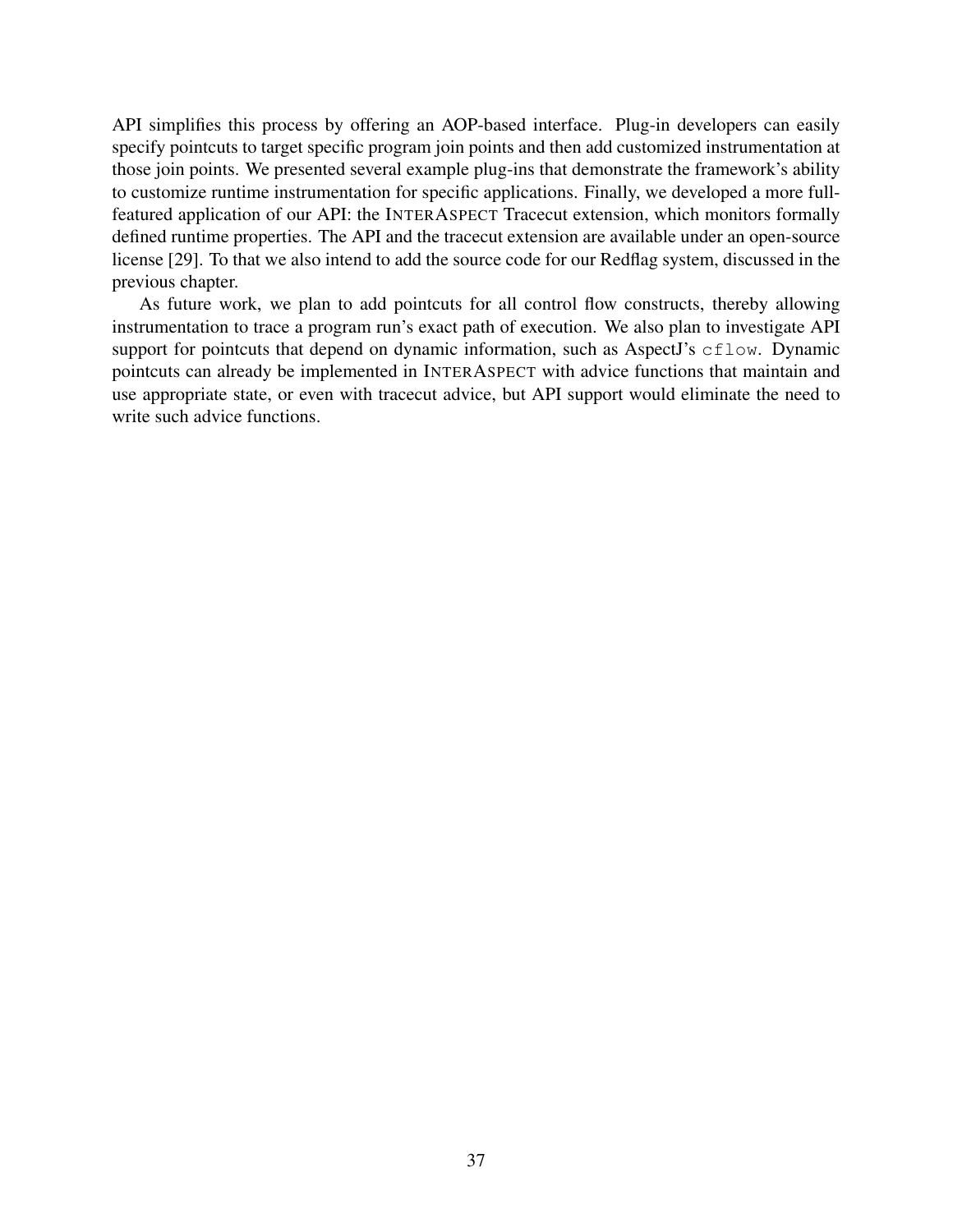## Chapter 4

## Proposed Work

In addition to the methods we discussed in Chapter 2, we believe that there is still great potential in applying verification to concurrency in the systems space. In this chapter, we propose several ways to extend our work so far. Section 4.1 introduces a new analysis to check for concurrency errors arising in common weak memory models. Section 4.2 discusses our plan to adapt Redflag to verify atomicity online, during execution. Finally, Section 4.3 proposes to integrate this online monitoring with two other efforts, overhead control and state estimation, to design a monitor that is practical to use in environments with strict overhead requirements.

### 4.1 Weak memory model errors

Weak memory models are an oft overlooked source of concurrency errors in systems code. Under weak memory models, the compiler and processor can reorder memory accesses for performance reasons. Reorderings are invisible to single-threaded code, but developers of multi-threaded programs must account for them.

In the *sequentially consistent* memory model, loads and stores across all processors are totally ordered, such that a load always observes the value written by the most recent store to the same address [32]. Furthermore, the total order is consistent with each processor's order of execution. Figure 4.1(a) shows a sequentially consistent trace of a simple parallel program.

*Weak memory models* are those models that do not provide the sequential consistency guarantee. Either the global ordering of memory events may be inconsistent with some processor's execution order, or there might not be a global ordering. Figure 4.1(b) shows the same program executing on a weak memory model.

The paradoxical result shown would not be possible with sequential consistency. Under any sequentially consistent ordering, the last load must execute after both store operations, meaning that at least one of  $r1$  and  $r2$  would have a final value of 1.

The result in Figure 4.1(b) is possible, though, on architectures that implement *store buffering* because store buffers do not enfore sequential consistency. In store-buffered memory models, writes are held temporarily in the buffer so that the processor does not have to wait for the write to complete before retiring subsequent instructions, similar to how file systems use write caches to optimize write system calls. In our example, the load from *v1* can execute after the concurrent store retires but before CPU 1 propagates the new value of *v1* from its store buffer to memory,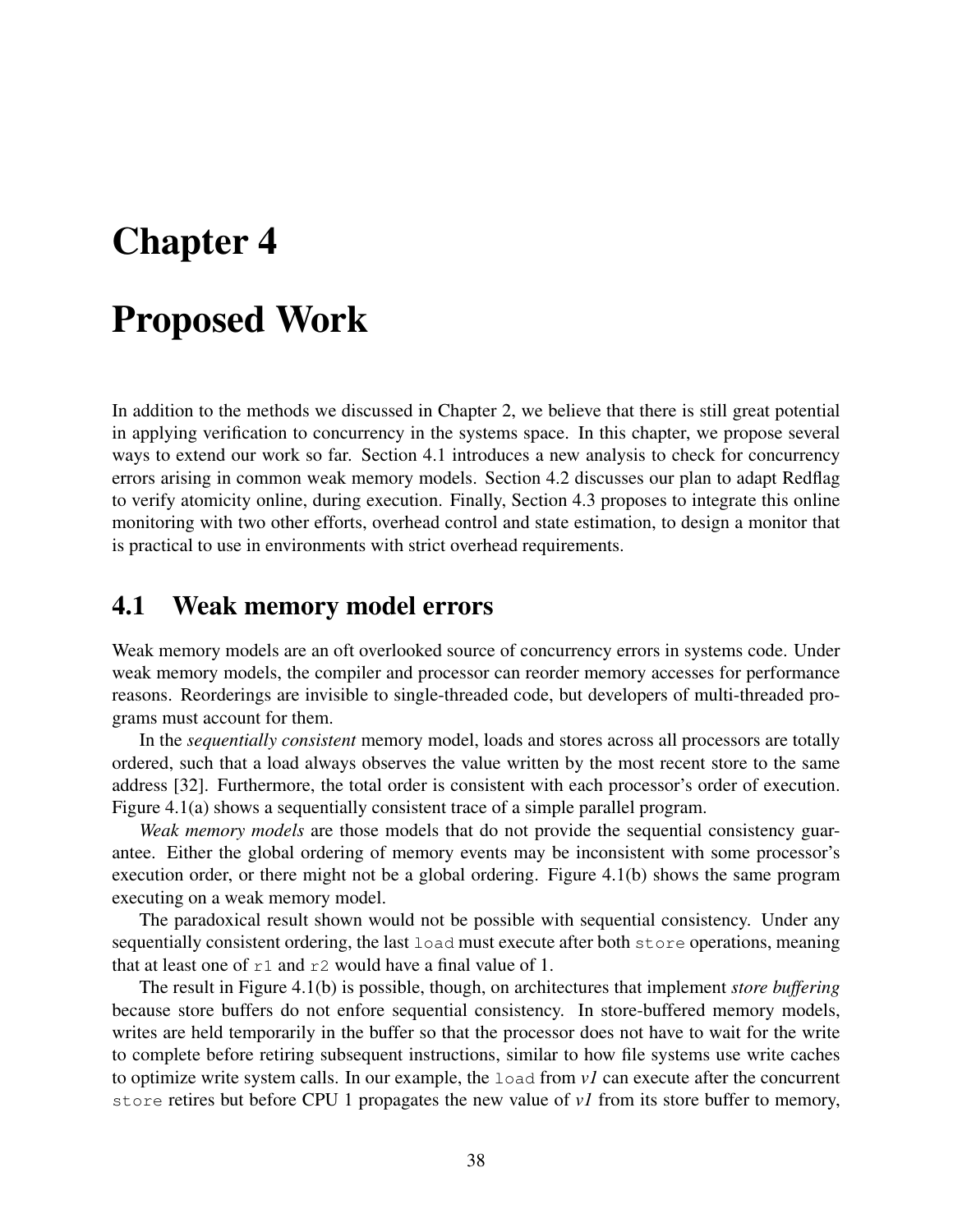

Figure 4.1: Two possible executions of a star-crossed data race One is possible on sequentially consistent architectures and one is only possible on a weak memory model, like Total Store Order (TSO) [10].

allowing CPU 2 to observe the now stale initial value. The Total Store Order (TSO) memory model formalizes the memory reorderings allowed by store buffers [10, 44].

In systems code that avoids locks for performance reasons, programmers often rely on the ordering of memory accesses for synchronization. Atig et al. note that the pattern in Figure 4.1 appears in Dekker's mutual exclusion protocol [4]. We also found this pattern in the Linux kernel, embedded in the synchronization between consumer threads polling a network socket and a producer thread receiving a packet on that socket, as described in a Linux Kernel Mailing List (LKML) bug report [43]. Burckhardt and Musuvathi found a similar producer/consumer bug in a Microsoft concurrency library [10].

For this kind of lockless synchronization to work, programmers need to manually enforce sequential consistency using *memory fences*<sup>1</sup> . On encountering a full memory fence, the processor is not allowed to execute any memory operations that follow the fence until the effects of all prior memory operations are committed. Compilers also honor memory fences and will not reorder variable reads and writes across fences.

A pair of correctly placed fences can prevent the inconsistent result in Figure 4.1(b): one in each thread between the store and the load. Linux developers chose this approach to fix the previously mentioned network socket bug [43]. Note that a single fence is not enough to enforce sequentially consistent behavior here. The LKML discussion of the network socket bug informally acknowledges this requirement, noting that a fence needs to "pair" with another fence in a racing thread to be usesful.

The socket error essentially results in a deadlock when a thread attempts to poll a socket at the exact moment that another processor is reading an incoming packet bound for the same socket. As

<sup>1</sup>Among programmers, the term *memory barrier* is often used to describe a fence, though there is no relation the barriers synchronization primitive.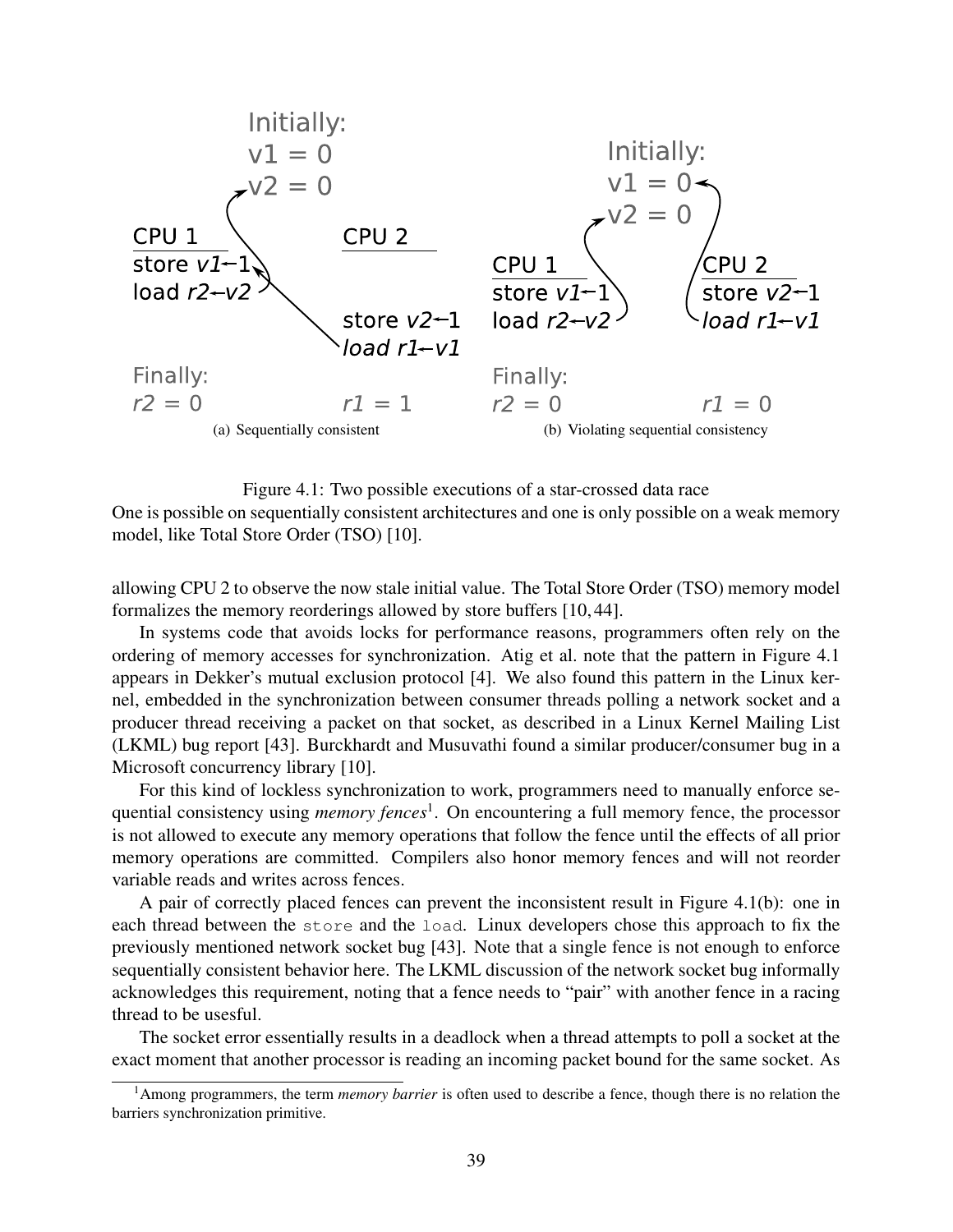with Dekker's protocol, each processor proceeds in two steps, first with a write to indicate it has initiated the protocol and then with a read to check if a racing thread is simultaneously executing the protocol. For the polling thread, this means 1) placing itself on the list of threads waiting for packets from the socket then 2) checking whether packets are already available. Meanwhile, the receiving processor 1) updates a variable to indicate an available packet then 2) checks if there are any waiting threads that need to be notified of the new packet.

The sequentially inconsistent outcome in Figure 4.1(b) deadlocks because the polling threads believes there are no incoming packets, and the incoming packet believes there are no polling threads. As a result, the polling thread waits on a condition variable, but the receiving processor does not wake it, leaving it to sleep indefinitely unless another packet eventually arrives.

To see how the socket polling process embeds the pattern in Figure 4.1, it helps to know exactly what pair of variables are involved. In this case, *v1* is the TCP/IP sequence number of the socket's next unread byte,  $tp \rightarrow rev_nxt$ , and  $v2$  is the head pointer for the socket's waiter list.

We focus our bug-finding efforts on this specific pattern of memory accesses, which we refer to as a *star-crossed* data race. A star-crossed data race exists between a pair of variables *v1* and *v2* when 1) there are racing read and write accesses to *v1*, 2) the write is followed by a read from *v2* and the read is preceded by a write to *v2*, and 3) at least one of the two racing threads lacks a protecting memory fence. Here, a protecting memory fence is one that separates the *v1* access from the corresponding *v2* access. A star-crossed data race is still possible if *v2* is protected by a lock, so long as that lock does not also protect *v1*. On many architectures, releasing the *v2* lock would serve as a fence, preventing the sequentially inconsistent behavior, but this guarantee does not hold for all Linux-supported systems.

We propose a star-crossed data race dectector that operates like the two-variable block-based algorithm. Like the block-based algorithms, our new detector begins by collecting a set of blocks for each thread.

Each block has a write operation that is followed by a read operation in the same thread but from a different field. For each read operation in the thread from any variable *v2*, we create one block for each previously written variable *v1* s.t.  $v1 \neq v2$ . The block comprises a pair of the latest write to *v1* preceding the read and the read itself. Each block is also annotated with any fence operations that executed between the write and read operations and the set of locks protecting each of the two accesses.

Two blocks are potentially conflicting if operate on the the same pair of variables but in opposite order and they execute in different threads. For example, a blocking consisting of a write to *v1* then read from *v2* potentially conflicts with a block that writes to *v2* then reads from *v1*.

Unlike the two-variable block-based algorithm, our detector does not need to check for any kind of interleaving between two potentially conflicting blocks. It only checks that the intersection of the read lockset from one block and the write lockset from the other block is empty, meaning the two accesses can race, and that one of the blocks has no memory fences. Any potentially conflicting blocks that meet these criteria indicate a star-crossed data race. As with the our Lockset implementation we will also need to use Lexical Object Availability (LOA) analysis to filter out any pair of blocks where initialization prevents the race from actually occuring.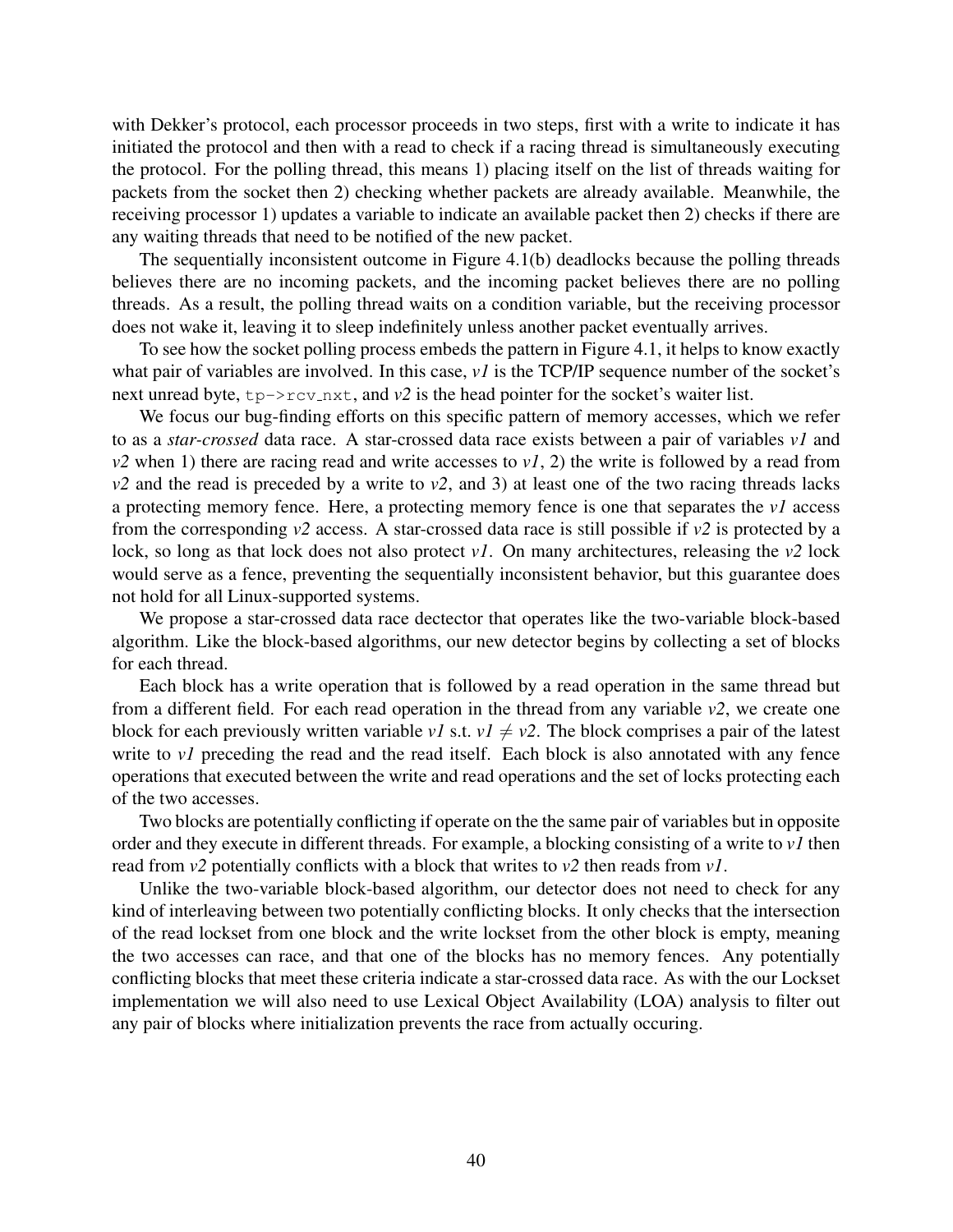## 4.2 Online analysis

Approaches for detecting atomicity violations discussed so far rely on examining an execution log once the program is finished running. This chapter presents a technique that detects atomicity violations online, as they occur.

Our online approach focuses only on the actual schedule, making it resilient to false positives. Atomicity checkers like the block-based algorithms widen their search radius by speculating on alternate schedules. But without sophisticated reasoning about schedule feasability, such as with our LOA analysis technique, speculation on infeasible schedules generates false positives.

Though checks without schedule speculation are less likely to catch rare bugs, online analysis can partly compensate for this because it can check longer runs than offline checkers, which must store large execution logs. We also plan to perturb the thread schedule to help expose these rare atomicity violations, as discussed below.

The single-variable block-based analysis provides straightforward criteria for what interleavings represent atomicity violations, which we use as the basis for our online atomicity checker. In one style of atomicity violation, a remote write interferes with a variable's value while it is in use by another thread (cases 1 and 3 in Figure 2.1(a)). When the write interleaves a pair of reads, the two reads observe different values, violating atomicity. Similarly, when the write interleaves a block comprising a read following a write, the value observed by the read does not match the value originally by the write.

To detect this style of violation using our online approach, each atomic region gets its own *shadow memory* that maintains isolated copies of every targeted field that the region accesses. Some software transactional memories use a similar kind of private memory to defer updates until an atomic region commits [33, 46]. Shadow memory does not defer writes to the global memory, however, because our online analysis aims only to detect conflicts, not prevent them.

The first time an atomic region accesses a targeted field, an entry is created for that field in the atomic region's shadow memory. All writes to that field update both the shadow and global memories. A read from the field triggers a check that the value in global memory matches the shadow copy. Any discrepancy means that an interleaved operation in another thread modified the field and indicates an atomicity violation.

A second style of atomicity violation (case 2 in Figure 2.1(a)) involves a pair of writes to the same variable. The first write stores an intermediate value that should not be visible to other threads. Any interleaving read by another thread exposes the first value, causing an atomicity violation.

For this style of violation, we add a mechanism for marking writes which must be *final* because they have been observed by a remote thread. If such a write proves to not be final, it is an atomicity violation. Each instrumented read searches for open atomic regions in other threads that have written to the same field, marking their shadow copies as final. A *written* flag, which is set when a write within an atomic region updates a shadow copy, makes it possible to determine which atomic regions have written the field. If an atomic region writes a field marked as final in its shadow memory, we report the violation.

The shadow memory system is built on the same plug-in that Redflag Logging uses for intercepting reads and writes. Just as with Redflag Logging, the shadow memory plug-in is configured to target specific data structures for analysis. In addition to all the information used for logging, the shadow memory needs to know the address of each accessed field and, for writes, the value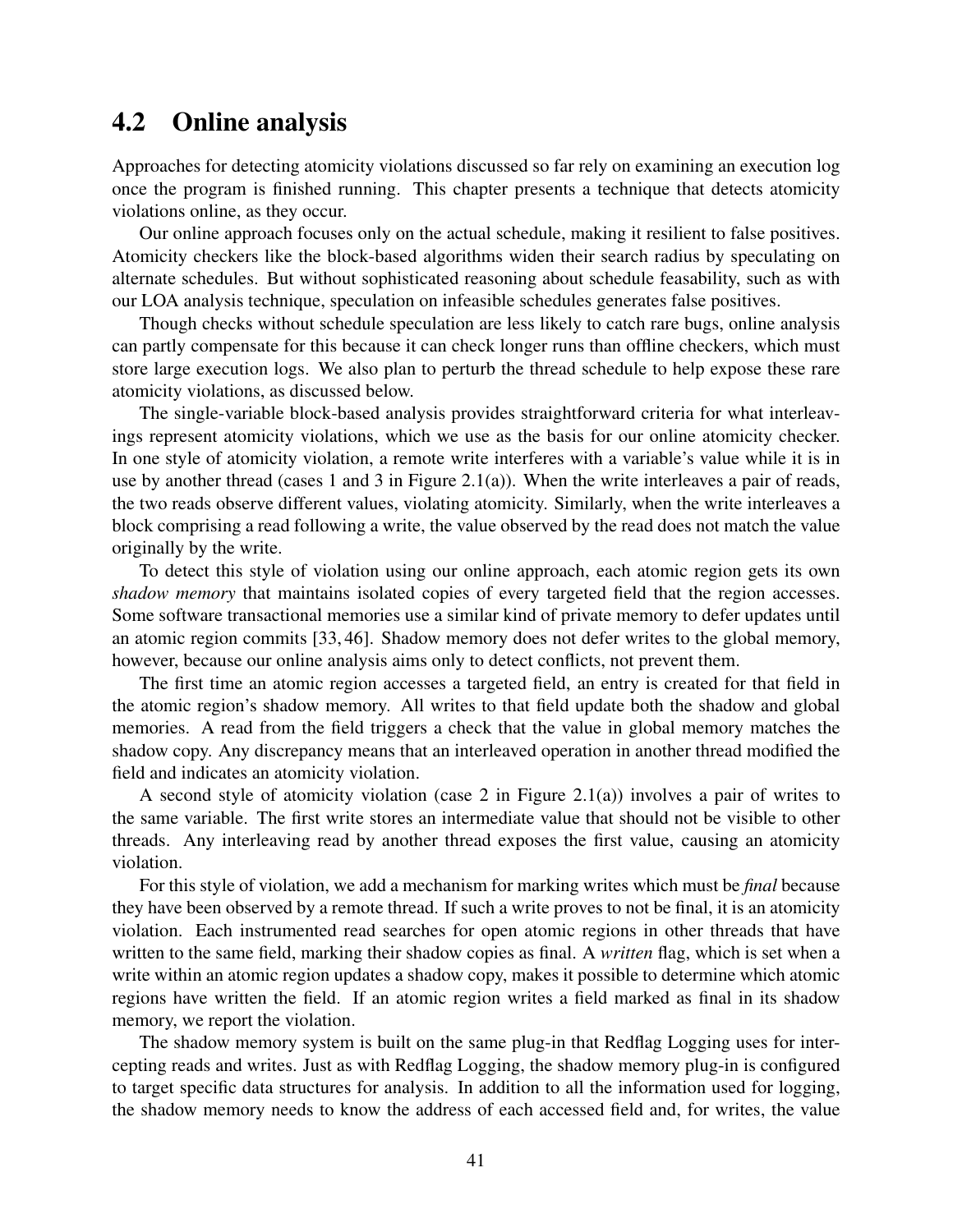that was written. We modified the plug-in to also pass this information.

The plug-in must directly capture the values of field writes to avoid concurrency errors within the shadow memory itself. The shadow memory could copy the written value from memory after the write takes place, but there is no efficient mechanism to lock the field between the write and the copy operation. Instead the plug-in modifies the write operation so that it assigns to an unshared temporary variable, which is both passed to the shadow memory and copied to the original field.

We plan to study several schedule perturbation techniques to find which ones are most effective at exposing atomicity violations. The goal of perturbing the schedule is to widen the window between two operations in a block so that other threads have more opportunity to execute conflicting interleaved operations. A modified scheduler creates these wider windows by forcing threads to yield when they would normally continue to execute.

Yields should be inserted at vulnerable points, such as immediately after lock releases and interrupt enabling instructions. These events open up more variables for concurrent accesses and allow more threads to execute. For catching violations that do not involve a data race, yielding immediately before or after memory accesses is a poor strategy. An offending variable will always be protected by a lock when accessed, so no amount of waiting will allow a remote thread to perform an interleaved access.

Our perturbation strategy will focus on inducing violations in a single atomic region at a time and will only force that region to yield. Forcing other threads to yield could prevent them from executing conflicting operations during the focused region's widened violation windows.

When yielding, the perturbation strategy also decides which thread to yield to, prioritizing threads that are more likely to execute conflicting operations. We plan to develop models to predict what variables each thread is likely to access based on recent history. When preempting an atomic region, our scheduler will prioritize threads that are likely to access variables in the current thread's active set.

Temporal locality suggests a simple model for predicting which variables a thread is likely to access. The shadow memory can maintain the set of most recently used variables, under the assumption that they will probably be accessed again. We can augment this model by training it as the system runs. The training can learn how often each instrumented memory access instruction is followed by another access to the same variable. Among variables in the most recently used set, those accessed by an instruction with a high follow-up probability are especially likely to be accessed again.

## 4.3 State Estimation

Methods for managing overhead often sacrifice monitoring accuracy, but these less accurate monitors have the opportunity to run in many more environments. The analysis in the previous section is designed for a testing environment, where high overheads are an acceptable cost for the ability to find bugs. To monitor production systems, dramatically less overhead is a requirement, even if at the cost of accuracy.

Achieving these low overheads usually necessitates a sampling monitor that ignores some system events. To guarantee acceptable overheads for any environment, we intend to apply an *overhead control* [27] technique that allows the user to set the maximum monitoring overhead. We also propose the use of *state estimation* [54] to produce applicable results from a monitor that misses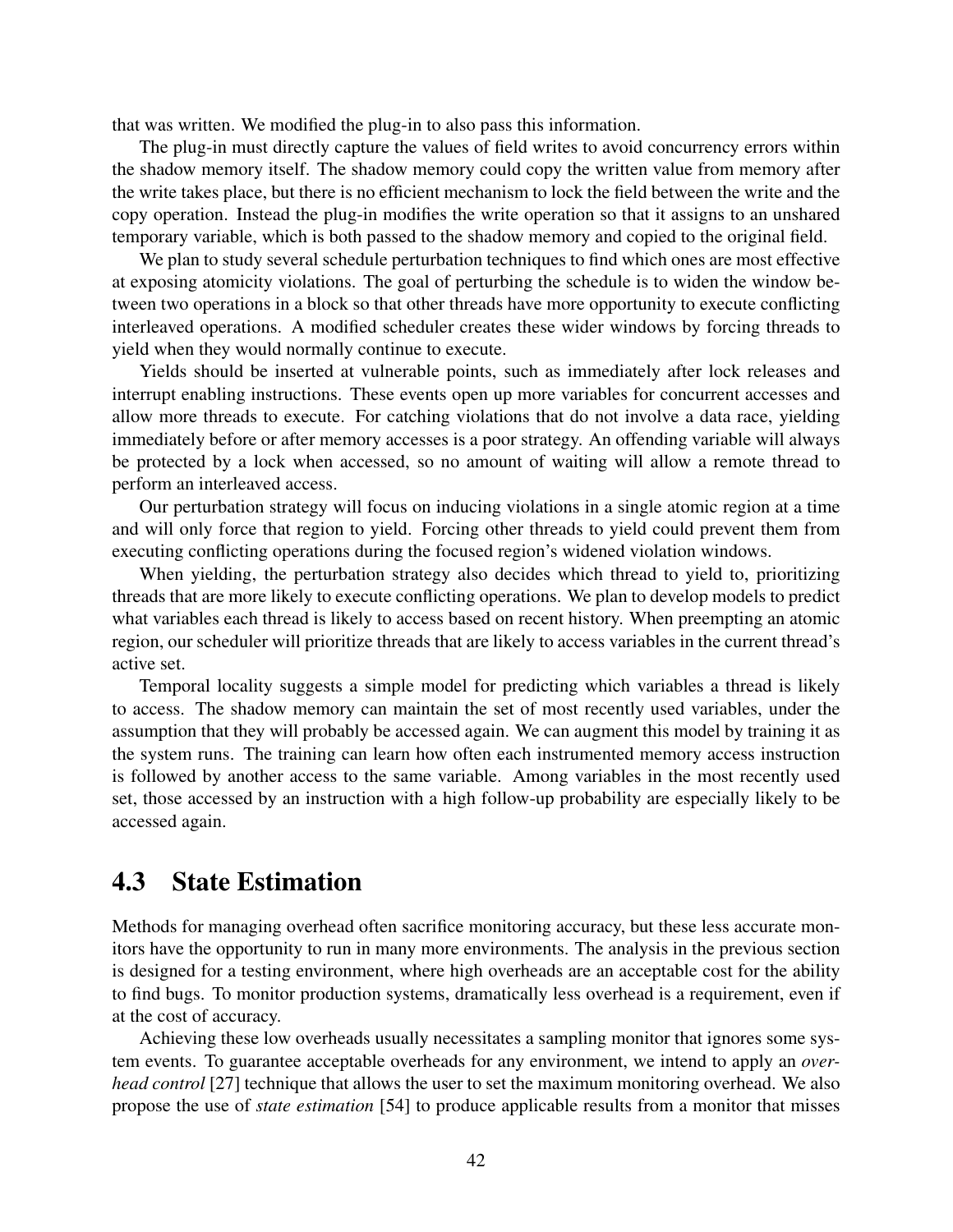system events. State estimation uses a model to make inferences about how missed events might have affected the system in order to compute the probability that monitored properties hold. The primary contribution of this work will be the integration of these two techniques, overhead control and state estimation.

### 4.3.1 Lock Discipline Property Formulation

Our overhead-controlled Redflag will verify a *lock discipline* property for targeted structs, which is related to the more general property verified by Lockset. We define this property for a struct S, which has a lock, protected fields, and unprotected fields. Informally, the property requries that all accesses to protected fields occur while the lock is held.

We formally define the lock discipline property as a regular expression. First, we define four events on S,  $LOCK_S(t, o)$ ,  $UNLOCK_S(t, o)$ ,  $ACCESS_S^p(t, o)$ ,  $ACCESS_S^u(t, o)$ , where t is a thread and  $o$  is an instance of S. LOCK<sub>S</sub> and UNLOCK<sub>S</sub> correspond to acquiring and releasing the lock member of S.  $ACCESS_S^p$  and  $ACCESS_S^u$  correspond to accessing a protected field or an unprotected field of S, respectively. The property takes the form:

$$
\phi_S^{LD} = (ACCESS_S^p(t, o)|ACCESS_S^u(t, o)) *(LOCK_S(t, o)(ACCESS_S^p(t, o)|ACCESS_S^u(t, o)) *UNLOCK_S(t, o)ACCESS_S^u*(t, o)) *(4.1)
$$

With one exception, this property requires each  $ACCESS_S^p$  to occur between  $LOCK_S$  and  $UNLOCALS<sub>S</sub>$ , but  $ACCESS<sub>S</sub><sup>u</sup>$  is allowed anywhere. We assume that accesses to  $o$  by t before any  $LOCK_S(t, o)$  operation are part of the initialization of o, so the property does allow  $ACCESS_S^p(t, o)$ before the first  $LOCK<sub>S</sub>(t, o)$ . The property also requires that every  $LOCK<sub>S</sub>$  is eventually matched with an  $UNLOCAL_S$  and that  $LOCAL_S$ ,  $UNLOCAL_S$  pairs do not nest.

To clarify Formula 4.1, it helps to separately look at its two phases. The first phase continues until the first  $LOCK_S$  event, and any kind of access is allowed:

$$
(ACCESS_S^p(t, o)|ACCESS_S^u(t, o)) \tag{4.2}
$$

In the second phase, thread  $t$  holds a lock on the object  $o$ , and any kind of access is allowed until there is an  $UNLOCALS$  event, after which only  $ACCESS^u_S$  access events are allowed:

$$
LOCK_S(t, o)(ACCESS_S^p(t, o)|ACCESS_S^u(t, o)) * UNLOCK_S(t, o)ACCESS_S^u * (t, o)
$$
 (4.3)

Note that, in Formula 4.1, this phase repeats when the next  $LOCK_S$  event occurs (by way of a Kleene closure).

Formulating the property  $\phi_S^{LD}$  as a deterministic finite-state automaton (DFA) allows for an efficient means of checking whether an execution violates the property. We show this DFA in Figure 4.2.

### 4.3.2 Monitoring

Monitoring  $\phi_S^{LD}$  involves maintaining an instance  $M_S^{LD}(t, o)$  of the DFA for each instance of  $(t, o)$ . Each operation by a thread t on an object o changes the state of  $M_S^{LD}(t, o)$  according to the DFA's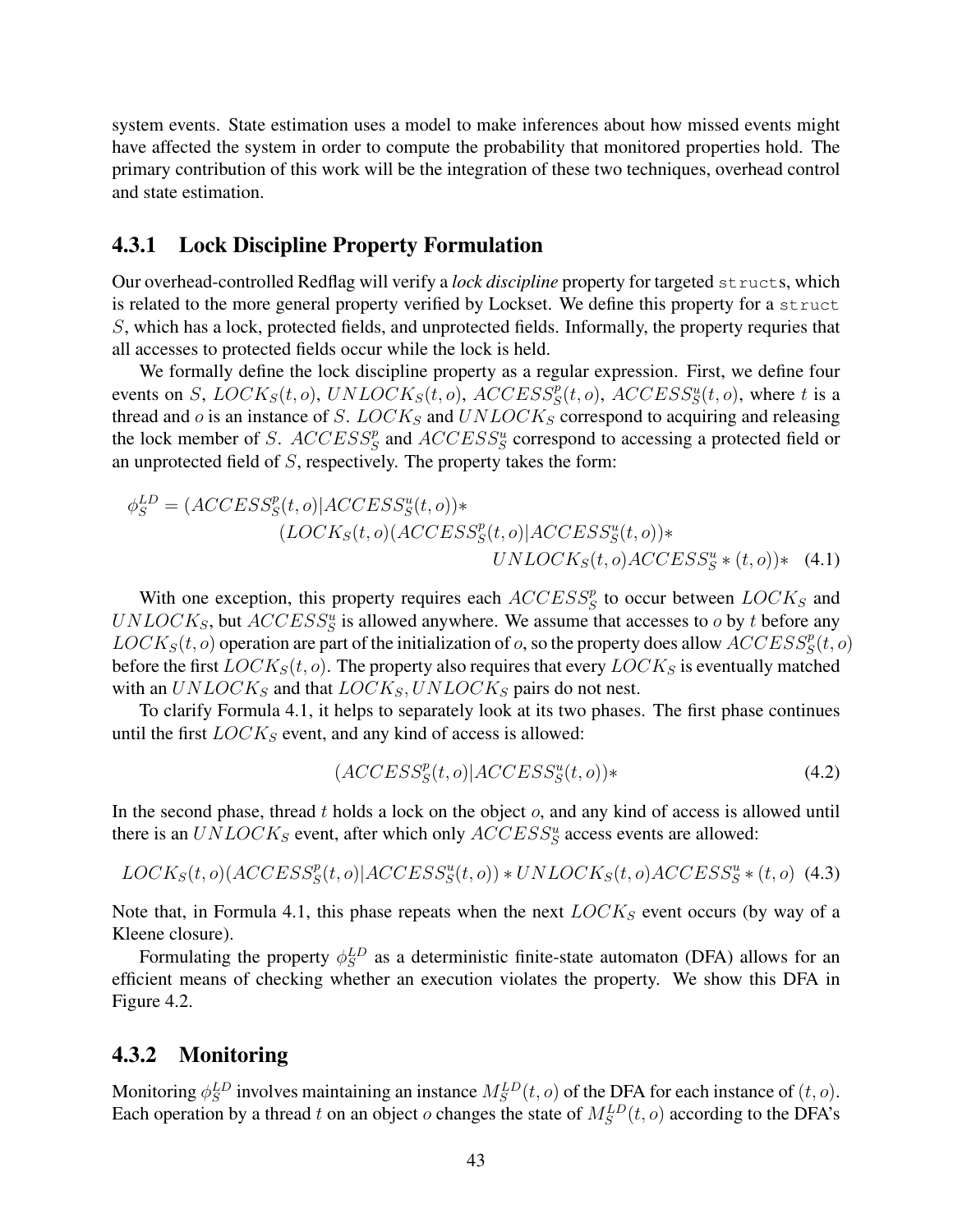

Figure 4.2: A DFA corresponding to the lock-discipline property in Formula 4.1

transition function. Going by the DFA in Figure 4.2, each monitor in a correct execution will stay in the top three states: the initial state, representing a thread that is initializing an object; the middle state, representing a thread that holds a lock on an object; and the right-most state, representing a thread that has released its lock on an object. Any error, including double locking, double unlocking, and an unlocked access to a protected field will transition the monitor instance to the bottom trap state. This strategy of monitoring with parameterized DFAs is the same as we used for INTERASPECT Tracecut in Section 3.4.

Monitoring with a DFA only works when the monitor can observe every event, however. Missed events are likely to cause false positives or false negatives. For example, if sampling ignores a  $\textit{LOCK}_S$  event, a subsequent  $\textit{ACCESS}_S^p$  will appear to be a violation.

### 4.3.3 Inferring Unobserved Events

State estimation will allow us to use  $M_S^{LD}$  to verify  $\phi_S^{LD}$  even when events go unobserved [54]. The state estimation technique uses a learned model of system behavior to estimate how unobserved events may have affected the monitoring result.

The model itself is a Hidden Markov Model (HMM) learned from complete traces collected during test runs without sampling. We will use a standard learning algorithm to construct a model  $HMM<sub>S</sub>$  from these traces, with each transition in  $HMM<sub>S</sub>$  representing an internal state change to an object *o* that causes a transition in  $M_S^{LD}(t, o)$  for some *t*.

When monitoring a trace with unobserved events, we will then use a modified version of the *forward algorithm* [48] described in Stoller et al. [54], that takes  $HMM<sub>S</sub>$ , along with the probability that unobserved events occured since the last monitored event, and determines the probability for each state in  $M_S^{LD}(t, o)$ . The monitor will then be able to sum the probabilites of non-accepting states to determine the overall probability that a violation occurred.

Figure 4.3 shows a manually designed HMM for operations by thread  $t$  on an object  $o$  that will satisfy  $\phi_S^{LD}$ . Modifying the HMM to include  $ACCESS_S^p$  in the bottom state allows it to produce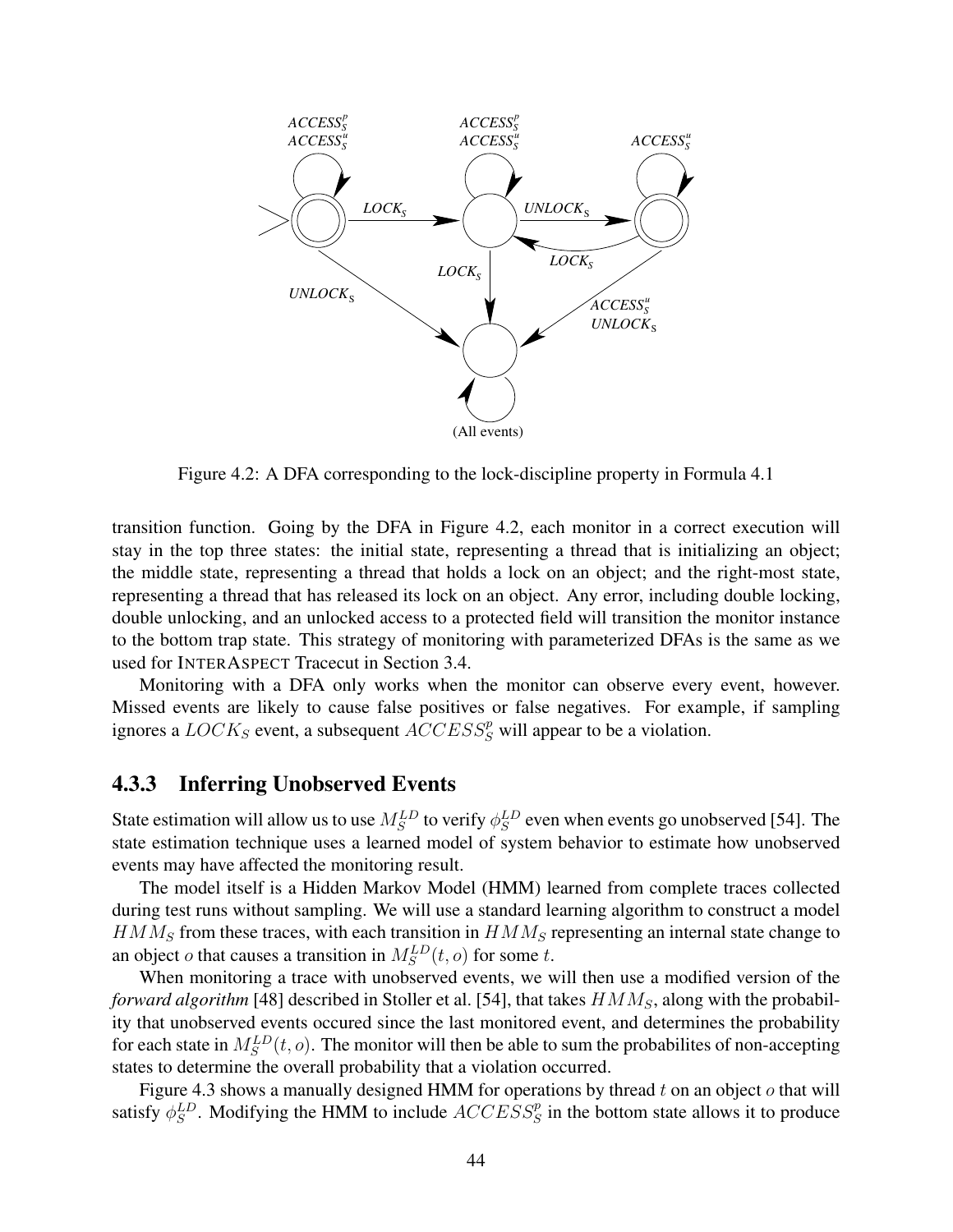

Figure 4.3: Manually-generated HMM for correct thread behavior

an erroneous access with some probability. (This addition is shown in gray.) We intend to use this model to evaluate HMMs generated by learning algorithms. Probabilites are not shown in Figure 4.3 because we intend to choose arbitrary probabilities for our evaluation.

A learned HMM will not be as structured as the HMM in Figure 4.3, which was designed with knowledge of the program's intended design, but detailed program structure is not necessary to make predictions useful for state estimation. For example, a learned model might observe that protected field a is usually accessed with unprotected field b. If an illegal access to a were to go unobserved, the HMM could predict that it occurred based on an observed access to b. This prediction would allow the monitor to report a high probability of a violation even if the reported violation never appeared in the HMM's training data.

#### 4.3.4 Gap Distribution

The HMM can make its best predictions when it knows exactly where unobserved events, or *gaps*, fall. Unfortunately, even just recording gaps can lead to unacceptably high overheads. When there are multiple monitor instances, determining which instance is affected by an event is often the most expensive monitoring operation. While, it is practical to keep a count of unobserved events, any individual monitor instance does not know how many of those gaps belong to it.

We plan to consider ways to model how events are distributed across monitor instances. State estimation will then be able to take into account the probability that each gap is relevant to a particular monitor instance when it computes probabilies for each of the instance's states.

Because our monitor is partially parameterized by thread, we can improve our results by keeping a thread-local gap count. Even though the state estimation algorithm will not know which monitor instance a gap belongs to, it will know which *thread* it belongs to, narrowing down the possibilities.

#### 4.3.5 Event Sampling

To implement sampling, we intend to use the overhead control mechanisms developed in "Software Monitoring with Controllable Overhead" (SMCO) [27], which allow the user to set a target overhead. The target overhead lets the user explicitly adjust the trade-off between monitoring overhead and confidence.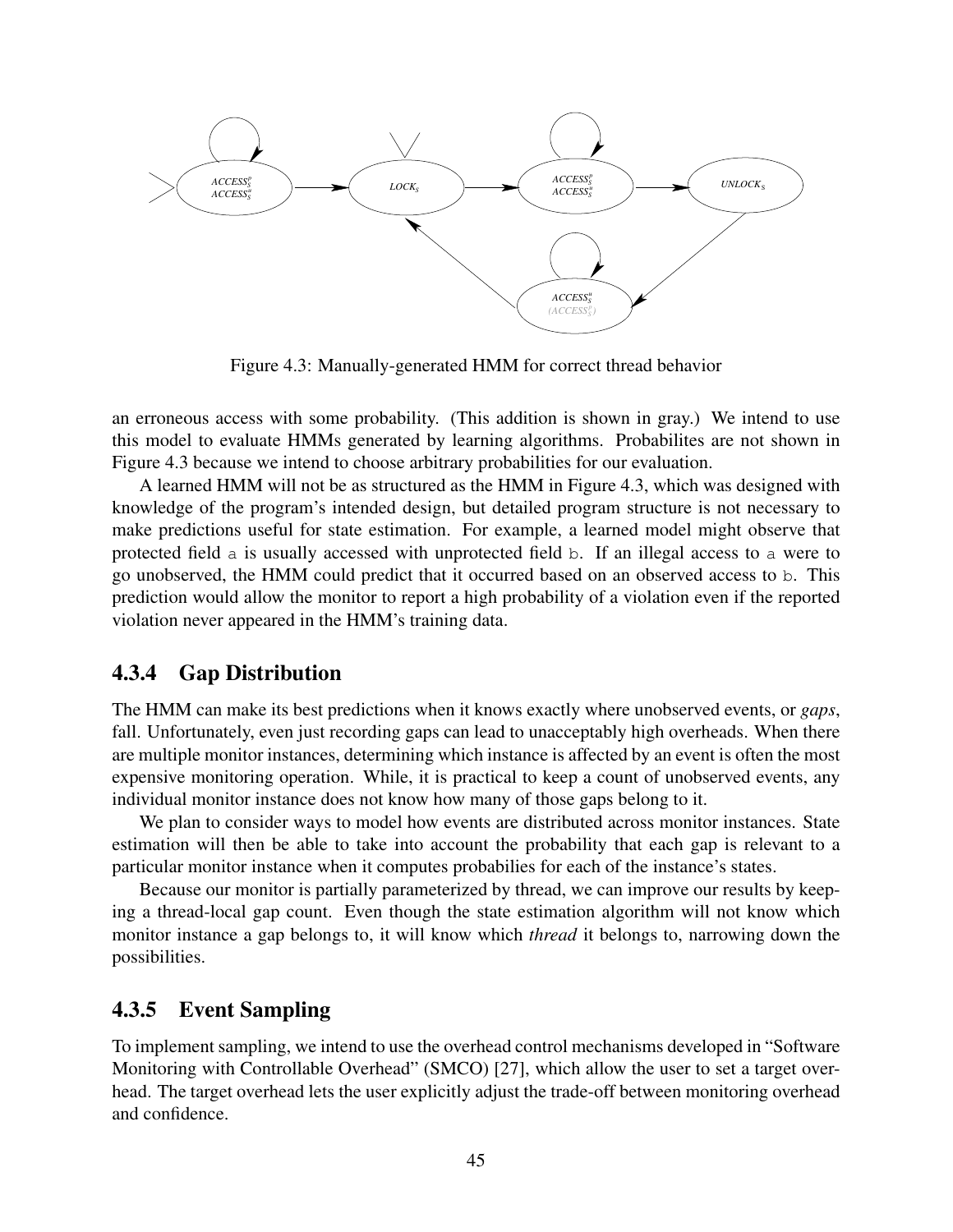SMCO uses *feedback control*, computing the difference between the target overhead and actual monitoring overhead. When overhead is too high, SMCO disables monitoring, allowing events to go unobserved. The feedback controller computes the amount of time to disable monitoring so that the system meets its overhead goal.

Formula-Aware SMCO The current SMCO implementation attempts to allocate overhead evenly among objects in the system, but we could improve the odds of catching errors by favoring objects that are at high risk of violating the monitored property. We have two criteria in mind for a *formulaaware SMCO* algorithm to determine risk. The property formula itself provides one criteron: the fewer events necessary to transition a monitor instance to a failure state, the higher its risk. Additionally, the state estimation algorithm can be used to predict how likely those events are to occur, providing the second criterion.

Instrumentation We intend to use our INTERASPECT framework, described in Chapter 3, to instrument all events on S. With additional modification to allow targetting of pointcuts to structs, INTERASPECT will make it straightfoward to develop plug-ins that capture events on S.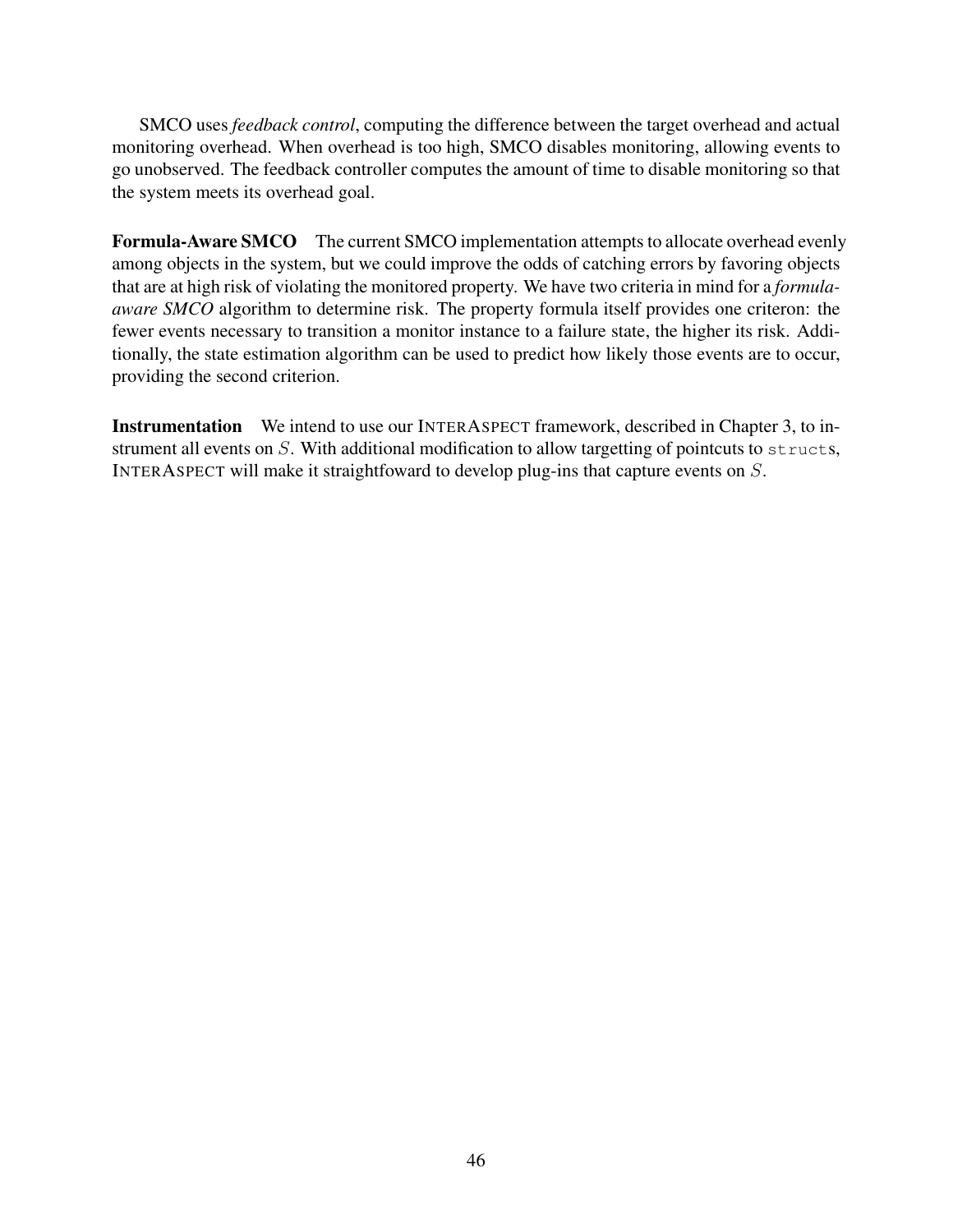## Chapter 5

## Conclusion

Any effort to make useful systems concurrency verification tools faces many challenges. Software systems consist of millions of lines of code, and that code is not designed with verification in mind. Developer assumptions about which regions should be atomic or when a data structure needs to be protected by a lock are not formally specified, and the assumptions can be subtle, as in the case of multi-stage escape (Section 2.1.4). And for any debugging tool, any extra slowdown makes the tool less valuable in the eyes of developers. At the kernel level, these tools must be designed to work even in interrupt context, where delays can slow down the entire system.

This work addresses several of these challenges. We use targeted logging and monitoring to cope with the size of systems codebases. Our analysis tools are designed with complex systems code in mind, using LOA analysis to infer assumptions about object life cycles and taking into account false positives caused by bitfield accesses or idempotent operations. For the monitoring and logging itself, we focus on performance while still ensuring that we can capture all the information necessary to diagnose problems. Logging captures full stack traces for all events and never drops events, even when they occur within interrupt handlers.

Our INTERASPECT framework addresses the instrumentation challenges inherent in runtime monitoring. GCC plug-ins are an effective platform for targeted instrumentation because of their access to compiler type information, and INTERASPECT streamlines plug-in development by hiding GCC's internal complexity. Using INTERASPECT to design GCC plug-ins, developers can quickly implement instrumentation for new runtime monitors.

We propose several new ways to approach these challenges. On top of the existing analysis we provide, we plan to implement a new technique for detecting star-crossed data races, which can execute incorrectly on architectures with weak memory models. Our online analysis tool will be able to verify long-running tests that execute many code paths and schedules. Finally, we will be able to extend verification to environments with strict overhead requirements using overhead control and state estimation.

It is our hope that the contributions presented here will benefit both the research and development communities. The INTERASPECT source is already available for download, along with complete documentation of its API [29].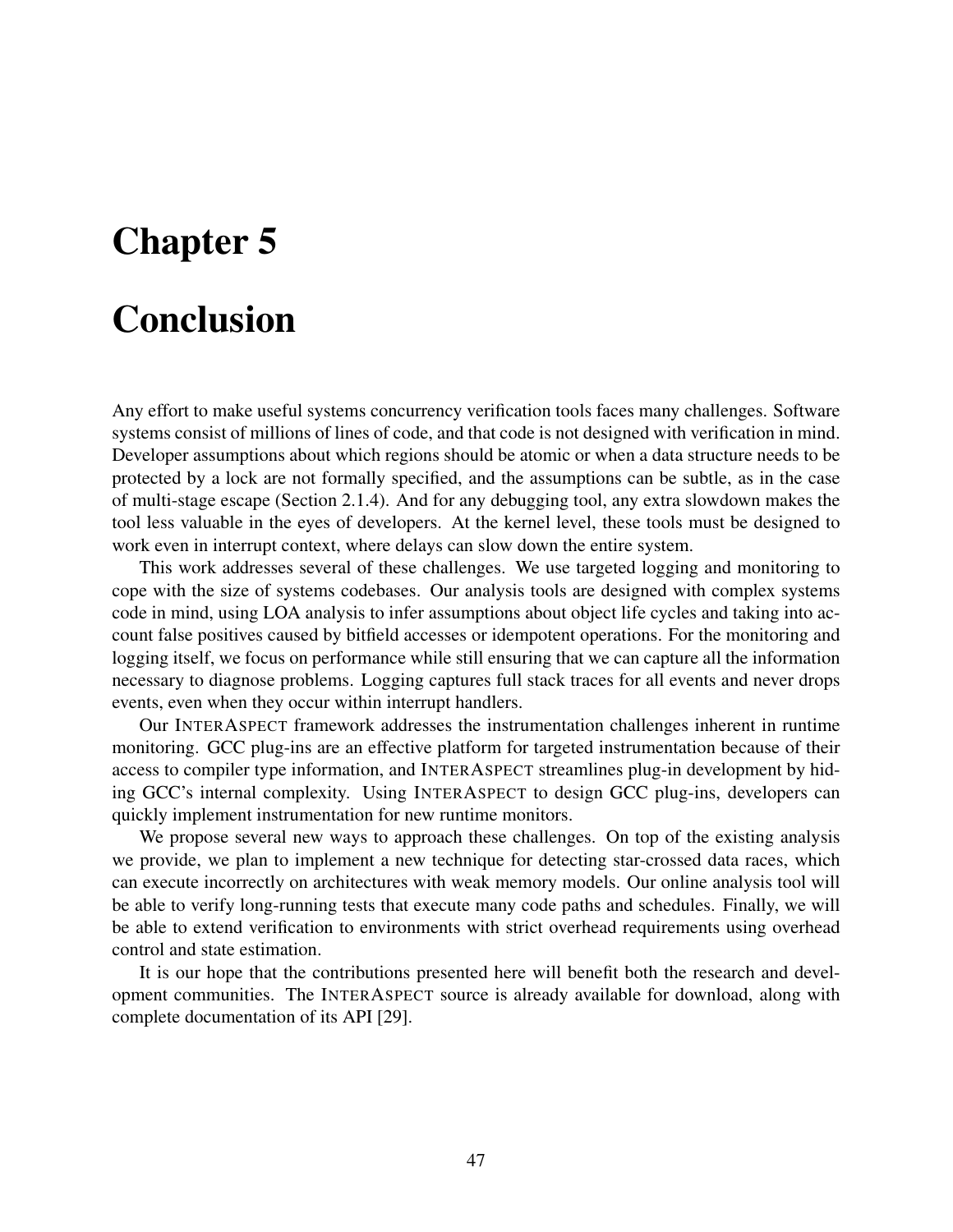## 5.1 Future Work

#### Locking performance

Though the runtime verification techniques we have described so far verify correctness, we could apply similar techniques to discover performance bottlenecks. As with correctness, performance problems at the system level are magnified by the fact that they can become problems for all of the applications running on the system.

Unnecessarily long critical sections make lock contention more likely, potentially squeezing parallelism out of the system. Using a profiler to find contended critical sections, we could design analyses to see where they can be broken up without introducing new data races or atomicity violations.

On the other hand, overly fine-grained locking also has a performance cost. In the absense of contention, breaking up critical sections introduces overhead from lock acquire and release functions without actually allowing more parallelism. Merging critical sections will not introduce races or atomicity violations, so we would only need to check for potential deadlock. At the kernel level, threads are not permitted to sleep while holding spinlocks, so we would also need analysis to ensure that merging a pair of spinlock-protected critical sections does not pull blocking operations into the spinlock.

#### Hardware support

Clever applications of existing hardware can sometimes improve performance of online runtime analysis. The NAP detector, for example, uses memory protection hardware to selectively monitor some regions for utilization without any performance penalty for accesses to other regions [27]. To check for data races, DataCollider uses debug registers to efficiently check if a specific memory operation occurs concurrently with another access to the same address [22].

We could augment the online atomicity checker in Section 4.2 to use debug registers instead of shadow memory to find violating accesses. Debug registers would only able to monitor a small number of variables for violations at any one time, but they could monitor these variables very efficiently.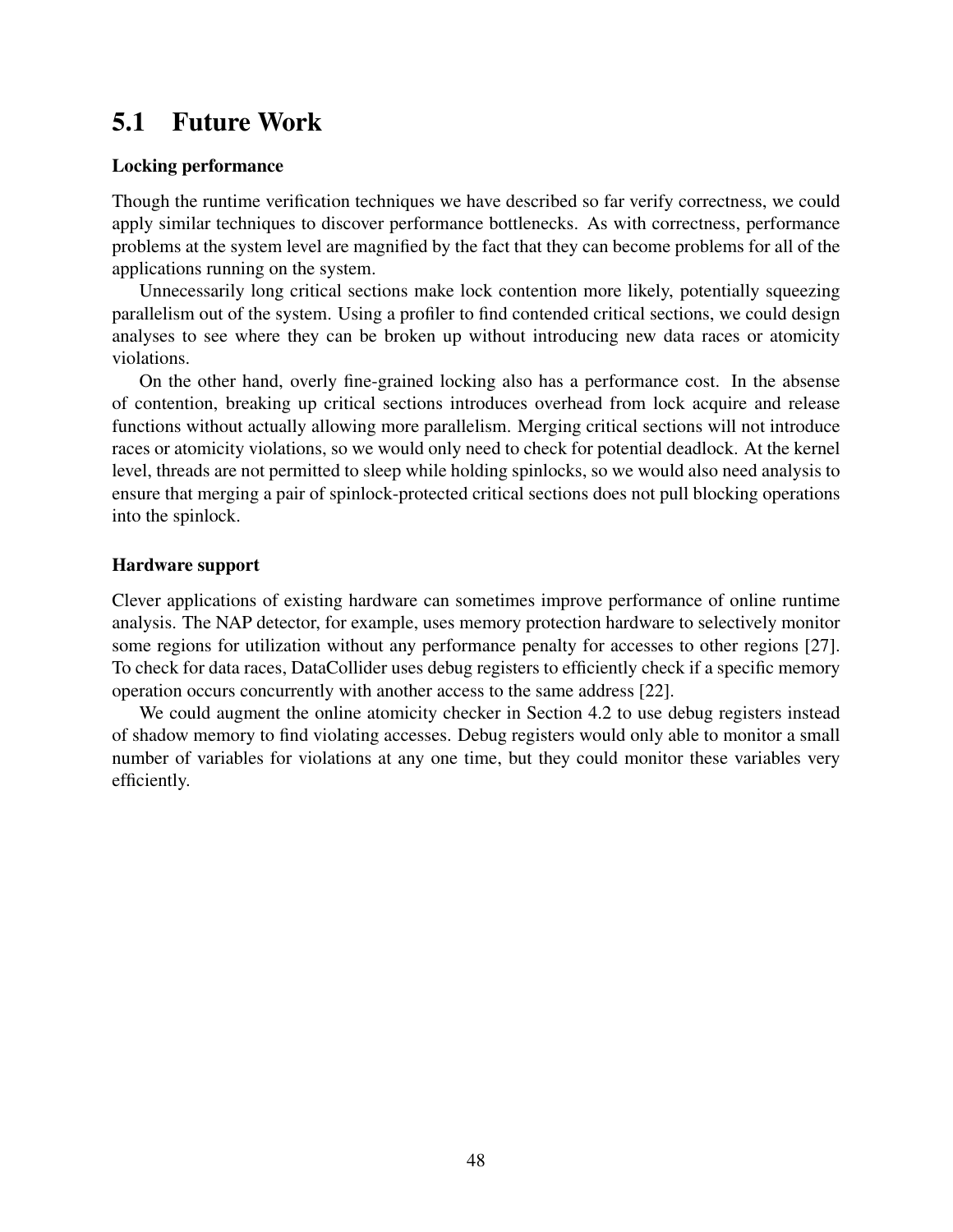## Bibliography

- [1] B. Adams, C. Herzeel, and K. Gybels. cHALO, stateful aspects in C. In *ACP4IS '08: Proceedings of the 2008 AOSD workshop on Aspects, components, and patterns for infrastructure software*, pages 1–6, New York, NY, USA, 2008. ACM.
- [2] C. Allan, P. Avgustinov, A. S. Christensen, L. Hendren, S. Kuzins, O. Lhoták, O. de Moor, D. Sereni, G. Sittamplan, and J. Tibble. Adding trace matching with free variables to AspectJ. In *OOPSLA'05*. ACM Press, 2005.
- [3] BCEL. http://jakarta.apache.org/bcel.
- [4] M. F. Atig, A. Bouajjani, S. Burckhardt, and M. Musuvathi. On the verification problem for weak memory models. In *Proceedings of the 37th annual ACM SIGPLAN-SIGACT symposium on Principles of programming languages*, POPL '10, pages 7–18, New York, NY, USA, 2010. ACM.
- [5] AT&T Research Labs. Graphviz, 2009. www.graphviz.org.
- [6] P. Avgustinov, A. S. Christensen, L. Hendren, S. Kuzins, J. Lhoták, O. Lhoták, O. de Moor, D. Sereni, G. Sittampalam, and J. Tibble. abc: An extensible AspectJ compiler. In *Proceedings of the Fourth International Conference on Aspect-Oriented Software Development*. ACM Press, 2005.
- [7] J. Bacik. Possible race in btrfs, 2010. http://article.gmane.org/gmane.comp. file-systems.btrfs/5243/.
- [8] E. Bodden and K. Havelund. Racer: Effective race detection using AspectJ. In *International Symposium on Software Testing and Analysis, Seattle, WA*, pages 155–165. ACM, 2008.
- [9] B. B. Brandenburg and J. H. Anderson. Feather-Trace: A light-weight event tracing toolkit. In *In Proceedings of the Third International Workshop on Operating Systems Platforms for Embedded Real-Time Applications (OSPERT'07)*, pages 61–70, 2007.
- [10] S. Burckhardt and M. Musuvathi. Effective program verification for relaxed memory models. In *Proceedings of the 20th international conference on Computer Aided Verification*, CAV '08, pages 107–120, Berlin, Heidelberg, 2008. Springer-Verlag.
- [11] S. Callanan, D. J. Dean, and E. Zadok. Extending GCC with modular GIMPLE optimizations. In *Proceedings of the 2007 GCC Developers' Summit*, Ottawa, Canada, July 2007.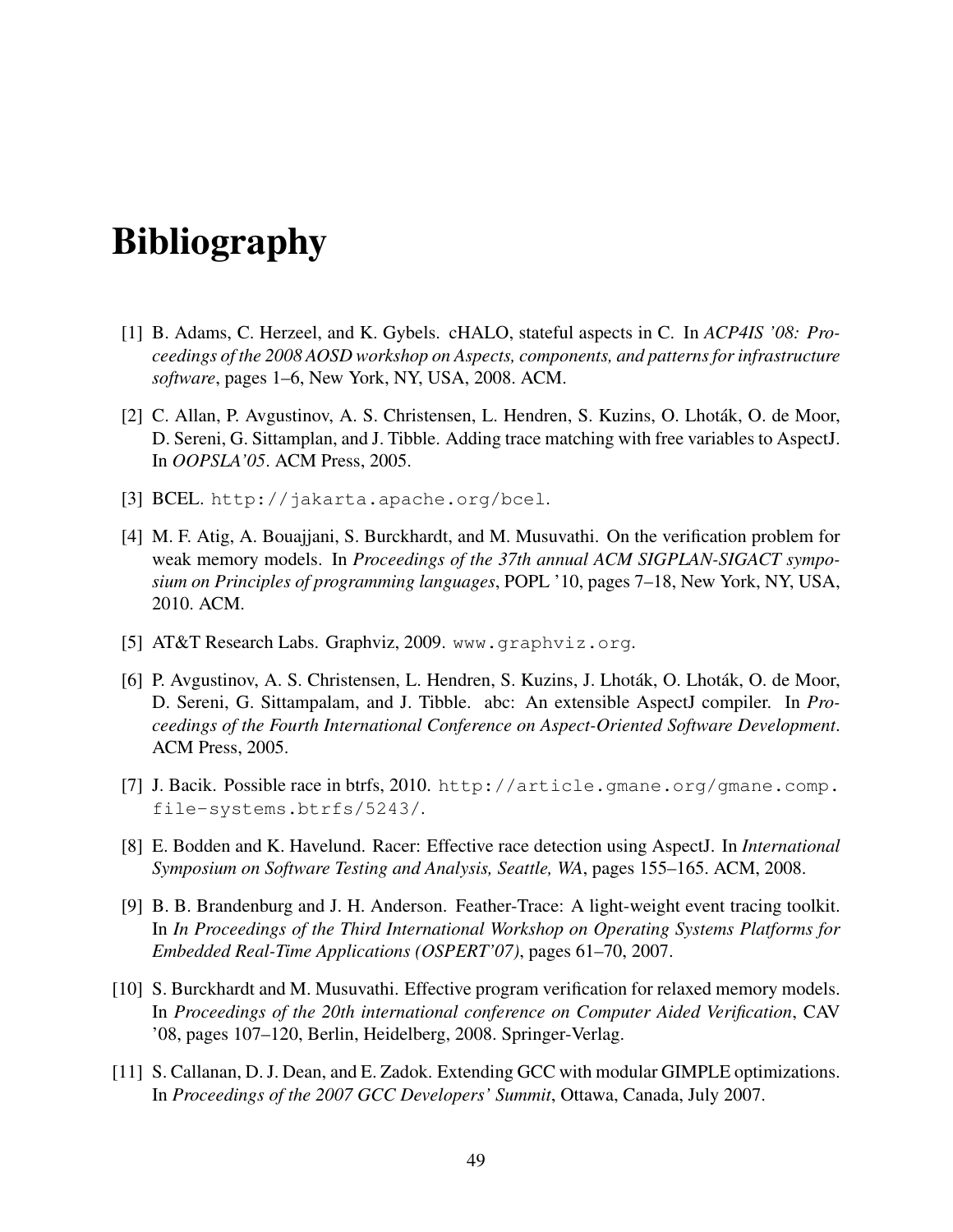- [12] F. Chen and G. Roşu. MOP: An efficient and generic runtime verification framework. In *Object-Oriented Programming, Systems, Languages and Applications (OOPSLA'07)*, 2007.
- [13] S. Chiba. A metaobject protocol for C++. In *Proceedings of the ACM Conference on Object-Oriented Programming Systems, Languages, and Applications*, pages 285–299, October 1995.
- [14] S. Chiba. Load-time structural reflection in Java. In *Proceedings of the 14th European Conference on Object-Oriented Programming, LNCS*, volume 1850, pages 313–336. Springer Verlag, 2000.
- [15] Y. Coady, G. Kiczales, M. Feeley, and G. Smolyn. Using AspectC to improve the modularity of path-specific customization in operating system code. In *Proceedings of the 9th ACM SIGSOFT Symposium on the Foundations of Software Engineering*, pages 88–98, 2001.
- [16] J. Corbet. write(), thread safety, and POSIX. http://lwn.net/Articles/180387/.
- [17] A. Dinning and E. Schonberg. Detecting access anomalies in programs with critical sections. *SIGPLAN Not.*, 26(12):85–96, 1991.
- [18] R. Douence, T. Fritz, N. Loriant, J.-M. Menaud, M. Ségura-Devillechaise, and M. Südholt. An expressive aspect language for system applications with Arachne. In *Proceedings of the 4th international conference on Aspect-oriented software development*. ACM Press, 2005.
- [19] The Eclipse Foundation. AspectJ. www.eclipse.org/aspectj.
- [20] Arachne. www.emn.fr/x-info/arachne.
- [21] D. Engler and K. Ashcraft. RacerX: effective, static detection of race conditions and deadlocks. In *Proceedings of the 19th ACM Symposium on Operating Systems Principles*, pages 237–252. ACM Press, 2003.
- [22] J. Erickson, M. Musuvathi, S. Burckhardt, and K. Olynyk. Effective data-race detection for the kernel. In *9th USENIX Symposium on Operating Systems Design and Implementation (OSDI)*, Berkeley, CA, USA, 2010. USENIX Association.
- [23] L. Fei and S. P. Midkiff. Artemis: Practical runtime monitoring of applications for errors. Technical Report TR-ECE-05-02, Electrical and Computer Engineering, Purdue University, 2005. docs.lib.purdue.edu/ecetr/4/.
- [24] C. Flanagan and S. N. Freund. Atomizer: A dynamic atomicity checker for multithreaded programs. In *POPL '04: Proceedings of the 31st ACM SIGPLAN-SIGACT symposium on Principles of programming languages*, pages 256–267, New York, NY, USA, 2004. ACM.
- [25] C. Flanagan and S. Qadeer. A type and effect system for atomicity. In *Proc. ACM SIGPLAN Conference on Programming Language Design and IMPLEMENTATION (PLDI)*, pages 338– 349. ACM Press, 2003.
- [26] GCC 4.5 release series changes, new features, and fixes. http://gcc.gnu.org/gcc-4.5/changes.html.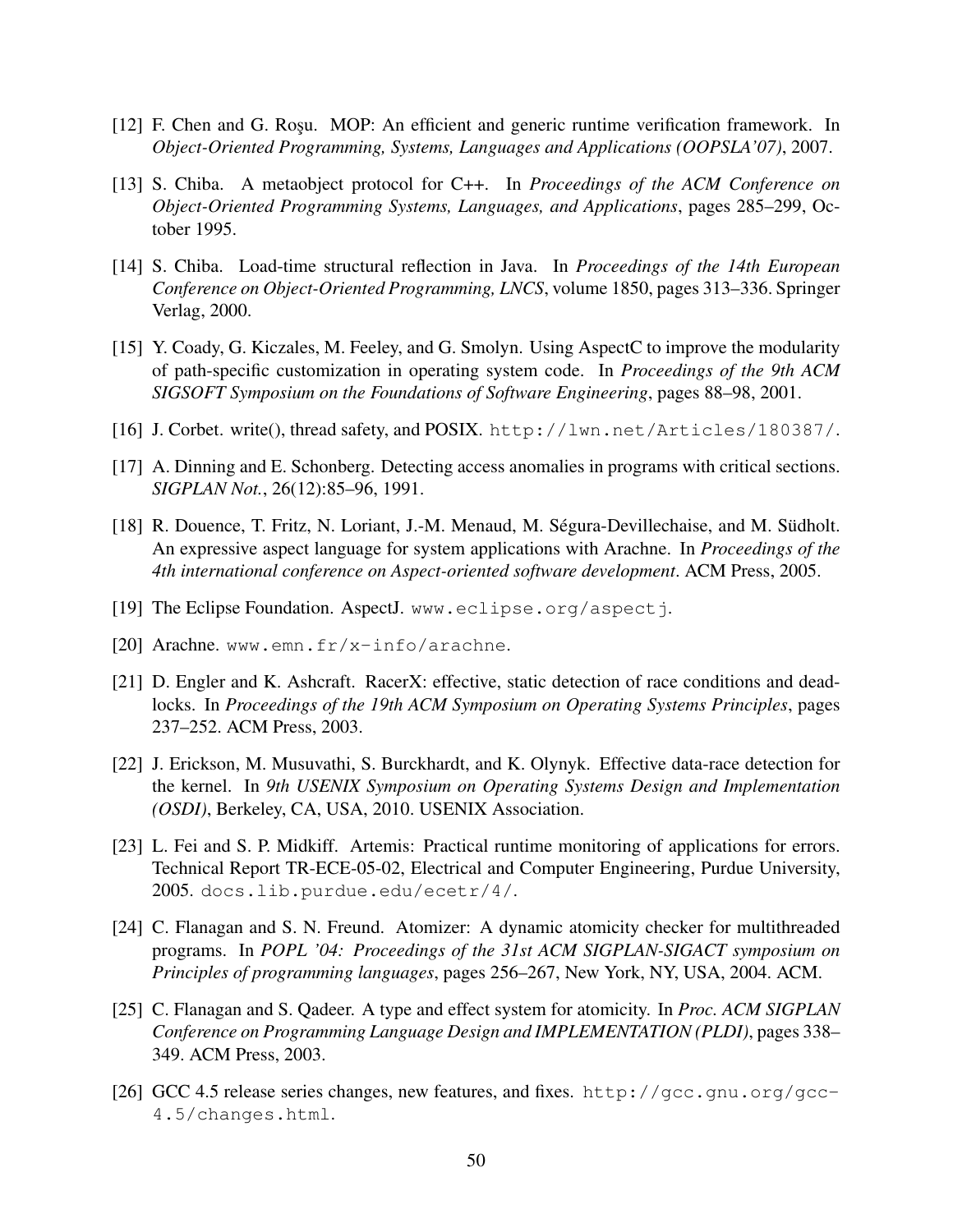- [27] X. Huang, J. Seyster, S. Callanan, K. Dixit, R. Grosu, S. A. Smolka, S. D. Stoller, and E. Zadok. Software monitoring with controllable overhead. *International Journal on Software Tools for Technology Transfer (STTT)*, 2011.
- [28] Objective Caml. http://caml.inria.fr/index.en.html.
- [29] InterAspect. www.fsl.cs.stonybrook.edu/interaspect.
- [30] G. Kiczales, E. Hilsdale, J. Hugunin, M. Kersten, J. Palm, and W. G. Griswold. An overview of AspectJ. In *Proceedings of the 15th European Conference on Object-Oriented Programming*, pages 327–355. LNCS, Vol. 2072, 2001.
- [31] L. Lamport. Time, clocks, and the ordering of events in a distributed system. *Communications of the ACM*, 21(7):558–565, July 1978.
- [32] L. Lamport. How to make a correct multiprocess program execute correctly on a multiprocessor. *IEEE Trans. Comput.*, 46:779–782, July 1997.
- [33] J. R. Larus and R. Rajwar. *Transactional Memory*, chapter 2: Programming Transactional Memory, pages 14–52. Morgan & Claypool, January 2006.
- [34] R. J. Lipton. Reduction: A method of proving properties of parallel programs. *Commun. ACM*, 18(12):717–721, 1975.
- [35] S. Lu, J. Tucek, F. Qin, and Y. Zhou. AVIO: Detecting atomicity violations via access interleaving invariants. In *ASPLOS-XII: Proceedings of the 12th international conference on Architectural support for programming languages and operating systems*, pages 37–48, New York, NY, USA, 2006. ACM.
- [36] D. Marino, M. Musuvathi, and S. Narayanasamy. LiteRace: Effective sampling for lightweight data-race detection. In *PLDI '09: Proceedings of the 2009 ACM SIGPLAN conference on Programming language design and implementation*, pages 134–143, New York, NY, USA, 2009. ACM.
- [37] Paul E. McKenney. *What is RCU?*, 2005. http://git.kernel.org/?p=linux/ kernel/git/stable/linux-2.6.33.y.git;a=blob;f=Documentation/ RCU/whatisRCU.txt.
- [38] Patrick O'Neil Meredith, Dongyun Jin, Dennis Griffith, Feng Chen, and Grigore Rosu. An overview of the MOP runtime verification framework. *International Journal on Software Techniques for Technology Transfer*, 2011. to appear.
- [39] ACC. http://research.msrg.utoronto.ca/ACC.
- [40] I. Molnar and A. van de Ven. *Runtime locking correctness validator*, 2006. http://git.kernel.org/?p=linux/kernel/git/stable/linux-2.6. 33.y.git;a=blob;f=Documentation/lockdep-design.txt.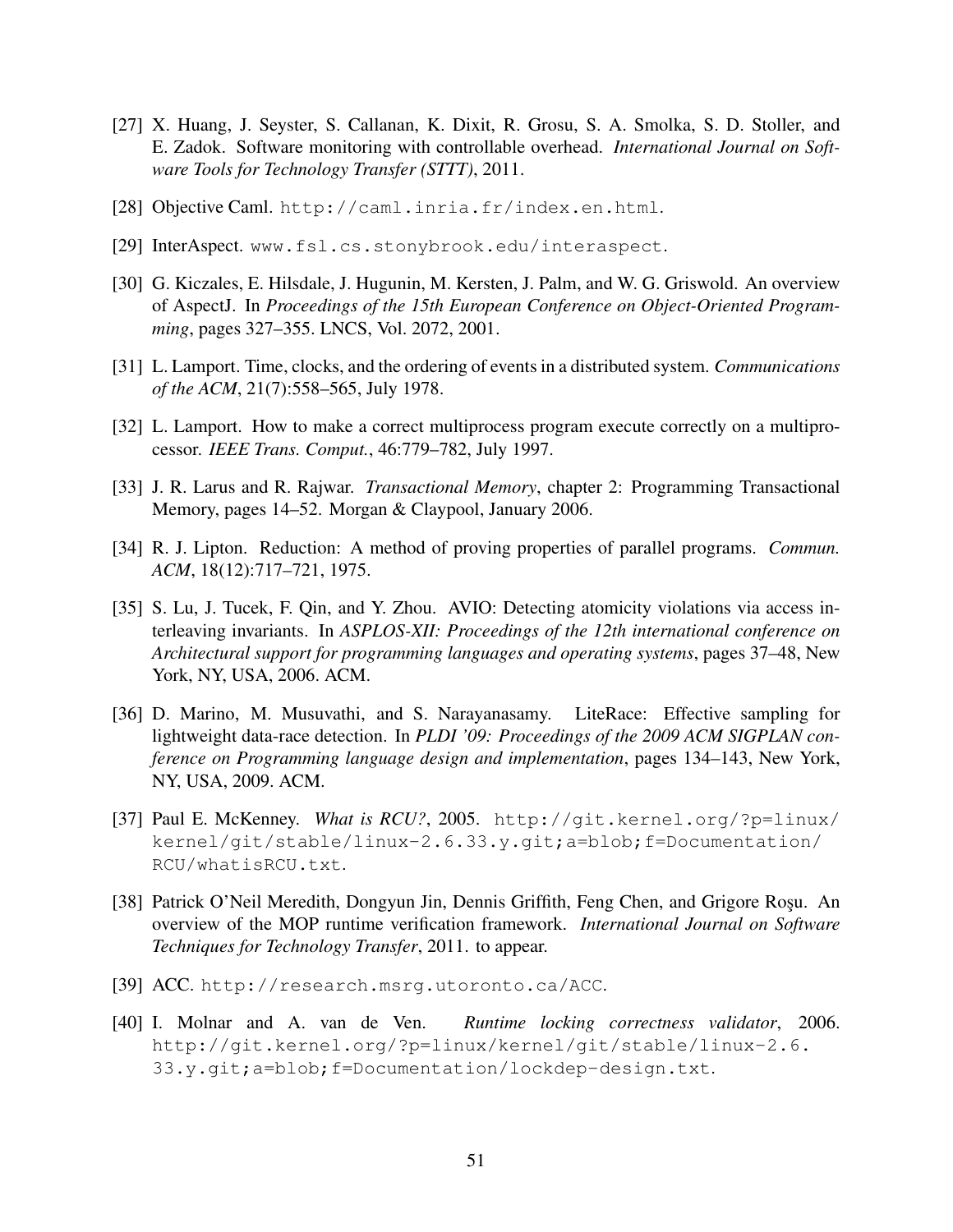- [41] G. C. Necula, S. McPeak, S. P. Rahul, and W. Weimer. CIL: Intermediate language and tools for analysis and transformation of C programs. In *Proceedings of the 11th International Conference on Compiler Construction*, pages 213–228, London, England, 2002. Springer-Verlag.
- [42] A. Nicoara, G. Alonso, and T. Roscoe. Controlled, systematic, and efficient code replacement for running Java programs. In *Proceedings of the ACM EuroSys Conference*, Glasgow, Scotland, UK, April 2008.
- [43] J. Olsa. [PATCH 0/2] net: fix race in the receive/select, June 2009. https://lkml.org/ lkml/2009/6/29/216.
- [44] S. Owens, S. Sarkar, and P. Sewell. A better x86 memory model: x86-TSO (extended version). Technical Report UCAM-CL-TR-745, University of Cambridge Computer Laboratory, March 2009.
- [45] Soyeon Park, Shan Lu, and Yuanyuan Zhou. Ctrigger: exposing atomicity violation bugs from their hiding places. In *Proc. 14th International Conference on Architectural Support for Programming Languages and Operating Systems (ASPLOS)*, pages 25–36. ACM, 2009.
- [46] Donald E. Porter, Owen S. Hofmann, Christopher J. Rossbach, Alexander Benn, and Emmett Witchel. Operating system transactions. In *Proceedings of the ACM SIGOPS 22nd symposium on Operating systems principles*, SOSP '09, pages 161–176, New York, NY, USA, 2009. ACM.
- [47] Aspicere. http://sailhome.cs.queensu.ca/~bram/aspicere.
- [48] L. R. Rabiner. A tutorial on hidden Markov models and selected applications in speech recognition. *Proceedings of the IEEE*, 77(2):257–286, 1989.
- [49] O. Rohlik, A. Pasetti, V. Cechticky, and I. Birrer. Implementing adaptability in embedded software through aspect oriented programming. *IEEE Mechatronics & Robotics*, pages 85– 90, 2004.
- [50] A. Sasturkar, R. Agarwal, L. Wang, and S. D. Stoller. Automated type-based analaysis of data races and atomicity. In *Proceedings of the Tenth ACM/SIGPLAN Symposium on Principles and Practice of Parallel Programming*, June 2005.
- [51] S. Savage, M. Burrows, G. Nelson, P. Sobalvarro, and T. Anderson. ERASER: A Dynamic Data Race Detector for Multithreaded Programs. *ACM Transactions on Computer Systems*, 15(4):391–411, 1997.
- [52] J. Seyster, K. Dixit, X. Huang, R. Grosu, K. Havelund, S. A. Smolka, S. D. Stoller, and E. Zadok. Aspect-oriented instrumentation with GCC. In *Proc. of the 1st International Conference on Runtime Verification (RV 2010)*, Lecture Notes in Computer Science. Springer, November 2010.
- [53] Olaf Spinczyk and Daniel Lohmann. The design and implementation of AspectC++. *Know.- Based Syst.*, 20(7):636–651, 2007.